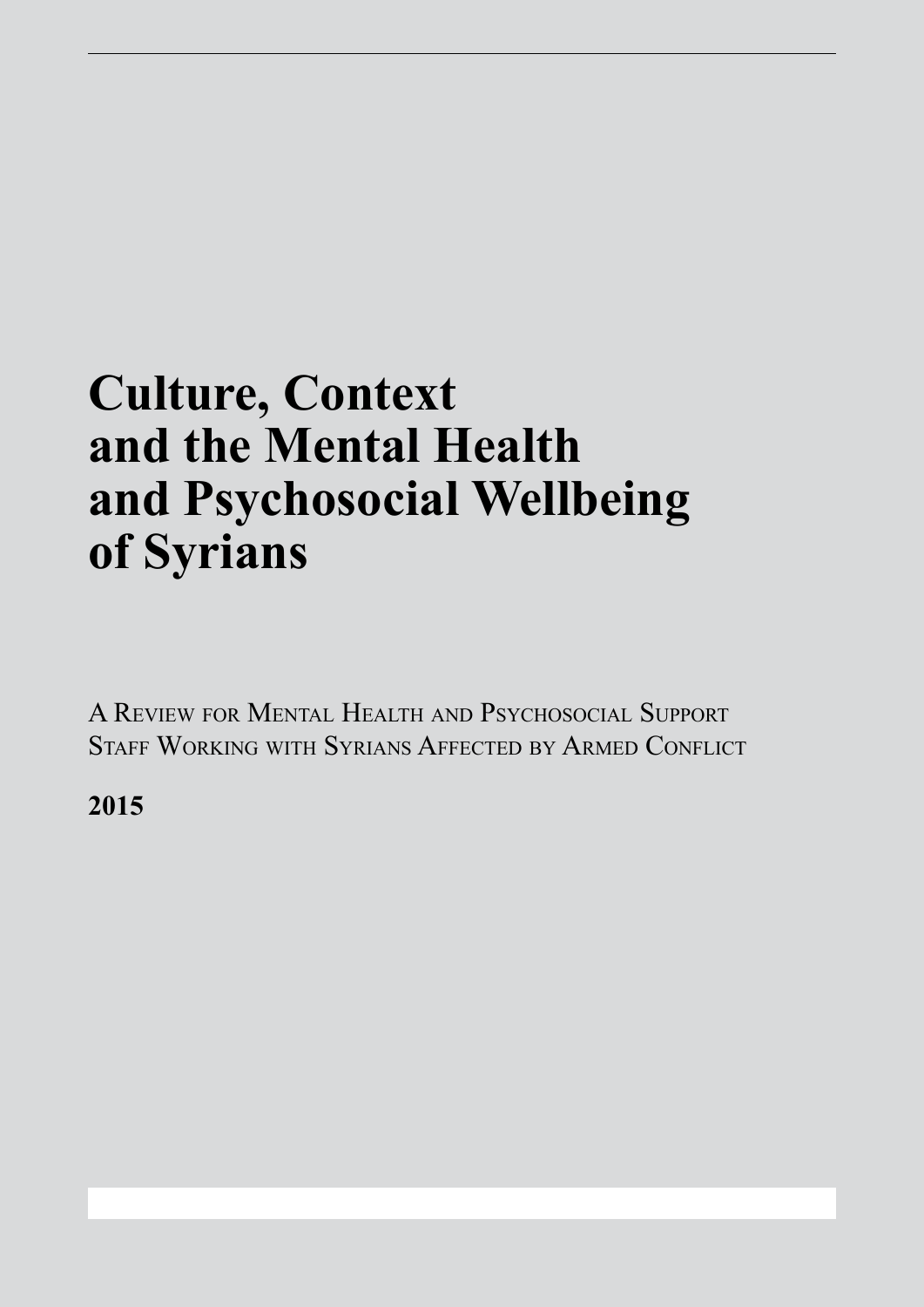This document is commissioned by UNHCR and posted on the UNHCR website. However, the views expressed in this document are those of the authors and not necessarily those of UNHCR or other institutions that the authors serve.

The editors and authors have taken all reasonable precautions to verify the information contained in this publication. However, the published material is being distributed without warranty of any kind, either express or implied.

Suggested citation: Hassan, G, Kirmayer, LJ, Mekki-Berrada A., Quosh, C., el Chammay, R., Deville-Stoetzel, J.B., Youssef, A., Jefee-Bahloul, H., Barkeel-Oteo, A., Coutts, A., Song, S. & Ventevogel, P. *Culture, Context and the Mental Health and Psychosocial Wellbeing of Syrians: A Review for Mental Health and Psychosocial Support staff working with Syrians Affected by Armed Conflict*. Geneva: UNHCR, 2015

Graphic design: Alessandro Mannocchi, Rome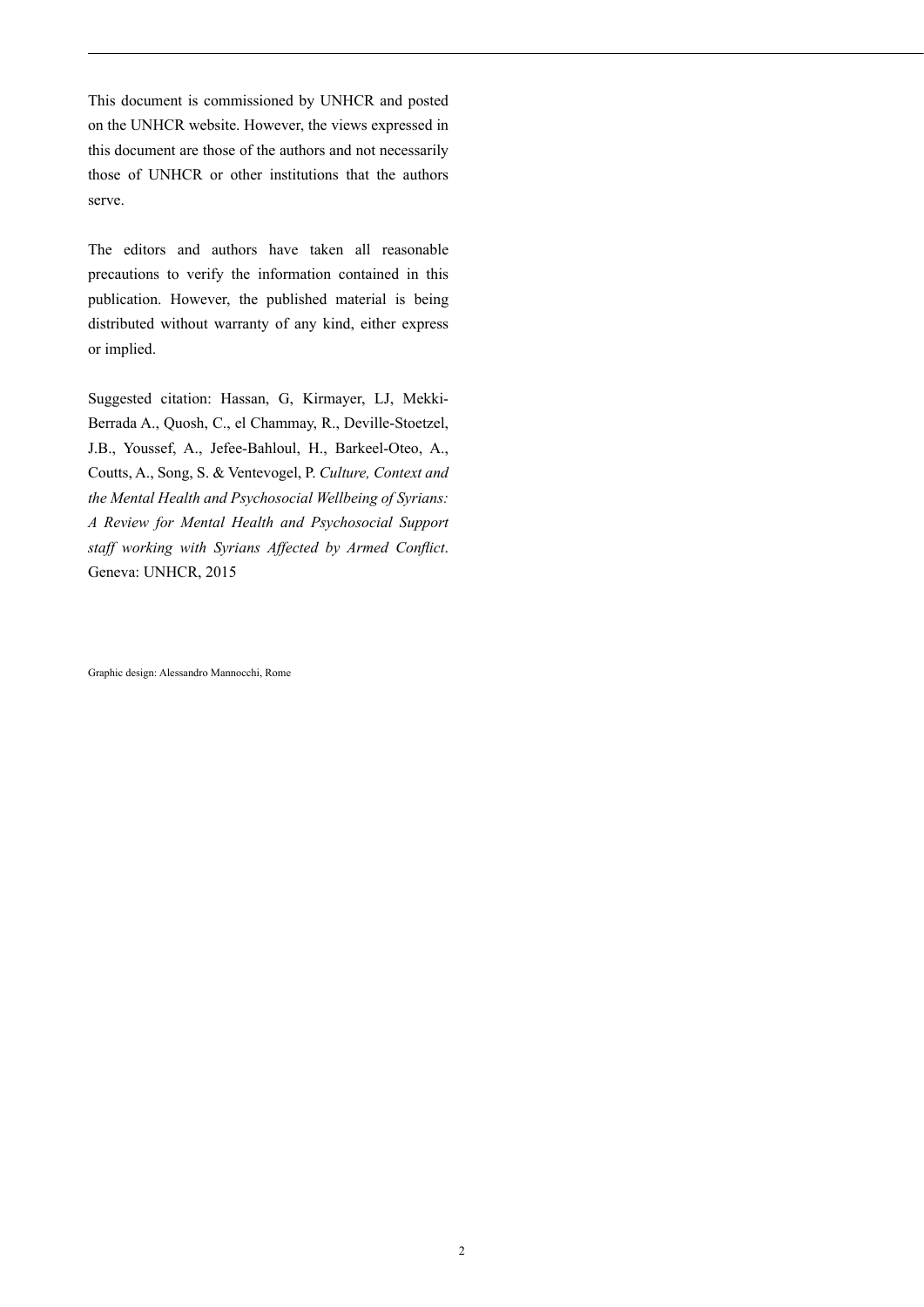# **Culture, Context and the Mental Health and Psychosocial Wellbeing of Syrians**

A Review for Mental Health and Psychosocial Support Staff Working with Syrians Affected by Armed Conflict

**2015**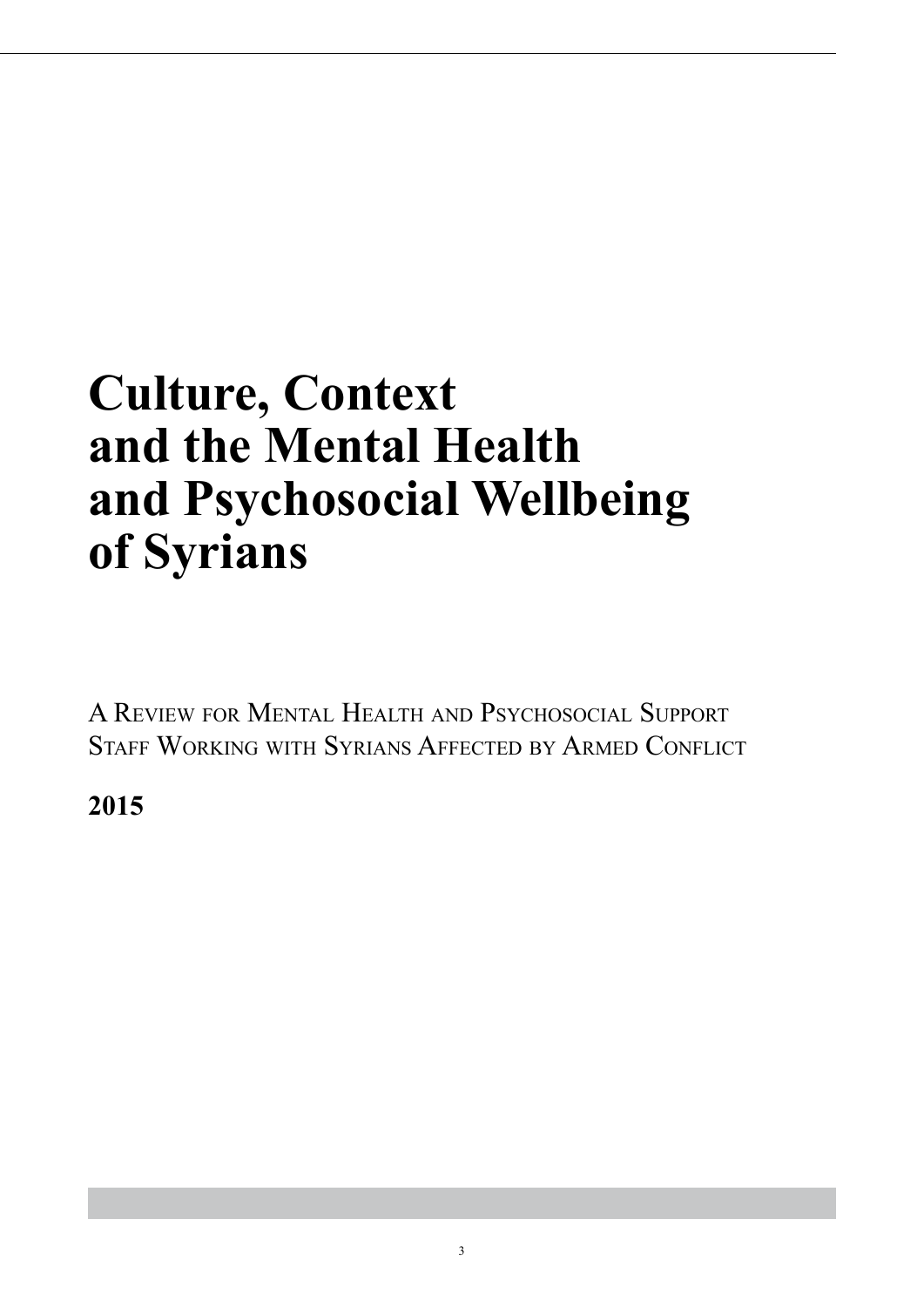# **TABLE OF CONTENTS**

| ACKNOWLEDGEMENTS6                                      |  |  |  |  |  |
|--------------------------------------------------------|--|--|--|--|--|
|                                                        |  |  |  |  |  |
| $1. INTRODUCTION \ldots \ldots \ldots \ldots \ldots 8$ |  |  |  |  |  |
| WHY THIS DOCUMENT? 8                                   |  |  |  |  |  |
| STRUCTURE OF THE DOCUMENT 8                            |  |  |  |  |  |

| 2. BRIEF SOCIOCULTURAL BACKGROUND . 10 |  |
|----------------------------------------|--|
| ETHNIC DIVERSITY AND LANGUAGE. 10      |  |
|                                        |  |
|                                        |  |

Search strategy 8

| 3. REFUGEES FROM SYRIA AND INTERNALLY |  |
|---------------------------------------|--|
| DISPLACED PEOPLE IN SYRIA 12          |  |

| VIOLENCE AND DISPLACEMENT IN THE SYRIAN CONFLICT 12 |  |
|-----------------------------------------------------|--|
| REFUGEES FROM SYRIA 12                              |  |

### **4. MENTAL HEALTH AND PSYCHOSOCIAL WELLBEING OF SYRIANS AFFECTED BY THE CRISIS: A BRIEF OVERVIEW FOR MENTAL HEALTH AND PSYCHOSOCIAL PROFESSIONALS . . . . . . . . . . . . . . . . . .14** Pervasive psychosocial effects of conflict and displacement 14

| MENTAL HEALTH DISORDERS AND PSYCHOSOCIAL DISTRESS   |  |
|-----------------------------------------------------|--|
| AMONG CONFLICT-AFFECTED SYRIANS 14                  |  |
| Emotional disorders 15                              |  |
| Psychosis and other severe mental disorders 16      |  |
| Alcohol and drugs 16                                |  |
| Challenges with epidemiological studies $\ldots$ 16 |  |

| COPING WITH PSYCHOSOCIAL DISTRESS $\ldots \ldots \ldots \ldots \; 16$                                           |    |
|-----------------------------------------------------------------------------------------------------------------|----|
| MENTAL HEALTH AND PSYCHOSOCIAL DISTRESS:<br>DIVERSITY AND VULNERABILITY $\ldots \ldots \ldots \ldots \ldots 17$ |    |
| Gender roles and MHPSS issues 18                                                                                |    |
| Survivors of sexual and gender based violence. 18                                                               |    |
| Survivors of torture $\ldots \ldots \ldots \ldots \ldots$                                                       |    |
| $LGBTI$ Syrians $\ldots \ldots \ldots \ldots \ldots \ldots \ldots$                                              |    |
| Older refugees and refugees with specific needs                                                                 | 19 |
| Mental health and psychosocial wellbeing<br>of Syrian children $\ldots$                                         |    |

#### **5. CULTURAL FRAMEWORKS OF MENTAL HEALTH AND PSYCHOSOCIAL WELLBEING. 22**

| CULTURE-SPECIFIC MENTAL HEALTH SYMPTOMS AND<br>IDIOMS OF DISTRESS. | 22 |
|--------------------------------------------------------------------|----|
| SPECIFIC EXPRESSIONS AND IDIOMS IN THE SYRIAN<br>CONTEXT           | 23 |
| General distress                                                   | 23 |
| Fear and anticipated anxiety                                       | 23 |
| Feeling nervous or tense.                                          | 23 |
| Sadness and difficulty in adjustment to an acute<br>stressor.      | 23 |
| $Depression \dots \dots \dots \dots \dots \dots \dots$             | 23 |
| Lack of resources and helplessness                                 | 23 |
| Cognitive symptoms                                                 | 24 |
| $Madness$                                                          | 24 |
|                                                                    | 24 |
| SYRIAN CONCEPTS OF THE PERSON $\ldots$                             | 27 |
| Islamic concepts of the person.                                    | 27 |
| $Diversity \dots \dots \dots \dots \dots \dots \dots \dots$        | 27 |
| EXPLANATORY MODELS OF MENTAL ILLNESS AND<br>PSYCHOSOCIAL PROBLEMS. | 27 |
| Religious explanatory models                                       | 28 |
| Supernatural explanatory models                                    | 28 |
| RELIGIOUS AND CULTURE-SPECIFIC HEALING PRACTICES.                  | 29 |
| Religion and meaning making                                        | 30 |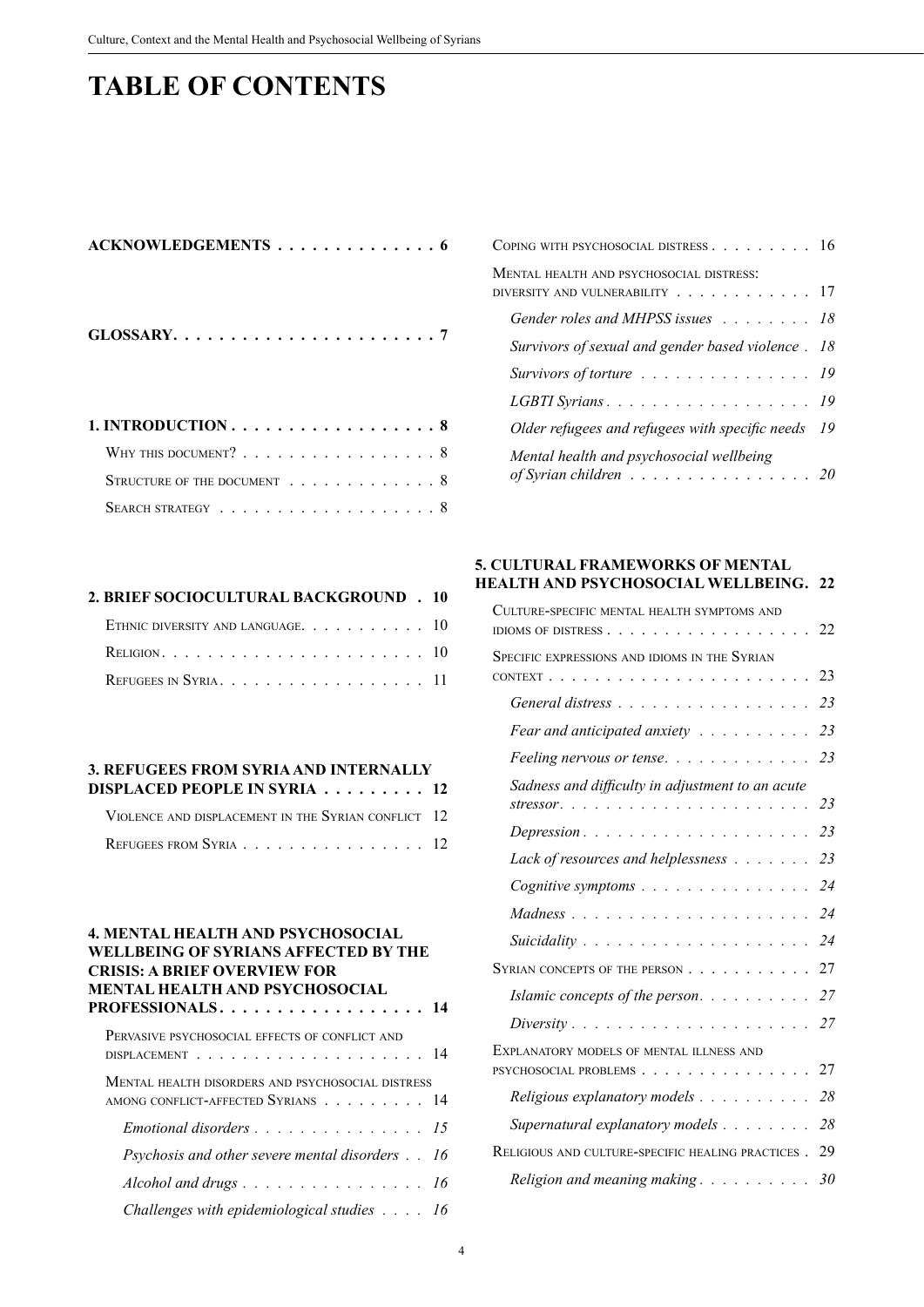| <b>6. IMPLICATIONS FOR DESIGNING</b><br><b>CONTEXTUALLY APPROPRIATE SERVICES</b><br>FOR MENTAL HEALTH AND PSYCHOSOCIAL |    |
|------------------------------------------------------------------------------------------------------------------------|----|
|                                                                                                                        | 31 |
| A CONCEPTUAL FRAMEWORK TO STRENGTHEN MENTAL<br>HEALTH AND PSYCHOSOCIAL SUPPORT.                                        | 31 |
| SERVICES FOR MENTAL HEALTH AND PSYCHOSOCIAL SUPPORT<br>WITHIN THE CONTEXT OF THE SYRIA CONFLICT                        | 33 |
| MHPSS services within Syria                                                                                            | 33 |
| MHPSS services for refugees from Syria                                                                                 | 33 |
| CLIENTS' EXPECTATIONS OF MHPSS SERVICES                                                                                | 33 |
| CHALLENGES FOR CONTEXTUALLY RELEVANT MHPSS<br><b>SERVICES</b> .                                                        | 34 |
| $Language \dots \dots \dots \dots \dots$                                                                               | 34 |
| Gender and help-seeking behaviour.                                                                                     | 34 |
| <i>Issues of power and neutrality.</i> $\ldots \ldots \ldots \ldots 35$                                                |    |
| Stigma around psychological distress and mental<br>illness<br>$\frac{35}{2}$<br>.                                      |    |
| ENSURING CULTURAL SAFETY AND CULTURAL COMPETENCE<br>IN MHPSS PROGRAMMES.                                               | 36 |
| The importance of the setting $\ldots \ldots \ldots 36$                                                                |    |
| Mental health services for SGBV survivors 36                                                                           |    |
| Ensuring access for victims of torture 37                                                                              |    |
| Ensuring access for LGBTI refugees 37                                                                                  |    |

| $7. CONCLUSION \ldots \ldots \ldots \ldots \ldots 39$ |  |  |  |  |  |  |  |  |  |  |  |  |  |  |  |  |  |  |
|-------------------------------------------------------|--|--|--|--|--|--|--|--|--|--|--|--|--|--|--|--|--|--|
|-------------------------------------------------------|--|--|--|--|--|--|--|--|--|--|--|--|--|--|--|--|--|--|

### **Annex A: Reference documents for comprehensive MHPSS PROGRAMMING . . . . . . . . . . . . . . . . . . 41**

### **Tables and figures**

| Table 1: Common expressions and idioms                |  |
|-------------------------------------------------------|--|
| Table 2: Expressions in Kurdish (Kirmanji dialect) 26 |  |
|                                                       |  |
| Box 1: WHO projections of mental disorders in adult   |  |
| populations affected by emergencies $[65]$ 15         |  |
| Box 2: Multi-layered MHPSS services 32                |  |
|                                                       |  |
| Figure 1: the IASC Pyramid (adapted with              |  |

| $\ldots$ |  |  |  |  |  |  |  |  |  |  |  |
|----------|--|--|--|--|--|--|--|--|--|--|--|
|          |  |  |  |  |  |  |  |  |  |  |  |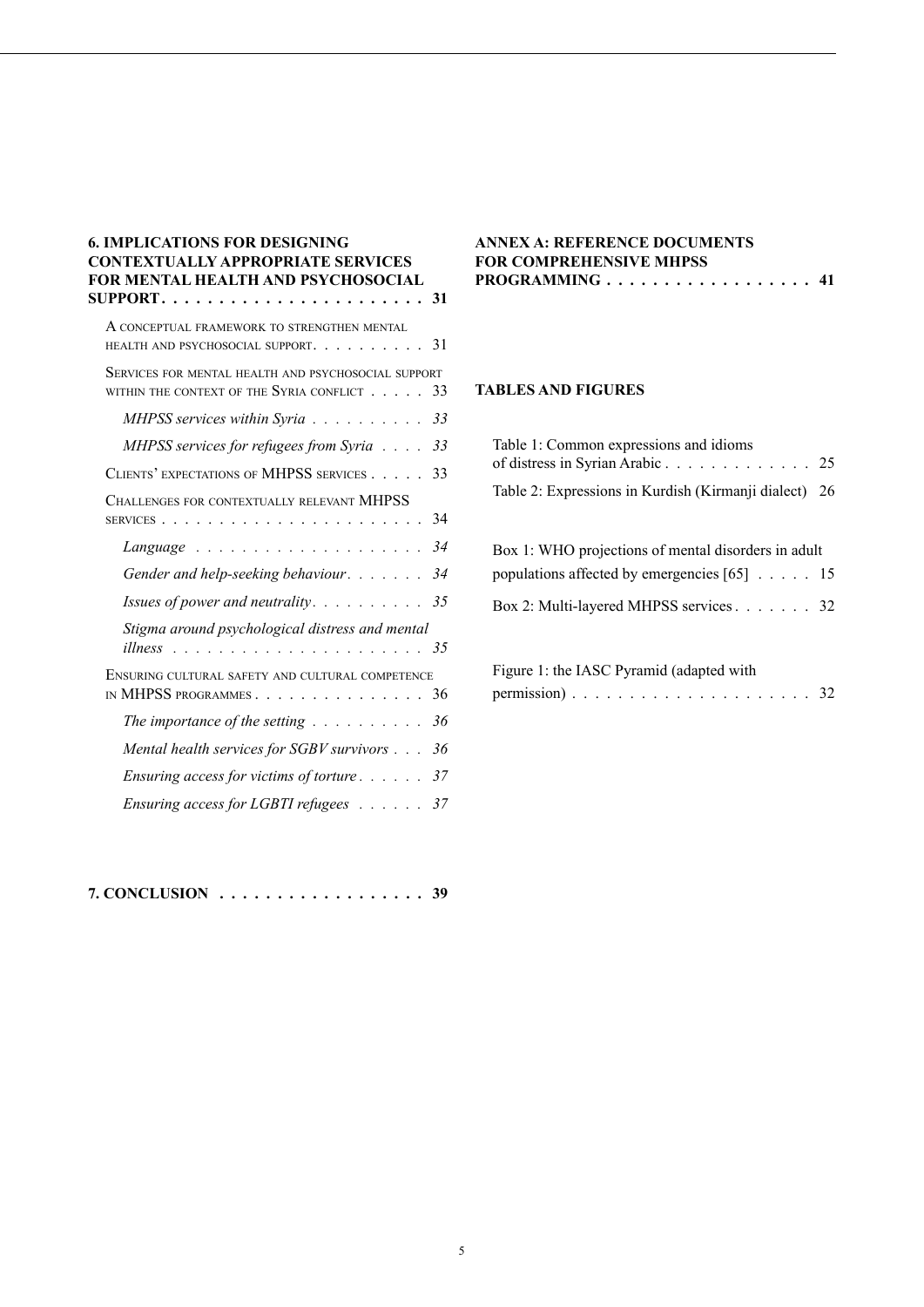# **Acknowledgements**

#### **Conceptualisation and editing**

**Ghayda Hassan** (University of Quebec, Canada), Laurence J. Kirmayer (McGill University, Canada), **Peter Ventevogel** (UNHCR, Switzerland)

#### **Contributing authors**

**Abdelwahed Mekki-Berrada** (University Laval, Canada), **Constanze Quosh** (UNHCR, Uganda), **Rabih el Chammay**, (Ministry of Public Health, Lebanon), **Jean-Benoit Deville-Stoetzel** (University of Montreal, Canada), **Ahmed Youssef** (Canada), **Hussam Jefee-Bahloul** (Yale University, United States), **Andres Barkeel-Oteo** (Yale University, United States), **Adam Coutts** (London School of Hygiene and Tropical Medicine, United Kingdom), **Suzan Song** (George Washington School of Medicine and Health Sciences, USA)

# **Reviewers and other contributors (in alphabetical order)**

**Deeb Abbara** (Psycho-Social Services and Training Institute, Egypt), **Mohammed Abou-Saleh** (University of London, United Kingdom), **Mohamed Abo-Hilal** (Syria Bright Future, Jordan), **Nadim Almoshmosh** (Northamptonshire Healthcare NHS Foundation Trust, United Kingdom), **Ghida Anani** (ABAAD, Lebanon), **Homam Masry Arafa** (UNHCR, Syria), **Najib George Awad** (Hartford Seminary, USA), **Naz Ahmad Baban** (Erbil Psychiatric Hospital, Iraq), **Mary Jo Baca** (International Medical Corps, Jordan), **Alaa Bairoutieh** (Psycho-Social Services and Training Institute, Egypt), **Ahmad Bawaneh** (International Medical Corps, Jordan), **Ammar Beetar** (UNHCR, Syria), **Maria Bornian** (UNICEF, Lebanon), **Boris Budosan** (Malteser International, Croatia), **Ann Burton** (UNHCR, Jordan), **Adrienne Carter** (Center for Victims of Torture, Jordan), **Dawn Chatty** (Refugee Study Centre, University of Oxford, United Kingdom), **Alexandra Chen** (UNWRA, Lebanon), **Rony N. Abou Daher** (Lebanon), **Paolo Feo**

(Un Ponte Per, Italy), **Ilona Fricker** (CVT, Jordan), **Muriel Génot** (Handicap International, Jordan), **Hagop Gharibian** (Syrian Arab Red Crescent, Syria), **Audrey Gibeaux** (MSF, Lebanon), **Amber Gray** (Center for Victims of Torture, USA), **Muhammad Harfoush** (UNHCR, Ethiopia), **Aram Hassan** (Centrum '45, The Netherlands), **Maysaa Hassan** (IOM, Syria), **Tayseer Hassoon** (in unaffiliated capacity, Syria), **Zeinab Hijazi** (International Medical Corps, USA), **Leah James** (CVT, Jordan), **Wissam Hamza Mahasneh** (Organization of the Islamic Cooperation, Turkey), **Cosette Maiky** (UNWRA, Lebanon), **Tamara Marcello** (ARDD-Legal Aid, Jordan), **Mamoun Mobayed** (Behaviour Health Centre, Qatar), **Luca Modenesi** (CVT, Jordan), **Amanda Melville** (UNHCR Regional Bureau, Amman), **Redar Muhammed** (UPP, Iraq), **Mark van Ommeren** (WHO, Geneva), **Basma el Rahman** (International Medical Corps, Turkey), **Rawisht Rasheed** (University of Soran, Iraq), **Khalid Saeed** (WHO, Eastern Mediterranean Regional Office), **Josi Salem** (Al Himaya Foundation, Jordan), **Marian Schilperoord** (UNHCR, Geneva) **Guglielmo Schininà** (IOM, Switzerland), **Mohamed el Shazly** (International Medical Corps, Turkey), Team of Un Ponte Per, Dohuk, Iraq (**Ramziya Ibrahim Amin, Rezan Ali Isma'il, Diyar Faiq Omar, Sam Jibrael, Bradost Qasem**), **Ruth Wells** (Sydney University, Australia), **Gabriela Wengert** (UNHCR, Jordan), **Eyad Yanes** (World Health Organization, Syria).

**Language editing Mindy Ran** (Netherlands)

**Arabic translation Tayseer Hassoon** (Syria)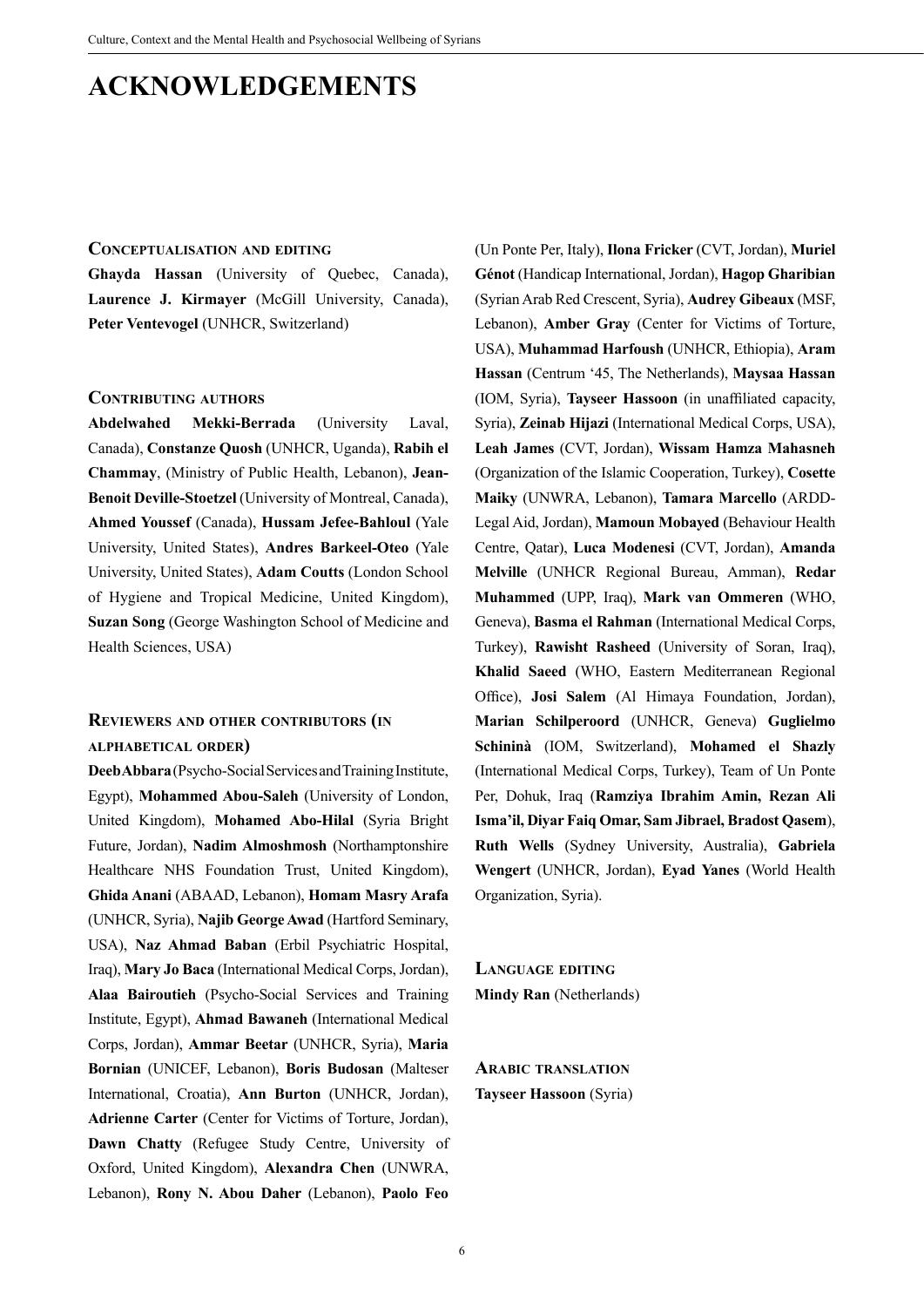# **GLOSSARY**

| CBO          | Community Based Organisation                                                      |
|--------------|-----------------------------------------------------------------------------------|
| <b>IASC</b>  | <b>Interagency Standing Committee</b>                                             |
| <b>IDP</b>   | Internally displaced people                                                       |
| <b>LGBTI</b> | Lesbian, gay, bisexual, transgender or intersex                                   |
| <b>MHPSS</b> | Mental health and psychosocial support                                            |
| NGO          | Non-governmental organisation                                                     |
| <b>SGBV</b>  | Sexual and gender based violence                                                  |
| <b>UNHCR</b> | United Nations High Commissioner<br>for Refugees                                  |
| <b>UNRWA</b> | United Nations Relief and Works Agency<br>for Palestine Refugees in the Near East |
| <b>UN</b>    | <b>United Nations</b>                                                             |
| WHO          | World Health Organization                                                         |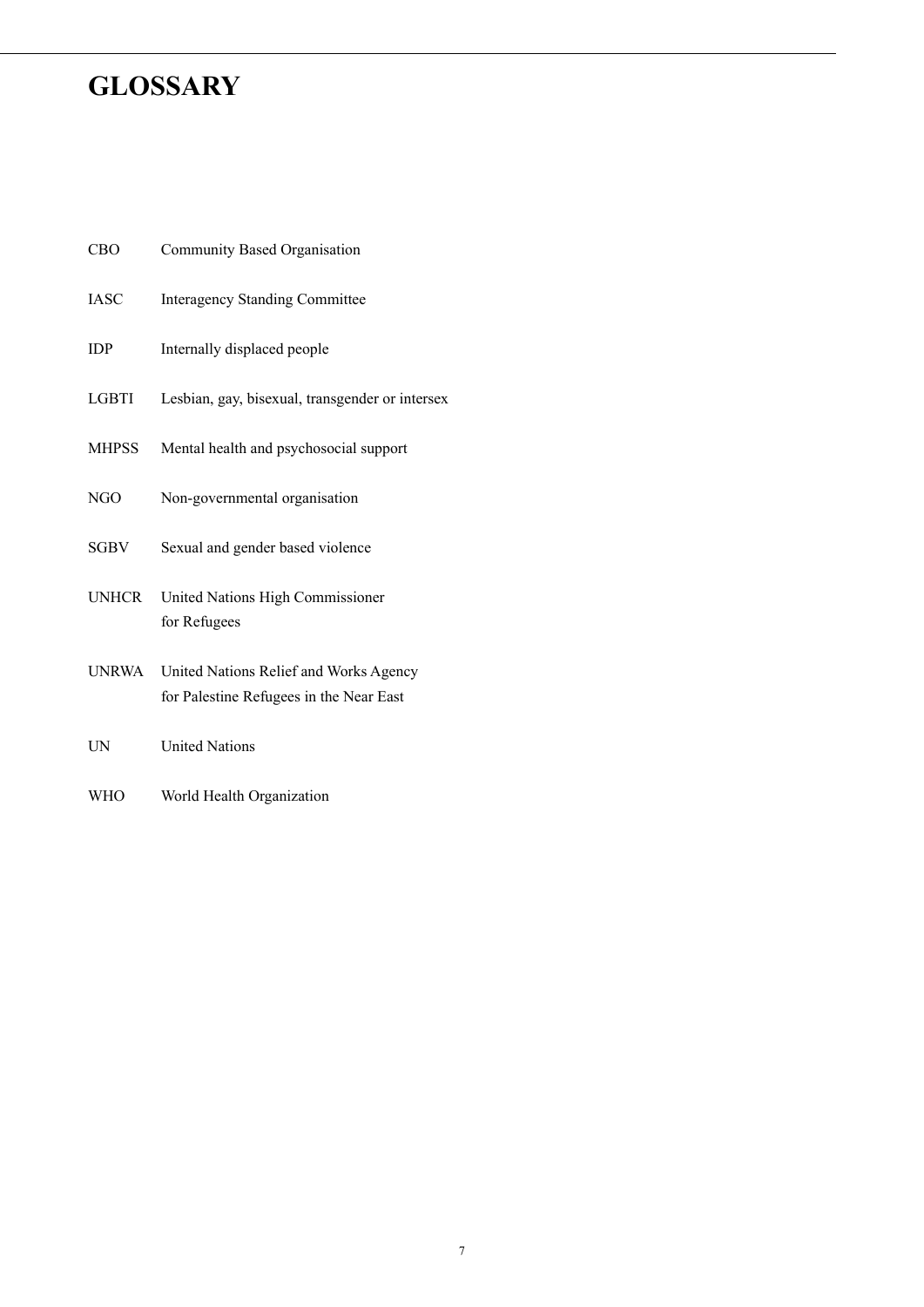# **1. INTRODUCTION**

#### **Why this document?**

This report aims to provide information on the sociocultural background of the Syrian population as well as cultural aspects of mental health and psychosocial wellbeing relevant to care and support. It is based on an extensive review of the available literature on mental health and psychosocial support (MHPSS), within the context of the current armed conflict in Syria.

The document is primarily meant to inform mental health and psychosocial support (MHPSS) staff, such as: psychologists, psychosocial counsellors, social workers, psychiatrists, psychiatric nurses, and others who are involved providing individual or group counselling, psychotherapy and/or psychiatric treatment for Syrians. Other humanitarian professionals, such as general health providers working with Syrians or staff involved in public health, community-based protection, community mobilisation, child protection, sexual and gender based violence (SGBV), may find this document useful, although it is not primarily written for them. The specific information in this review complements more generic guidance, such as the Inter-Agency Standing Committee (IASC) Guidelines for Mental Health and Psychosocial Support in Emergency Settings<sup>[1]</sup> and UNHCR's Operational Guidance for Mental Health and Psychosocial Support Programming in Refugee Operations.[2] Together with these guidelines, this report can inform the design and delivery of interventions to promote mental health and psychosocial wellbeing of Syrians affected by armed conflict and displacement, both within Syria and in countries hosting refugees from Syria.

#### **Structure of the document**

The first chapters contain essential background information on the Syrian sociocultural context (chapter two), the situation of refugees from Syria and internally displaced persons (IDPs) in Syria (chapter three), and mental health and psychosocial problems of displaced Syrians (chapter

four). These chapters summarise the available literature to allow mental health and psychosocial practitioners working with displaced Syrians to put their work with individual clients and families within a broader perspective. The references in this section also provide practitioners, interested in more in-depth information, with key resources to further explore relevant issues.

The last chapters of this review focus specifically on culture and context. Chapter five provides detailed information on the role of social, cultural and contextual factors in the presentation and expression of mental and psychosocial distress and how this is interwoven with cultural and religious notions of personhood. Chapter six discusses how a cultural and contextual understanding of mental health and psychosocial problems and issues can inform the design and provision of MHPSS services. Chapters five and six are particularly relevant for those involved in the provision of mental health and psychosocial services to Syrian clients. The conclusion (chapter seven) provides a concise summary of the main issues discussed in this document.

#### **Search strategy**

The search strategy used to create this report was designed to capture relevant clinical and social science literature examining the sociocultural aspects of mental health in the Syrian population. The main medical, psychological and social sciences databases (PubMed, PsycInfo) were searched for relevant information, until July 2015. Additionally, manual searches of the reference lists of key papers and books or articles relevant to Syrian mental health were conducted, and included Arabic, English and French language sources. The database search was supplemented with web-based searches in Arabic, English and French media, as well as Google Scholar, to retrieve key books and non-academic literature relevant to the Syrian situation. Important information on displaced Syrians was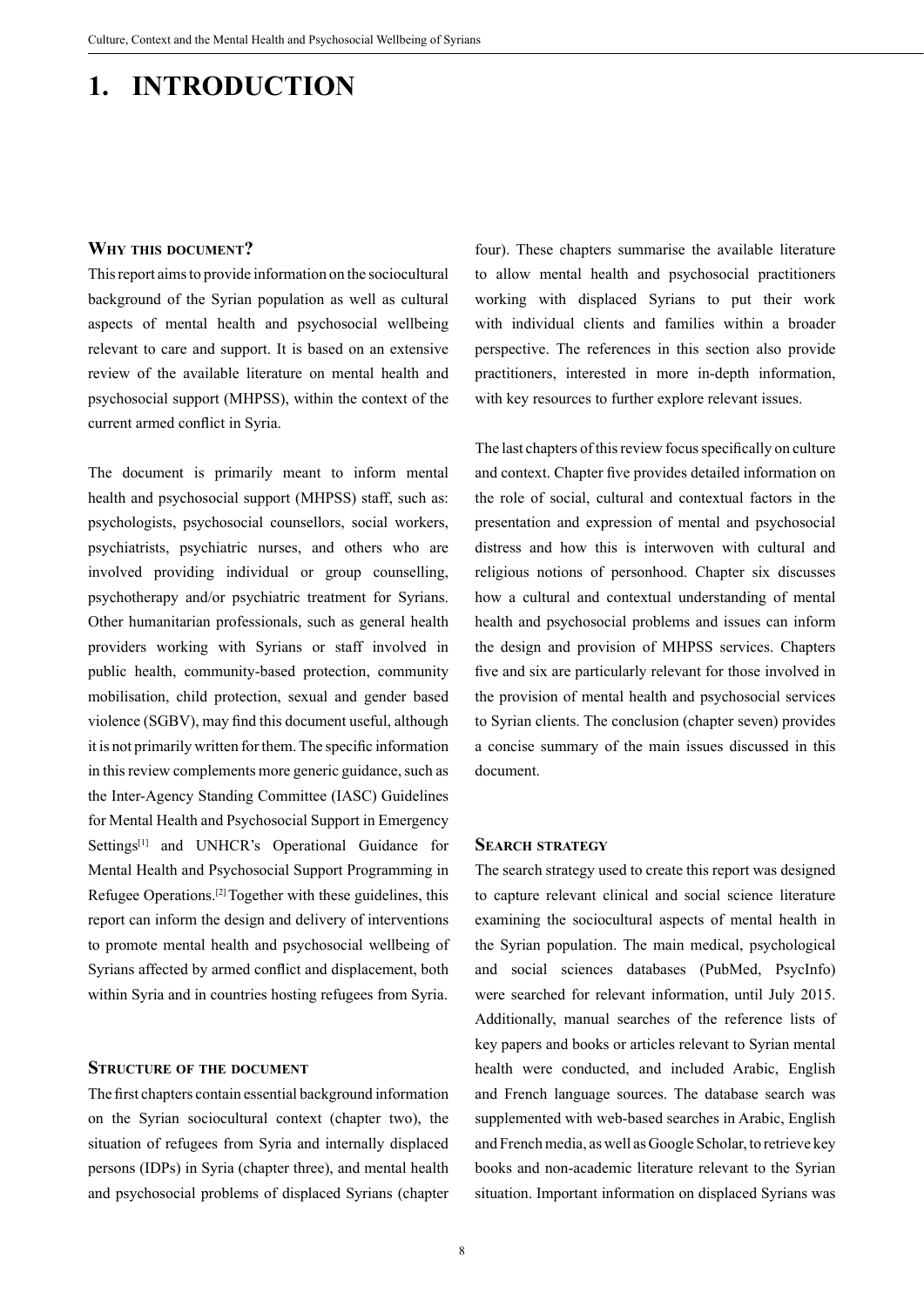also found in assessment reports and evaluations, by nongovernmental organisations (NGOs), intergovernmental organisations, and agencies of the United Nations. Many of these were retrieved through the Inter-agency Information Sharing Portal on the Syria crisis, hosted by UNHCR.<sup>1</sup> This search strategy provided many useful sources, but should not be taken as a comprehensive review of all issues related to mental health and psychosocial support of Syrians as many unpublished reports and evaluations were not reviewed.

**Disclaimer**: this review has been commissioned by UNHCR and a wide range of experts have been involved in its drafting. The views expressed in this document do not necessarily represent the views, policies, and decisions of their employers.

<sup>1</sup> http://data.unhrc.org/syrianrefugees/regional.php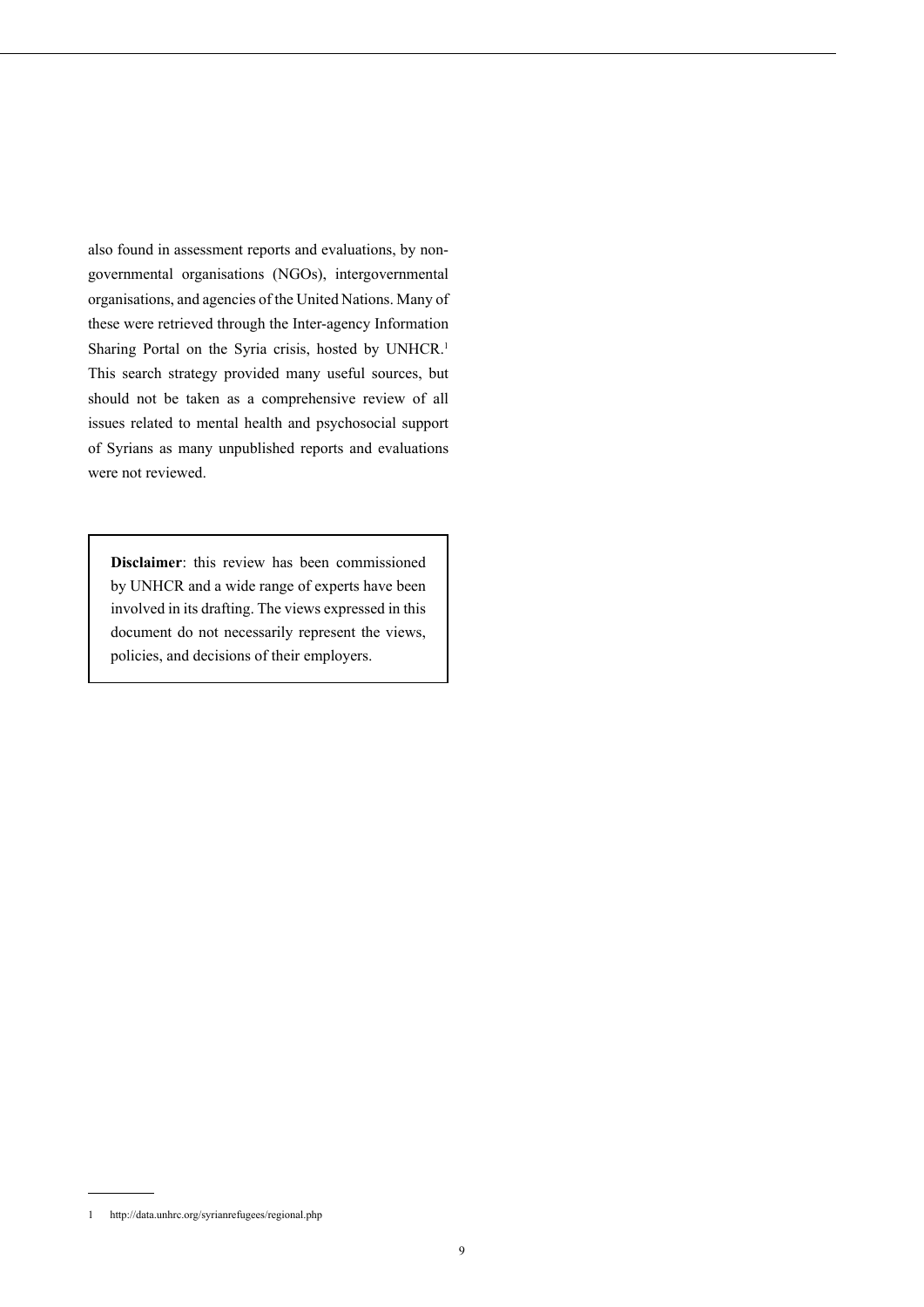# **2. BRIEF SOCIOCULTURAL BACKGROUND**

There is wide diversity of social, socioeconomic, ethnic, and religious backgrounds among the Syrian population, which along with age and gender, influence family and community relations and dynamics, explanatory models of illness, coping mechanisms, and help-seeking behaviour. It is important that MHPSS practitioners are aware of this diversity in order to provide appropriate support to refugees and other persons of concern.[3]

Religion, ethnicity and tribal identity are important for individual identities and group loyalties of many Syrians. These identities may contribute to creating group boundaries and accentuating differences that pose challenges to mental health.[4] Practitioners should be aware of shifting identities and loyalties as they impact on displaced persons experience and understanding of the conflict and displacement, and their social networks and relationships.

#### **Ethnic diversity and language**

Over the centuries, the region that is now Syria was populated with people from a wide diversity of ethnic and religious backgrounds, and has served as a haven for a variety of groups fleeing persecution and conflict elsewhere, including, for example, Armenians, Assyrians, and Circassians.[5] Given the lack of accurate census data, it is only possible to estimate the ethnic and religious composition of the current Syrian population. While the majority of Syrians are considered Arabs, this is a term based on spoken language (Arabic), not ethnicity.

Around nine to ten percent of Syria's population is Kurdish (close to two million people), followed by Turkmen, Assyrians, Circassians and Armenians. In addition, there are also small communities of Dom, Greeks, Persians, Albanians, Bosniacs, Russians, Chechens and Ossetians.[5-  $7$ <sup>1</sup> Many of these have become 'Arabicised' and, as a result, may not necessarily maintain a specific ethnic affiliation.

Additionally, the Arabic speaking Bedouin tribal groups are also seen by some as a separate ethnic group.[8]

In recent years, tribal affiliation has gained importance as a way for Syrians to identify and organise themselves, as well as to realise a sense of belonging in a country where state structures have been weakened. Tribal identity and the authority attached to traditional leaders (who, in the past, have often been co-opted by the Syrian government) continue to exist, not only among Bedouin groups, but also among other Syrians.[8-10]

The Syrian Constitution refers to Arabic as the official language, with no mention of linguistic rights of other groups. The second most common language is Kurdish. A 1958 decree outlawed the publication of materials in the Kurdish language, and both public and private schools were barred from teaching in Kurdish. Consequently, some Kurdish Syrians are not fluent in Kurdish.<sup>[11, 12]</sup> Developments in Kurdish areas since mid-2012 have provided the Syrian Kurds with opportunities to reassert long suppressed cultural rights. Kurdish language publications, radio and TV stations have sprung up, villages and towns have had their former Kurdish names restored and children can study the Kurdish language at school.<sup>[13-15]</sup> Smaller numbers of Syrians have Armenian and Syriac/Aramaic as their mother tongue.<sup>[16, 17]</sup>

#### **Religion**

Syrians are often categorised according to their religious affiliation (Sunni, Alawite, Christian, etc), but this does not necessarily mean an individual is devout, 'religious', or even an active practitioner. Prior to the current conflict, Sunnis accounted for the religious affiliation of approximately three-quarters of the population. Other Muslim groups, including Alawites, Ismailis, and Twelver Shi'a, constituted approximately 13 percent of the population; various Christian denominations, about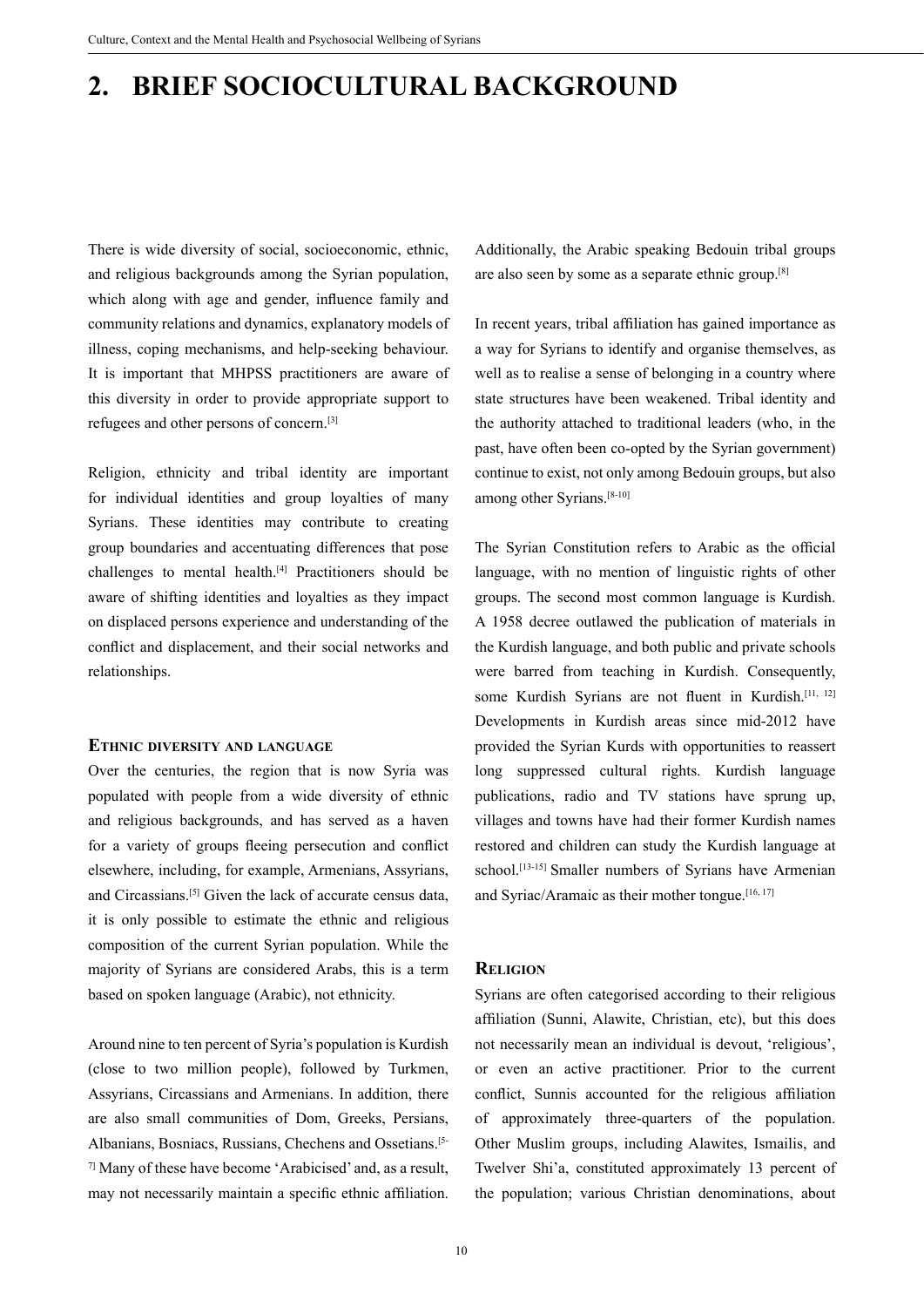10 percent; and Druze accounted for three percent of the population. There is also a small Yezidi population of approximately 80,000 persons, who are ethnically and linguistically Kurdish, and follow a distinct religion.[3, 18-20] The Christian population in Syria can be Arab or non-Arab, with the latter group including Syriac/Aramaiac and Armenians. Most Syrian Christians belong to Orthodox Churches (Syriac Orthodox, Greek Orthodox, Armenian Orthodox and Nestorian) or to Catholic Churches (Melkite, Chaldean, Maronite, and Syriac), who are in communion with the global Roman Catholic Church, but follow distinct, eastern rites of worship. There are also small groups of Protestants.

#### **Refugees in Syria**

Prior to the current conflict, Syria hosted significant numbers of refugees and asylum-seekers. The large majority originated from Iraq and Palestine, but there were also smaller groups from Afghanistan, Sudan, Somalia and other countries.[21] Traditionally, most non-Palestinian refugees resided in Damascus and its surrounding countryside, and, to a lesser extent, in Homs, Deir Ez-Zour and Dera'a. Many refugees and asylum-seekers have left Syria since the beginning of the conflict. Others have been displaced within Syria or to other countries. At the end of 2014, close to 30,000 refugees and asylum-seekers were still registered with UNHCR in Syria. Also, prior to the conflict, Syria hosted Palestinian refugees, who had arrived in successive waves since 1948.<sup>2</sup>

As a result of the current conflict, approximately more than half a million Palestine refugees registered with UNRWA in Syria have been displaced within Syria, while another 70,000 Palestinian refugees from Syria have been scattered across the region and elsewhere. Palestinian refugees from

2 For more information on Palestinian refugees in or from Syria, see the website of UNRWA, the United Nations Relief and Works Agency for Palestine Refugees: www.unrwa.org/syria-crisis

Syria have very limited flight options as they are barred from entering neighbouring Jordan and Lebanon, while Egypt requires visa and security clearance in advance.<sup>[22-25]</sup>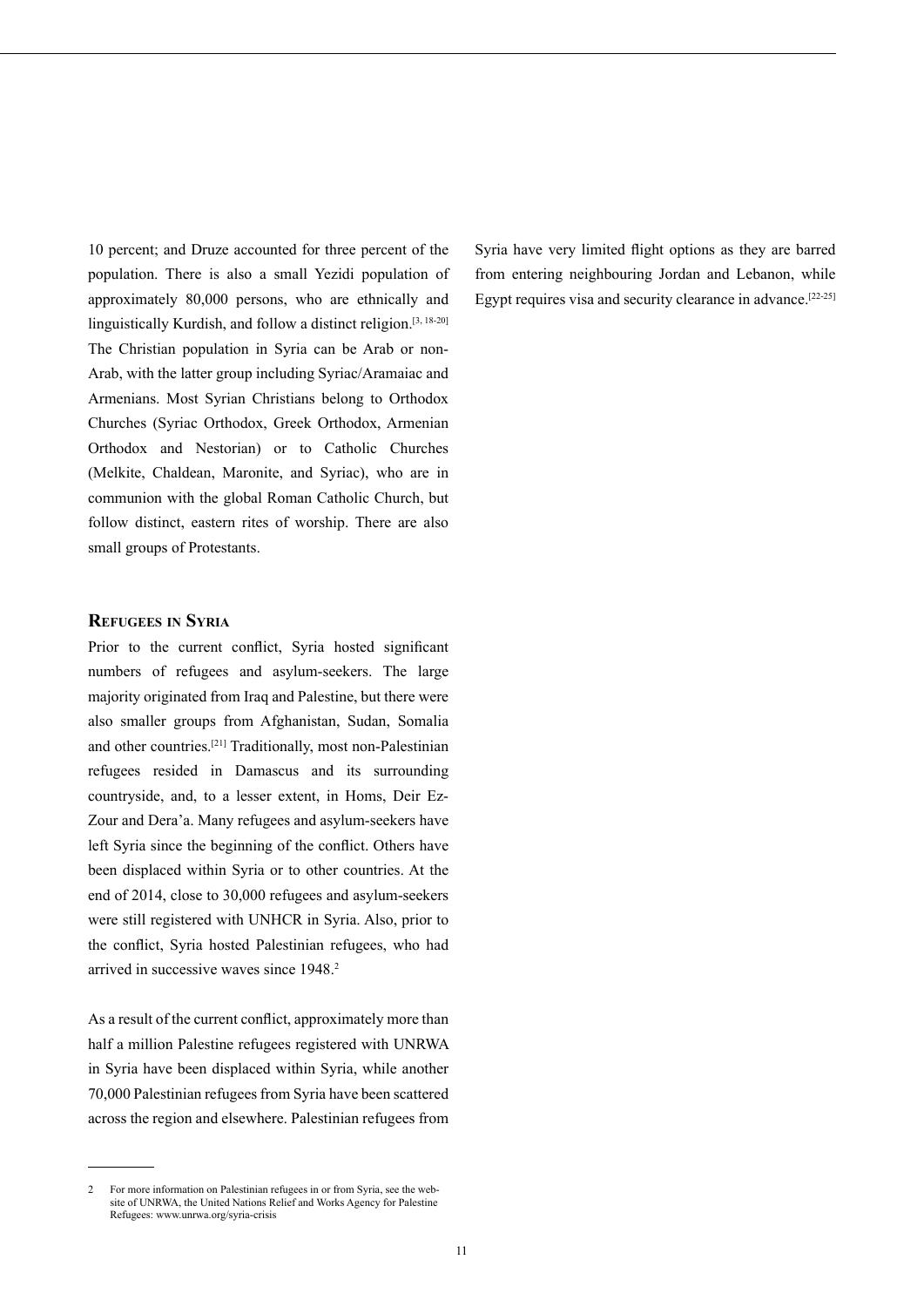# **3. REFUGEES FROM SYRIA AND INTERNALLY DISPLACED PEOPLE IN SYRIA**

The current conflict in Syria has caused the largest refugee displacement crisis of our time. Since March 2011, nearly half of the population has been displaced, comprising almost eight million people inside Syria and more than four million registered refugees who have fled to neighbouring countries.[26, 27] 3 More than half of those displaced are children. Repeated displacements have been a striking feature of the Syria conflict, as frontlines keep shifting and formerly safer areas become embroiled in conflict.

# **Violence and displacement in the Syrian conflict**

Both refugees from Syria and internally displaced people within Syria have faced war-related violence, although their current situation in terms of security, human rights, access to protection and humanitarian assistance differs. It is estimated that over 210,000 people have been killed and 840,000 injured, often resulting in long-term disabilities – with the concomitant average life expectancy being reduced from 75.9 years in 2010 to an estimated 55.7 years at the end of 2014.[28] War crimes and crimes against humanity have been committed on a massive scale throughout the conflict. Many Syrians have suffered multiple rights violations and abuses from different actors, including massacres, murder, execution without due process, torture, hostage-taking, enforced disappearance, rape and sexual violence, as well as recruiting and using children in hostile situations. Indiscriminate bombardment and shelling have created mass civilian casualties and spread terror among civilians. Furthermore, parties have enforced sieges on towns, villages and neighbourhoods, trapping civilians and depriving them of food, medical care and other necessities. Parties to the conflict also have disregarded the special protection accorded to hospitals, and medical and humanitarian personnel.

Increased levels of poverty,<sup>4</sup> loss of livelihood, soaring unemployment,<sup>5</sup> and limited access to food, water, sanitation, housing, health care and education, have all had a devastating impact on the population.[29] The situation is particularly dire for people in hard-to-reach areas (currently estimated to be 4.8 million people), and those who are trapped in besieged areas (approximately 440,000 people), cut off from basic supplies and largely inaccessible for humanitarian actors.[29] Many Syrians are also concerned about the fate of relatives, especially those who are missing, and worry about the situation in the country including looting and/or destruction of properties left behind.<sup>[30]</sup>

#### **Refugees from Syria**

Countries in the region have demonstrated great generosity in receiving refugees with over 4.1 million Syrian refugees registered in August 2015. However, there are growing concerns about the ability of persons in Syria to reach the borders, and to be admitted by, and remain in, host countries in the region and beyond.[31] Given the scale and protracted nature of the crisis, countries of asylum, with the support of the international community, face mounting difficulties in attempting to adequately respond to the needs of refugees from Syria.

Additionally, these refugees face numerous other challenges.[32] Increasingly they have exhausted their assets and resources and face difficulties accessing: employment, adequate housing, health services,

<sup>3</sup> For the latest data on Syrian refugees consult the Inter-agency Information Sharing Portal, hosted by UNHCR at http://data.unhcr.org/syrianrefugees/ regional.php. The latest data on IDPs within Syria is available at http://www.unocha.org/syria.

<sup>4</sup> In 2014, four out of every five Syrians lived in poverty. Governorates with intensive conflict, and that had higher historical rates of poverty, suffered most. Almost two-thirds of the population (64.7 per cent) lived in extreme poverty: being unable to secure basic food and non-food items necessary for the survival of the household. This was particularly acute in the conflict zones. Thirty per cent of the population fell into abject poverty: being unable to meet the basic food needs of their households. See Syrian Centre for Policy Research (SCPR), *Syria – Alienation and Violence: Impact of Syria Crisis Report 2014*

<sup>5</sup> Syria's unemployment rate increased from 14.9 per cent in 2011 to 57.7 percent by the end of 2014. Almost three million people have lost their jobs during the conflict. See Syrian Centre for Policy Research (SCPR), *Syria – Alienation and Violence: Impact of Syria Crisis Report 2014*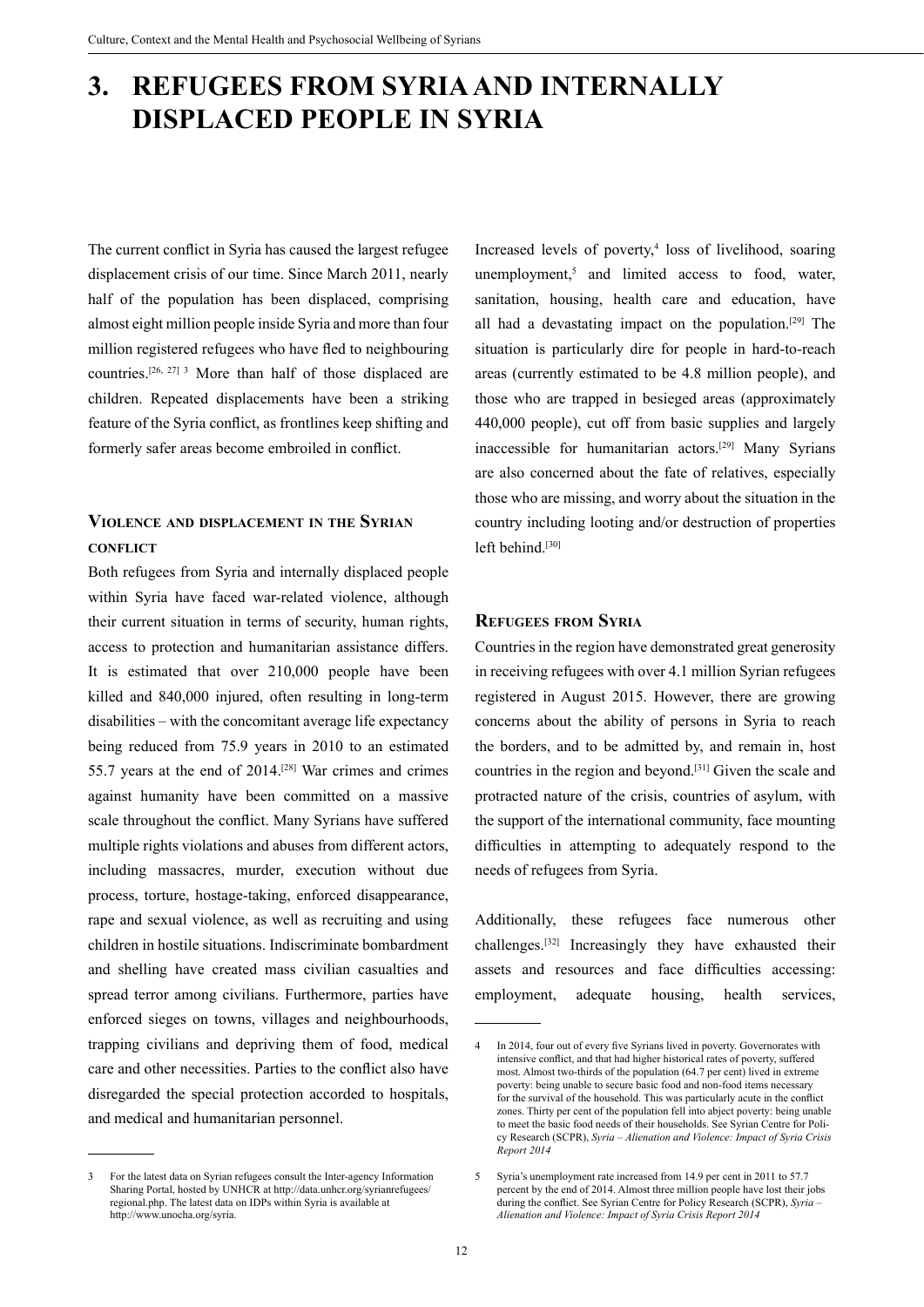documentation and education, putting them at risk of exploitation.[32-34]a Community and family protection networks have been undermined and increased social tensions between refugees and host communities have limited refugees' integration into local communities, along with access to basic services.[32, 35-43] Refugees from Syria bring substantial positive human and social capital that could benefit host communities, and contribute to economic growth, but this may be overlooked or underutilised under the current circumstances in which host governments and communities often feel overwhelmed by the pressures on their economies, public infrastructure and resources.[44, 45] Some displaced Syrians are particularly at risk, such as women in female-headed households, adolescents, the elderly, those lacking documentation, persons with disabilities or pre-existing health or mental health issues, survivors of various forms of violence, and those in extreme poverty.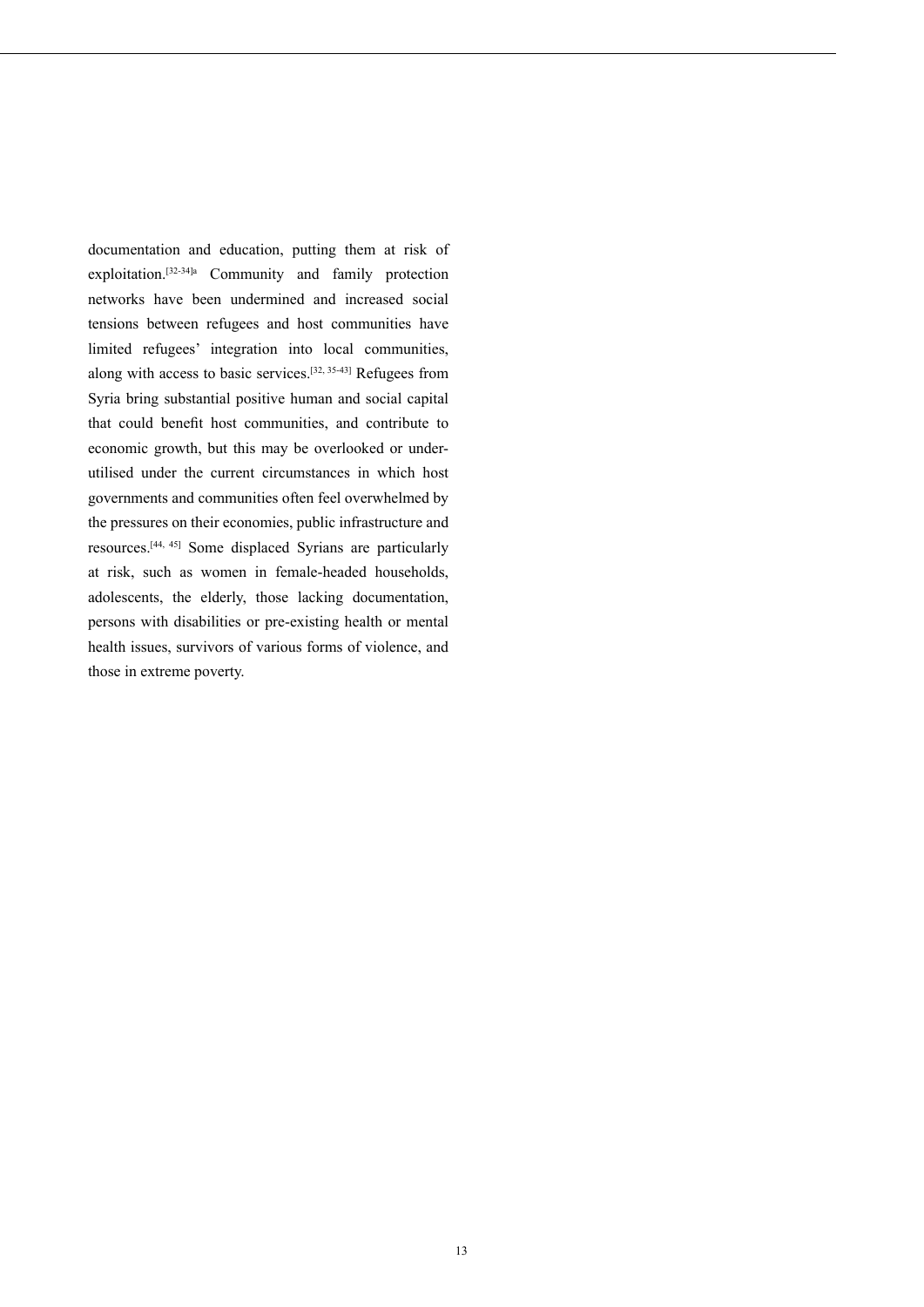# **4.MENTAL HEALTH AND PSYCHOSOCIAL WELLBEING OF SYRIANS AFFECTED BY THE CRISIS: A BRIEF OVERVIEW FOR MENTAL HEALTH AND PSYCHOSOCIAL PROFESSIONALS**

# **Pervasive psychosocial effects of conflict and displacement**

The effects of conflict on Syrian mental health and psychosocial wellbeing are profound. Experiences of conflict-related violence and concerns about the situation in Syria are compounded by the daily stressors of displacement, including poverty, lack of basic needs and services, on-going risks of violence and exploitation, isolation and discrimination, loss of family and community supports, and uncertainty about the future.

A central issue in armed conflict settings is loss and grief, whether for deceased family members or for other emotional, relational and material losses.<sup>[46]</sup> Ongoing concerns about the safety of family members are reported to be a significant source of stress.[37] Displaced persons often search for news about loved ones, but get contradictory or misleading information, leading to more insecurity and confusion.[37] For relatives of people who have been forcibly disappeared, the uncertainty of their fate and the inability to adequately mourn family members who have disappeared adds further distress and complicates grief.[47] In displacement settings, the social fabric of society is often severely disrupted by conflict, and many Syrian families become isolated from larger support structures.[48] Feelings of estrangement, yearning for the loss of homeland, and loss of identity, run high as displaced Syrians struggle to adapt to life as refugees within a foreign community, or in camps.[49, 50] In some countries, discrimination against refugees and social tensions also contribute to additional stress and isolation. Many refugee women and girls feel particularly isolated and rarely leave their homes, often due to concerns over safety or lack of opportunities.<sup>[51,</sup>] 52] A similar sense of isolation can affect boys, with some refugee boys rarely leaving their homes.[53]

Daily challenges in meeting basic needs and increased poverty are reported as key sources of stress, and are a source of increasing family tension and violence.<sup>[37, 52]</sup>

As more and more Syrians exhaust their own financial means they must turn increasingly to survival strategies that undermine their wellbeing. They may resort to illegal or informal housing, informal employment and/or enter in debt, which in turn increases risks of exploitation and abuse. Women and children may be particularly vulnerable to forced or child marriage, survival sex and child labour. [54] Moreover, when people do not have access to safe and supportive environments, they may react with rigid behaviour that attempts to re-establish prior roles affected by displacement.<sup>[55]</sup> In the current protracted crisis, with no end in sight, a pervasive sense of hopelessness is setting in for many Syrians.<sup>[51, 52]</sup>

# **Mental health disorders and psychosocial distress among conflict-affected Syrians**

Psychological and social distress among refugees from Syria and IDPs in Syria manifests in a wide range of emotional, cognitive, physical, and behavioural and social problems. [37, 54-63] Emotional problems include: sadness, grief, fear, frustration, anxiety, anger, and despair. Cognitive problems, such as: loss of control, helplessness, worry, ruminations, boredom, and hopelessness are all widely reported, as are physical symptoms such as: fatigue, problems sleeping, loss of appetite and medically unexplained physical complaints. Social and behavioural problems, such as: withdrawal, aggression and interpersonal difficulties are also common. Most of these phenomena among Syrian refugees, and for most people, are the result of ongoing violence, displacement and the difficult circumstances in which they currently live and do not necessarily indicate mental disorders. Difficult life circumstances often lead to demoralisation and hopelessness, and may be related to profound and persistent existential concerns of safety, trust, coherence of identity, social role and society. Symptoms related to past experiences have also been widely documented, such as nightmares, intrusive memories, flashbacks, avoidance behaviour and hyper arousal.<sup>[60, 64]</sup>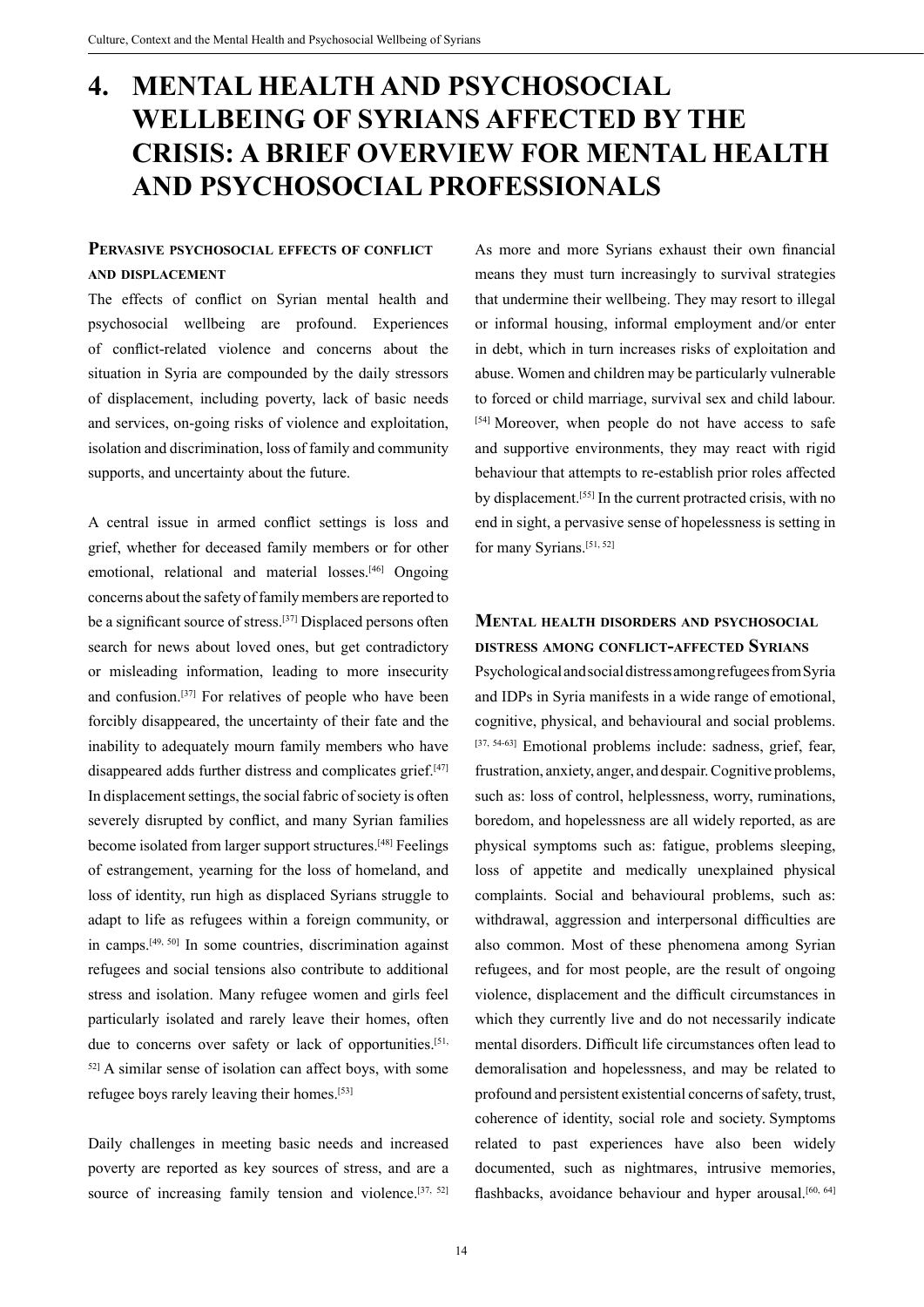All these phenomena may occur in people who feel distressed, but do not have a mental disorder. However, when distress significantly impacts daily functioning, or includes specific constellations of characteristic symptoms, the person may have a mental disorder. The rates of mental disorders among Syrians have likely gone up significantly, but there are no reliable estimates of prevalence. For planning purposes, many agencies use the projections estimated by the World Health Organization (See Box 1).

It is important to realise conflict affected Syrians may experience a wide range of mental disorders, and that these could be 1) manifestations or exacerbations of preexisting mental disorders, 2) prompted by the conflict related violence and displacement, and 3) related to the post-emergency context, for example related to the living conditions in the countries of refuge. This document is not meant to provide an exhaustive overview of the mental disorders among Syrians, but will briefly discuss some salient aspects.

#### *Emotional disorders*

Generally, as within other populations affected by collective violence and displacement, the most prevalent and most significant clinical problems among Syrians are emotional disorders, such as: depression, prolonged grief disorder, posttraumatic stress disorder and various forms of anxiety disorders.[61-63] Some of these would amount to a severe mental disorder if they include high levels of suffering and functional loss, but most emotional disorders fall into the category of mild-moderate mental disorders. It is important to realise that the presence of symptoms does not necessarily imply that the person has a mental disorder.<sup>[66, 67]</sup> Evidence of impairment of social functioning and/or a high level of suffering from specific symptoms is essential for the diagnosis of a mental disorder. Mental health professionals should thus be careful not to over-diagnose clinical mental disorders among displaced Syrians, especially among those facing insecurity with many ongoing daily stressors. Difficult life circumstances may result in mental disorders or exacerbate

| <b>BOX 1: WHO PROJECTIONS OF MENTAL DISORDERS IN ADULT POPULATIONS AFFECTED</b><br><b>BY EMERGENCIES [65]</b>                                                           |                                                          |                                              |  |
|-------------------------------------------------------------------------------------------------------------------------------------------------------------------------|----------------------------------------------------------|----------------------------------------------|--|
|                                                                                                                                                                         | Before the emergency<br>12-month prevalence <sup>a</sup> | After the emergency<br>12-month prevalence b |  |
| Severe disorder (e.g. psychosis, severe depression,<br>severely disabling form of anxiety disorder)                                                                     | $2\%$ to $3\%$                                           | $3\%$ to $4\%$ c                             |  |
| Mild or moderate mental disorder (e.g. mild and<br>moderate forms of depression and anxiety disorders,<br>including mild and moderate posttraumatic stress<br>disorder) | 10%                                                      | 15\% to 20\% d                               |  |
| Normal distress / other psychological<br>reactions<br>(no disorder)                                                                                                     | No estimate                                              | Large percentage                             |  |

a The assumed baseline rates are median rates across countries as observed in World Mental Health Surveys.<br>b The values are median rates across countries. Observed rates vary with assessment method (e.g. choice of a

The values are median rates across countries. Observed rates vary with assessment method (e.g. choice of assessment instrument) and setting (e.g. time since the emergency, sociocultural factors in coping and community social support, previous and current exposure to adversity).

c This is a best guess based on the assumption that traumatic events and loss may contribute to a relapse in previously stable mental disorders, and may cause severely disabling forms of mood and anxiety disorders.

d It is established that traumatic events and loss increase the risk of depression and anxiety disorders, including posttraumatic posttraumatic stress disorder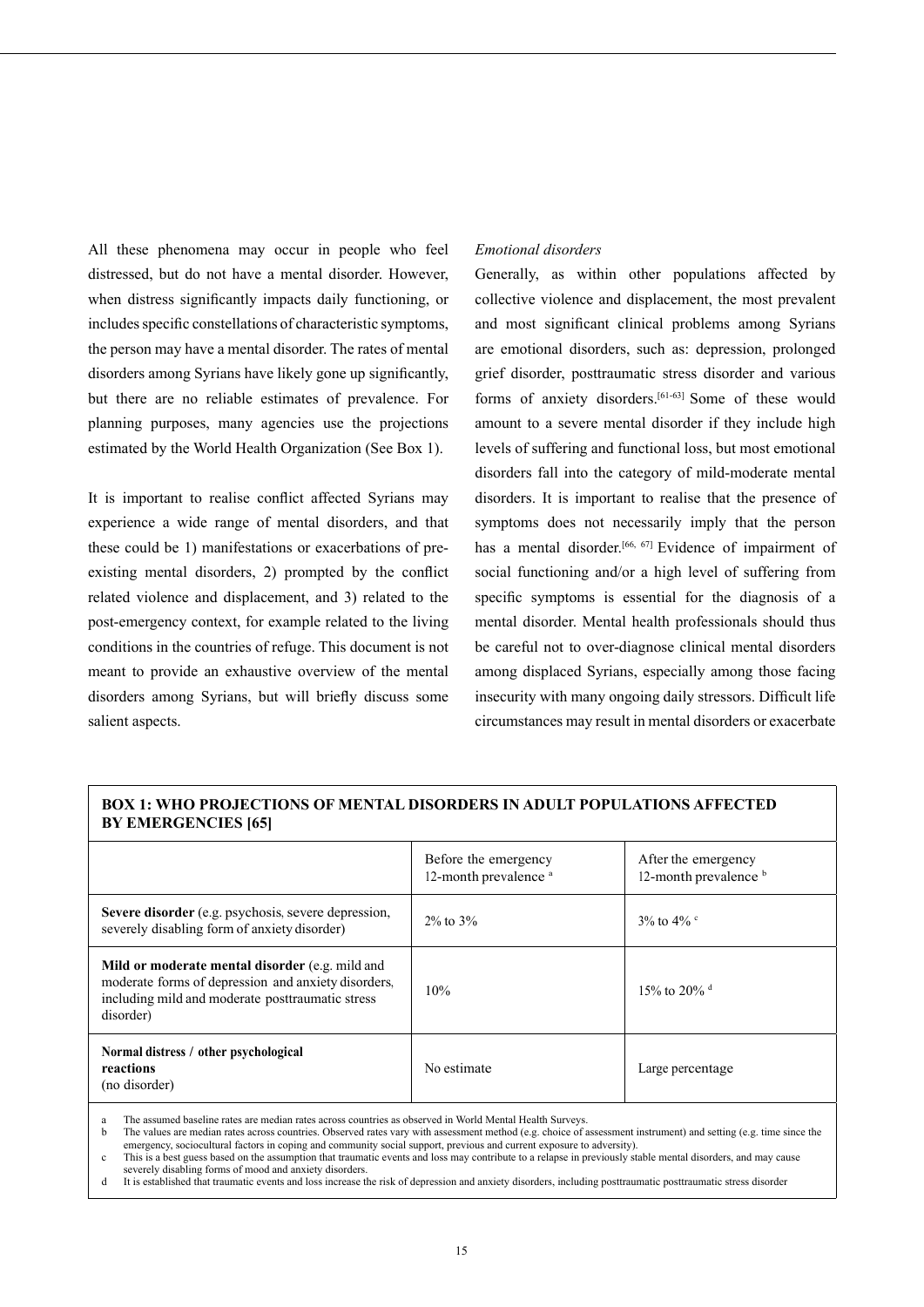them, but also contribute to non-clinical phenomena, such as demoralisation and hopelessness, and may be related to profound and persistent existential concerns of safety, trust, coherence of identity, social role and society.[54, 62, 67-69] Moreover, non-clinical interventions, relating to improvement of living conditions of refugees and IDPs, may contribute significantly to improving mental health, in many cases more so than any psychological or psychiatric intervention.

#### *Psychosis and other severe mental disorders*

There is little research data on Syrian people with psychosis and other severe mental disorders. Most likely, the number of Syrians with psychotic disorders will have gone up given the increase of risk factors for psychotic disorders, such as potentially traumatic events and forced migration. Moreover, people with existing vulnerabilities who, in normal circumstances, would not have developed a manifest psychosis, may become symptomatic due to the breakdown of social support. The largest psychiatric hospital in Lebanon has seen an increase in admissions of Syrians over the past few years, with more severe psychopathology and suicidality.[68] The International Medical Corps (IMC), a medical humanitarian organisation providing outpatient care to Syrians in five countries in the region, has treated more than six thousand people in their centres, of whom almost 700 had psychotic disorders. [69]

#### *Alcohol and drugs*

There is limited data on the use of alcohol and other psychoactive substance in displaced populations from Syria. Consumption of alcohol in Syria has been traditionally been low.[70] Use of alcohol may have increased: a study among Syrian refugees to Iraq found that about half of the respondents had more than five alcoholic drinks per week.[71] Figures on the use of illegal drugs are not available, but may have increased due to the increased production and trade of illegal drugs as a result of the crisis.[72] A worrying trend is the use of synthetic stimulants such as fenethylline ('Captagon'), a drug that is popular throughout the Middle East and that is produced in Syria and neighbouring countries.[73] Use of fenethylline is reportedly popular among combatants because of its stamina-enhancing effect.[74]

#### *Challenges with epidemiological studies*

It should be noted that results of psychiatric epidemiological studies (patterns, causes and effects on health) among conflict affected Syrians need to be interpreted with caution. Usually, standard instruments do not assess local cultural symptoms or idioms of distress, and are rarely validated for use within the Syrian humanitarian emergency.[75] Some validation research has been done with refugees in the Middle East region, for example with Iraqi refugees,<sup>[76]</sup> Palestinian refugees,<sup>[77]</sup> and with Syrians before the crisis.<sup>[78]</sup> Furthermore, most screening tools tend to focus on symptoms of pathology, with little or no attention to resilience and/or coping. However, new instruments assessing positive coping and growth are being validated for use in conflict affected populations in the Middle East region.<sup>[79]</sup> A narrow focus on the effects of past events in Syria, without taking current life circumstances into consideration, may lead to conflating symptoms of posttraumatic stress disorder (PTSD) or clinical depression with distress generated by stressors related to the current context.[80-83] Studies of distress in populations affected by the crises in the Middle East region have found current living contexts impact strongly on mental health.[84, 85]

#### **Coping with psychosocial distress**

In general, when provided safety and some external support, many families are able to adapt and adjust to the changes required by a new situation. [57-59] For most Syrians, the first source of support is the circle of family and friends. Displacement and the dynamics of the conflict challenge and may disrupt these social support structures. Refugees and IDPs, dealing with the effects of difficult living conditions and/or exposure to violence and adversities, consistently report high levels of distress. The efforts people make to minimise or overcome distress and to solve (inter)personal problems are often called *coping*. Displaced Syrians use various ways to cope with psychosocial distress. This may include individual strategies to reduce tension and stress such as praying, withdrawal, listening to music, watching TV or drawing, as well as social activities such as seeking the companionship of family and friends, engaging in social activities, attending a community activity or school, talking with a trusted person.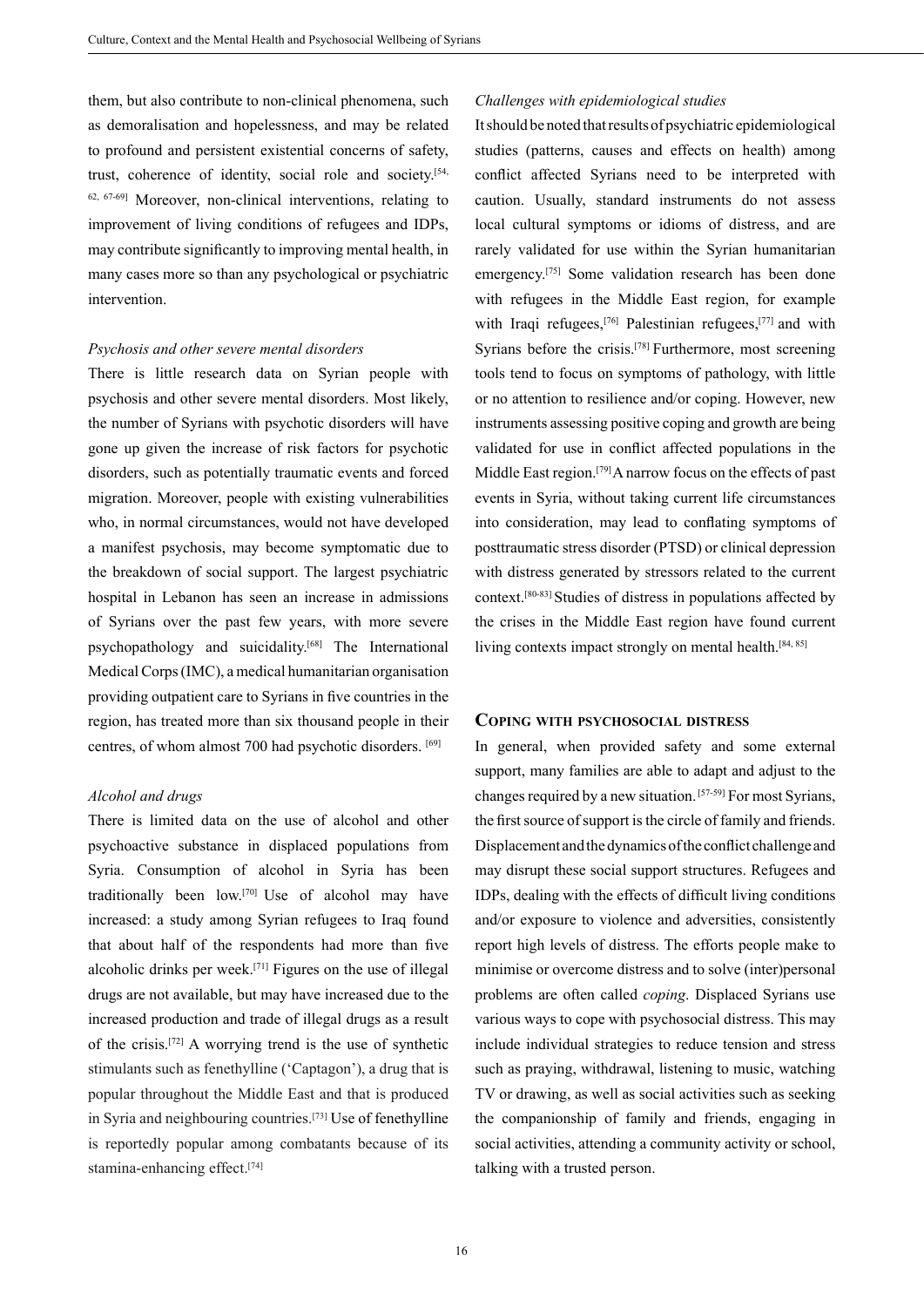Many of the common coping strategies among Syrian refugees appear to be positive such as talking to friends and family, praying, or thinking of (former) good times. However, negative coping approaches, such as withdrawal, are also extremely common. Increasingly, refugees lose hope and resort to coping strategies to deal with psychosocial stress that are less effective, or induce more stress, such as: smoking, obsessively watching the news, worrying about others still in Syria, and behavioural withdrawal or 'doing nothing', which may cause negative ruminating thoughts.[37, 59, 61, 67, 68] Displaced Syrian adults may resort to such passive and individual coping methods because they have a sense there is little else they can do, feeling they have little control over their life circumstances.[56, 86]

Syrian women also commonly use prayer and talking to family and friends as coping strategies. For Syrian women, social networks serve as an important means of coping, As well as organising charity and support groups, bazaars, and leaving the home to work together.[56, 87] Distraction through keeping oneself busy (e.g. by cleaning the house) is often described as another way to cope. However, some Syrian women report they increasingly use passive coping strategies, such as: sleeping, crying, smoking cigarettes, and seeking time alone. Some women also try to isolate themselves, or deny that current stressors are actually happening. Such passive coping mechanisms particularly occur when the refugee situation, such as in camp settings, makes it difficult to maintain the pre-displacement regular daily routines, such as performing household chores, working, going out, or watching TV.[88] Reinforcing women's social networks and opportunities for active forms of coping is therefore of great importance to their wellbeing.

For displaced Syrian men living in refugee camps, praying and spending time alone are common ways of coping, both before becoming a refugee as well as while in the camps. Working, visiting family and friends, walking, and going out, used to be common forms of coping for Syrian men, but many men, particularly those living in camp settings, feel they have limited opportunities for these activities. As a result, men increasingly cope by sleeping, crying, smoking cigarettes, and "getting angry.<sup>[88]</sup> Many men may not feel comfortable to seek other ways of dealing with distress due to feeling helpless, or due to cultural norms about masculinity and cultural expectations that men may not acknowledge weakness.[50, 89] Syrian refugee men's coping mechanisms, therefore, appear to be primarily individual and often have negative consequences. As a result, providing men with gender appropriate opportunities for collective activities would appear to be an important intervention.

Syrian adolescents in Jordan reported commonly using 'withdrawal' as a main coping mechanism in surveys in 2013 and 2014, although in 2014, talking to parents and friends was rated as the most common coping mechanism. [37, 56] Other common methods of coping were thinking of (former) good times in Syria, reading the Quran, listening to music, crying, finding things to do, watching TV, joining school or community centres, sleeping, joining a support group, playing with friends, eating or drawing, and distracting themselves. A small number of Syrian adolescent youth say they use smoking, stealing and beating others as additional coping methods.[90]. The *family* can provide ways of coping, especially for youth who have experienced displacement and war-related violence. Caretakers and adults can provide a buffer from the potential negative emotional consequences of war. However, when caretakers are themselves struggling with how to cope with emotional distress, they may feel overwhelmed with the responsibility of caretaking, and youth must look for other means of support.[37] Due to the extreme stress of social, financial and occupational turmoil accompanying the war, some Syrian parents report increasingly resorting to maladaptive coping strategies, such as beating their children or being overprotective. [37, 91] Many Syrian adolescents, witnessing the stress and the suffering of their parents, do not want to disclose their emotional problems to their parents for fear of overburdening them.[37]

# **Mental health and psychosocial distress: diversity and vulnerability**

As noted above, age, gender, language, religious and ethno-cultural diversity impact on refugees' experience of displacement. Specific groups may be particularly vulnerable and at risk, such as women headed households, adolescents, the elderly, those lacking documentation,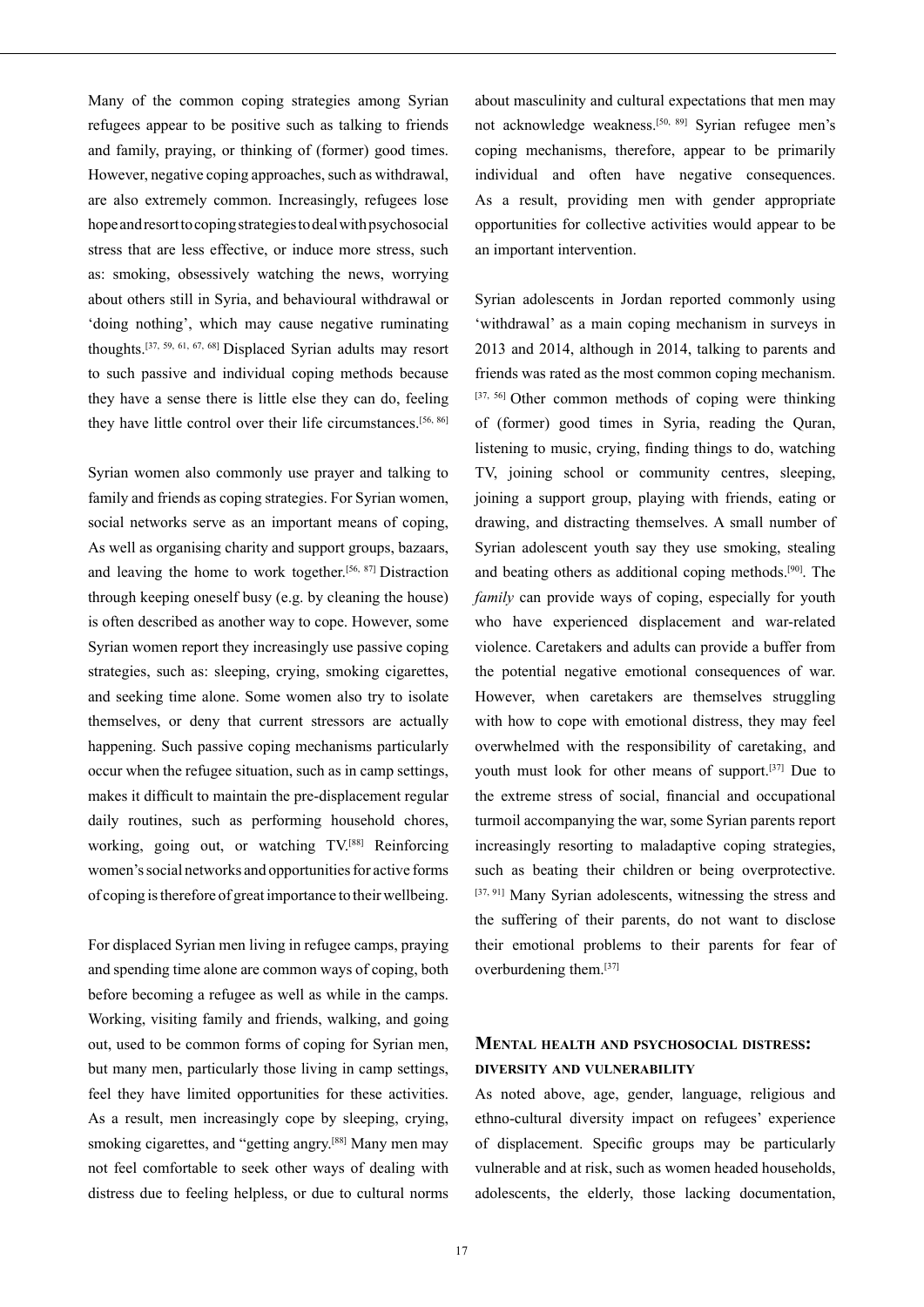persons with disabilities or pre-existing health or mental health issues, survivors of various forms of violence, and those in extreme poverty.[92] These factors affect the MHPSS issues faced by refugees, influence their coping mechanisms and may increase the risk of psychosocial problems and mental disorder. This section provides an overview of the specific mental health and psychosocial issues faced by men and women, survivors of sexual or gender based violence (SGBV), children who have experienced violence, abuse and exploitation, torture survivors and Syrians who are lesbian, gay, bisexual, transgender or intersex (LGBTI). Each section provides a brief overview of the issues, followed by an explanation of the MHPSS consequences. Chapter six of this report contains essential information on ensuring that services for mental health and psychosocial support are made accessible and are culturally acceptable to all Syrian refugees, including the groups discussed in this section.

#### *Gender roles and MHPSS issues*

Violence and displacement can alter social networks and roles, which may undermine the ability to cope and lead to family tension, identity crises and psychological distress. Additionally, within a refugee context, family roles and gender roles may change dramatically. Many Syrian women have become providers for the household, as well caring for their families, as their husbands are absent, wounded or disabled, or have died.<sup>[93, 94]</sup> These additional responsibilities, combined with feelings of lack of security, often create great stress for women.[93] Traditional views on gender roles or stereotypes about refugees from Syria can also put great pressure on refugees of both sexes.

A study in Lebanon found that many refugee women felt uncomfortable that they had to undertake tasks not previously considered appropriate for women from their community, such as running errands and engaging in paid work, in addition to their roles as caregivers. However, other women reported that that this new situation gave them a sense of empowerment and had provided them with new opportunities that would otherwise not have been available to them.[55]

Men, who often ground their identity in their role as the families' main provider of material and financial needs, may experience psychological distress when their ability to provide food or money for their family is disrupted. Moreover, concerns for the safety and security of their families, unemployment, exploitation and working illegally may also lead to major worries among men. Urban refugee men in Jordan frequently mentioned feeling depressed and ashamed of their inability to continue their education, and being forced by circumstance to work in very low paying and/or harsh jobs to help support their families.[50] Moreover, men, women and children report that these additional stressors exacerbate family tensions and have led to increased domestic violence.[52, 95]

### *Survivors of sexual and gender based violence*

Sexual and gender based violence (SGBV) has increased substantially due to the conflict.<sup>[96]</sup> Many women and girls, and to a lesser extent boys and men, are exposed to SGBV resulting from conflict-related violence, the breakdown of law and order inside Syria, increased poverty, lack of basic needs and safe services, family separation and disruption of traditional social networks and protection mechanisms. [52, 97-99] Refugees who have fled to other countries may be safe from conflict-related SGBV, but continue to face other forms of SGBV, including: domestic violence,[25, 98, 100-103] sexual violence, early marriage, harassment and isolation, exploitation and survival sex.[52, 102, 104-107] Refugees have repeatedly identified rape, and the fear of rape, as a driving motivation to flee the country.[108, 109]

The psychological and social impacts of SGBV, in particular sexual violence including rape, can be devastating for the survivor,<sup>[110, 111]</sup> and may have a ripple effect throughout the family and wider community.[99] Fear of being subjected to abduction, rape and other sexual violence limits women and girls' freedom of movement. In addition to the actual ordeal of suffering sexual violence, women and girls often fear or actually face social ostracism and further repercussions, including: rejection, divorce, abuse and for a minority of cases "honour" crimes" at the hands of family members.<sup>[112-114]</sup>

Women subjected to arrest or kidnapping are reportedly, frequently stigmatised on release because of presumed sexual abuse.[96] Boys and men who have experienced sexual violence also face negative social consequences.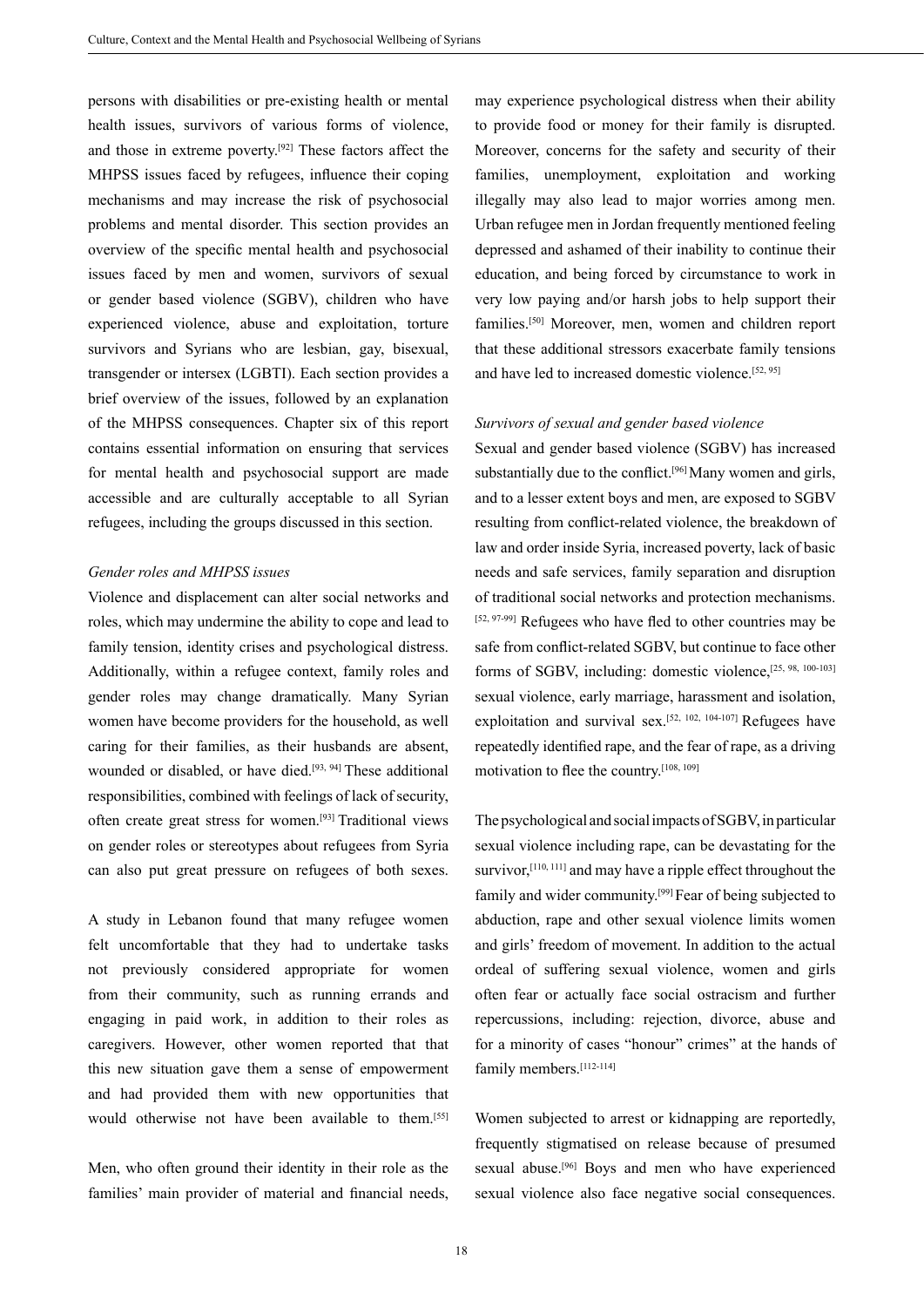All of these factors increase the risk that sexual violence leads to psychological problems, such as depression and anxiety. Survivors of sexual abuse often experience a combination of feelings, including: injustice, a sense of guilt and self-condemnation.

Domestic violence is reported as among the most common form of SGBV. Forms of domestic violence against women and children are reported to have become more aggressive and common as a result of the conflict. Stress among men is reported to be a major cause of the increase of this form of violence, and as such, MHPSS practitioners should offer evidence based services to men (that have been shown in other contexts) to reduce domestic violence, including anger management and parenting programmes. In addition, as part of the psychosocial services provided to survivors, they should be helped to identify supportive members of their social network, further, risks of social stigmatisation and further abuse need to be carefully assessed and addressed.[109]

Prevalence and associated risks of early marriage have both increased as a result of poverty, insecurity and uncertainty caused by displacement.[100, 115, 116] Both inside Syria, and among refugees from Syria to neighbouring countries, early marriage of girls has become a coping mechanism and is perceived as a means to protect girls and better secure their future when faced with general insecurity, poverty, absence of male family members and uncertainty. [116-119] However, early marriage may be a significant source of distress for girls, and is often associated with interruption of education, health risks and increased risk of domestic violence.[118] Feelings of abandonment, loss of support from parents and lack of access to resources to meet the demands of being a spouse and a mother may create additional stress in married girls.

#### *Survivors of torture*

Many Syrians have to deal with the effects of having been tortured.<sup>[120]</sup> While there are limited research data on the specific mental health and psychosocial problems of Syrian survivors of torture, in general, survivors of torture are vulnerable to developing psychological problems, particularly depression, posttraumatic stress reactions, chronic pain, and medically unexplained

somatic symptoms.[121, 122] Emotional and social support can buffer the severity of posttraumatic stress disorder and depression, while ongoing insecurity, economic difficulties, and social isolation can aggravate symptoms. [123, 124] Practitioners working with Syrian survivors of torture report that many of their clients have multiple problems, including psychological, social, economic and legal issues.<sup>6</sup> Conventional diagnostic classifications are often insufficient as many clients have symptoms of various torture-related problems, including depression, posttraumatic stress disorder, panic attacks, chronic somatic symptoms and suicidal behaviour. Providing a client with multiple diagnoses may not be helpful, but symptom reduction in one area can have beneficial effects on other stress-related problems.

#### *LGBTI Syrians*

The specific challenges facing lesbian, gay, bisexual, transgender and intersex (LGBTI) individuals in Syria are often overlooked. Same-sex acts among consenting adults are illegal in Syria.[125] Overt societal discrimination based on sexual orientation and gender identity is present throughout Syrian society. In order not to risk tainting their families' honour, gay men and lesbians are often under strong pressure to get married and to conceal their sexual orientation. The risks for LGBTI persons, particularly gay men, have increased since the conflict, resulting in high levels of stress and vulnerability to exploitation and abuse. [126, 127] The specific protection risks faced by Syrian LGBTI refugees and IDPs, combined with difficulties accessing safe and supportive services, and extreme stigma and discrimination create very specific psychosocial and social difficulties for Syrian LGBTI persons in their social relations, integration, and identity.

#### *Older refugees and refugees with specific needs*

Older refugees, particularly those who have health problems and a limited social support network, are vulnerable to psychosocial problems.[92] A study among older refugees in Lebanon found that 65% presented signs of psychological distress, around three times as high as in other refugees.<sup>[128]</sup> Another survey, among older Syrian refugees in Lebanon, also found high levels of

<sup>6</sup> Information obtained from staff working for the Centre for Victims of Torture in Jordan (dd. 2 june 2015)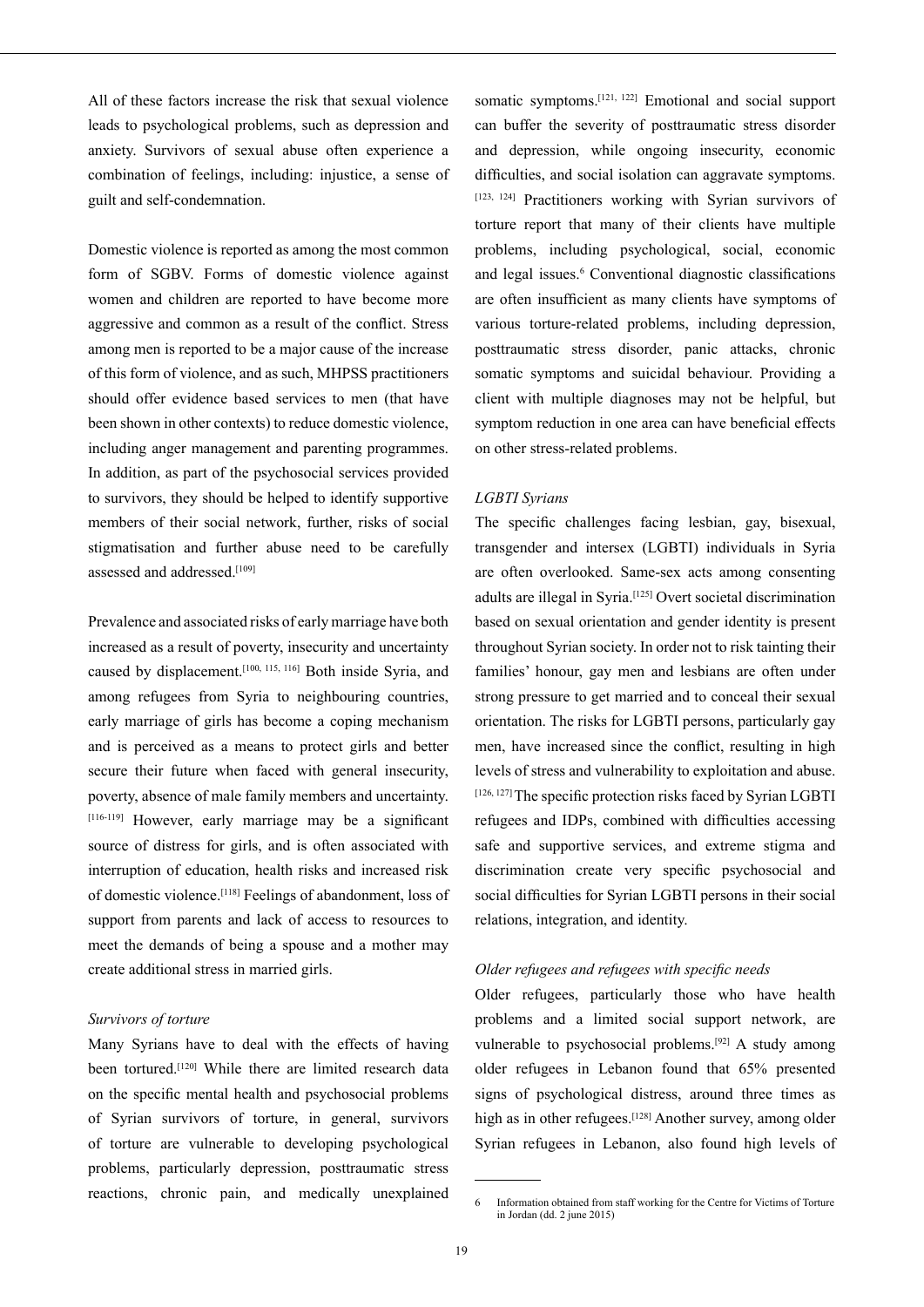feeling anxious (41%), depressed (25%), unsafe (24%) or lonely  $(23\%)$ .<sup>[129]</sup> Many elderly refugees in this study felt powerless, and had a desire to return to Syria, even while realising this was now impossible. Almost a third of the older refugees in this sample said that these negative emotions caused serious impairment to their ability to do what a healthy person of their age would be expected to do. Those with poor physical health were significantly more affected.<sup>[129]</sup>

Refugees with specific needs due to disability, injuries or chronic disease constitute another group with elevated psychological stress levels. A study by Handicap International and Help Age International among Syrian refugees in Jordan and Lebanon found that people with such specific needs were twice as likely to report psychological distress.[128]

As for other Syrian refugees, the distress in older people or those with specific needs is often connected to fear and anger about their own situation, compounded with worry about the situation in Syria and all that was lost. For people with specific needs and older refugees, additional distress is related to various factors, such as high levels of social isolation as well as widespread discrimination, both of which are exacerbated by displacement and poverty. Many also have fears of being separated from families or caretakers, or of being left alone when the others have to move on to other settings. Moreover, many have lost facilitating and supportive social and physical environments in Syria built up over the years, including accessible housing and social spaces for people with mobility problems. Many also reported feelings of powerless and felt they would be perceived as a burden by their caretakers<sup>[128]</sup>

# *Mental health and psychosocial wellbeing of Syrian children*

Children continue to suffer immensely as a result of conflict and displacement. More than 50% of Syrians displaced internally or as refugees are children, and of these, nearly 75% are under the age of 12.[119] Some have been wounded and many have witnessed conflict first-hand or endured the destruction of their homes and communities, surviving forced displacement, family separations and recurrent

violence. Inside Syria, children continue to face violations of their safety and protection, including exposure to physical and sexual violence, recruitment by armed groups and lack of access to basic services.[130, 131]

These forms of violence and deprivation result in high levels of psychosocial distress. Although refugee children may find safety from conflict and persecution when they arrive in host countries, they and their families often need ongoing support in order to cope with the effects of conflict.[132] In addition, during displacement, separation from friends, families and neighbours, and lack of basic services, increases the likelihood that children will be exposed to violence in their homes, communities and schools. Various parties to the conflict are involved in recruitment of children for support functions and combat, putting them at great risk of death, injury, psychological distress or torture.<sup>[133, 134]</sup> Approximately half of displaced Syrian children, especially older children, are unable to continue their education.<sup>[135-137]</sup> Incidents of sexual violence towards children have been widely reported in Syria, as well as to a lesser extent in refugee host countries, particularly against girls.<sup>[50, 138-140]</sup>.[114, 140, 141]

Generally, studies have found that Syrian refugee children experience a wide range of psychosocial problems resulting from both their experiences in the war, and their current living situation. Problems include: fears, difficulties sleeping, sadness, grieving and depression (including withdrawal from friends and family), aggression or temper tantrums (shouting, crying and throwing or breaking things), nervousness, hyperactivity and tension, speech problems or mutism, and somatic symptoms. Violent and war-related play, regression and behavioural problems are also reported among children.[37, 131, 132, 142]

Research among Syrian refugee children in Turkey indicated high levels of emotional and behavioural problems; nearly half of children had clinically significant levels of anxiety or withdrawal, and almost two thirds were fearful.[143] In a qualitative study among Syrian adolescents in Lebanon and Jordan, the girls mentioned that they experienced enormous physical and social isolation, as well as wide spread discrimination and harassment.<sup>[144]</sup> Syrian adolescent boys also faced discrimination and were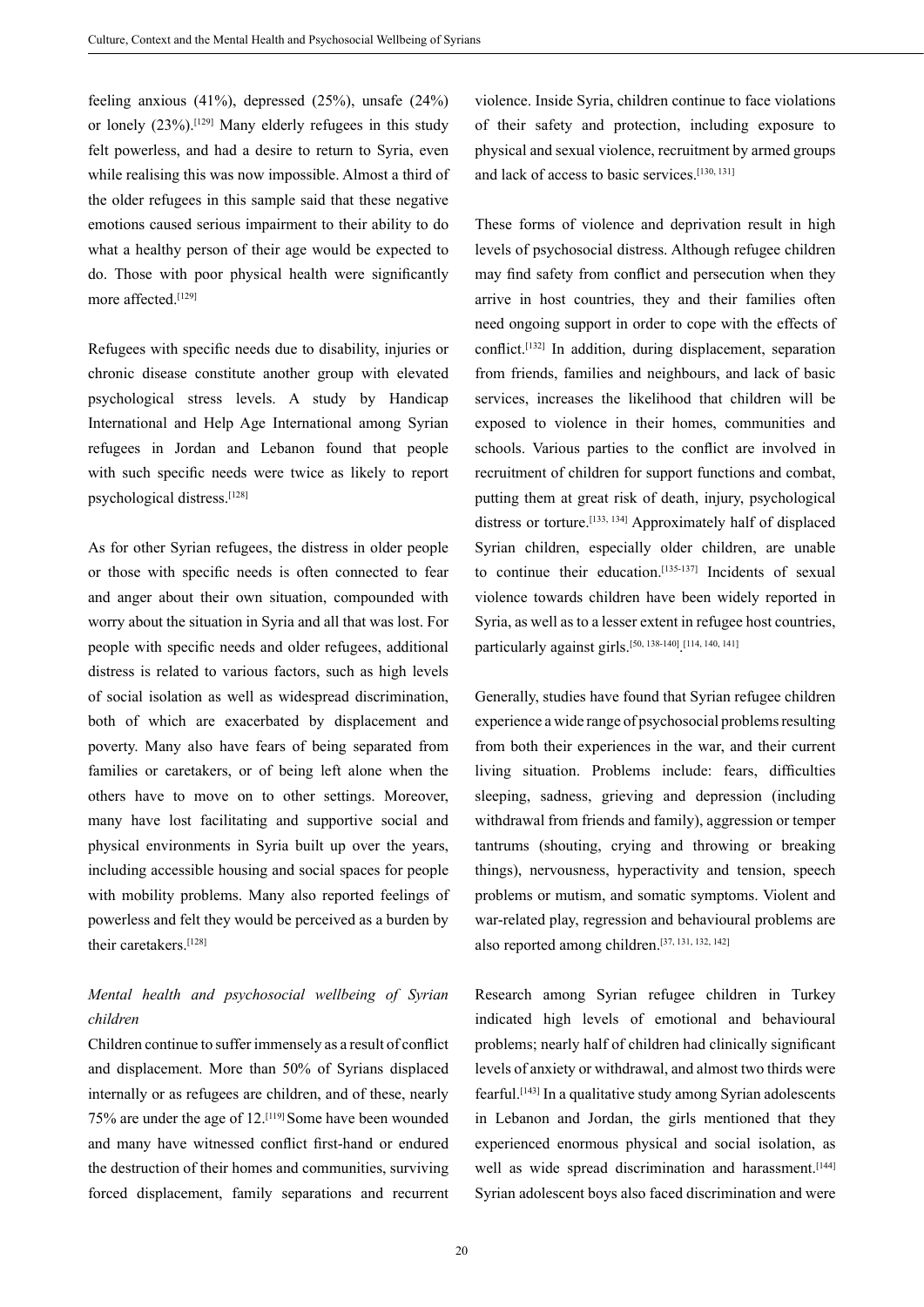commonly subject to bullying and other forms of physical violence. Adolescent boys had a profound sense of humiliation resulting from exploitation as child labourers, with poor pay and dangerous conditions as well as the mounting social tension between Syrian refugees and host communities.<sup>[144]</sup> A recent study in Jordan found that adolescent girls face more problems overall than boys, and are more likely to feel sad, depressed and fearful, although they are also more likely than boys to feel supported by parents and friends.[37]

Key sources of stress for children include: discrimination by members of the host community, war-related fears (including worries about family left in Syria), as well as their own traumatic experiences and educational concerns. Family violence and parental stress, economic pressures and confinement to the home are also reported to contribute to children's distress.[145] Girls more commonly report confinement and harassment as key stressors, while boys are more likely to be report physical abuse and bullying. There is some evidence that over time, and with the right support from family, the surrounding community and service providers, many aspects of refugee children's distress are reduced. For example, adolescents in Za'aatari camp in Jordan were found to be less depressed and fearful than those who lived out of camps, and also felt more supported by their parents, siblings and friends in mid-2014, compared to mid-2013.[37] Changing roles for children can be a major stress factor, with children often shouldering responsibilities and concerns well beyond their age, however, for some children, this may also be a source of pride and sense of purpose in caring for and supporting their families.<sup>[119]</sup>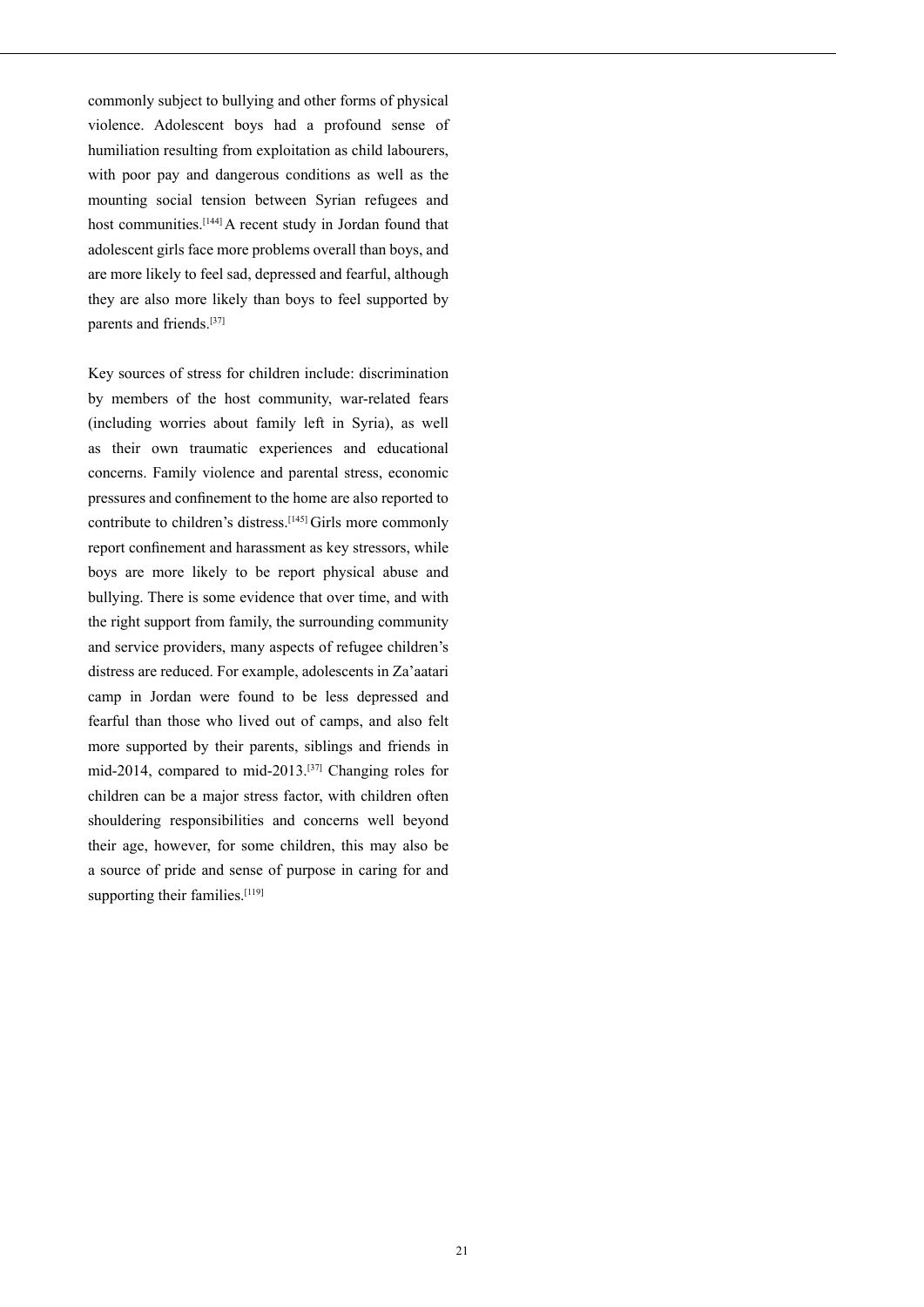# **5.CULTURAL FRAMEWORKS OF MENTAL HEALTH AND PSYCHOSOCIAL WELLBEING**

## **Culture-specific mental health symptoms and idioms of distress**

In cultural psychiatry, *cultural idioms of distress* refer to common modes of expressing distress within a culture or community that may be used for a wide variety of problems, conditions or concerns. *Explanatory models* refer to the ways that people explain and make sense of their symptoms or illness, in particular how they view causes, course and potential outcomes of their problem, including how their condition affects them and their social environment, and what they believe is appropriate treatment.<sup>[146]</sup>

Understanding local illness models and idioms of distress will allow better communication, and in turn, this knowledge can be used in interventions designed to mobilise individual and collective strength and resilience. In general, MHPSS practitioners should avoid psychiatric labelling because this can be especially alienating and stigmatising for survivors of violence and injustice. For clinical mental health practitioners, building a solid therapeutic alliance with their clients will allow both practitioner and client to navigate among diverse explanatory models and sources of help that may include both formal and informal medical systems, religious or community resources and strategies.

In Syria, where concepts such as 'psychological state'7 *,*  'psychological wellbeing'<sup>8</sup>, or and 'mental health'<sup>9</sup> are not commonly understood and often carry negative connotations, suffering is commonly understood as a normal part of life, and therefore, not necessitating medical or psychiatric intervention, except in severe and debilitating forms. Within clinical settings, people who are distressed may use indirect expressions when asked about their

current wellbeing, such as *ana ta'ban* (تعبان أنا,' I am tired', or *nafsiyti ta'banah* (تعبانه نفسيتي,' my psyche is tired'). This refers to a general state of ill being and may stand for a range of emotional symptoms, but also for relationship difficulties. Such statements, therefore, need further assessment to understand what they mean for an individual within a particular context.

Patients with psychological or mental problems often first present at medical services with a physical complaint, before addressing the psychological, relational or spiritual dimensions of their predicament.<sup>[147]</sup> Most Arabic and Syrian idioms of distress do not separate somatic experience and psychological symptoms, because body and soul are interlinked in explanatory models of illness. People may resort to images, metaphors and proverbs that assume the interconnectedness of the psychological and the physical. Some of the most common idioms of distress are described below. Understanding local idioms of distress is important for communication with refugees. Local expressions can be used to convey empathy as well as to explain and support interventions.<sup>[148]</sup> These common expressions serve to express many forms of distress, including those associated with mental disorders. In general, there is no simple one-to-one correspondence between idioms or explanations and specific mental health problems or social difficulties.

In clinical contexts, the use of everyday expressions and proverbs or metaphors to express distress may be misunderstood as 'resistance' to direct communication, or even misinterpreted as psychotic symptoms.[149, 150] For instance, some Syrians attribute obsessive rumination to satanic temptations, using the Arabic word wisswas (وسْواسْ) meaning both the devil and unpleasant recurrent thoughts.[150] Careful, systematic inquiry into the personal and local cultural meanings of these expressions is always necessary.

Psychological state: *al hala al nafsiah* (الحالة النفسية), *al wad' al nafsy* (النفسي الوضع(, or *al rafah el nafsi* (النفسي الرفاه(

<sup>8</sup> Psychological wellbeing: *al saha al nafsiah* (النفسية الصحة(

<sup>9</sup> Mental health: *al saha al 'akliah* (العقلية الصحة*(*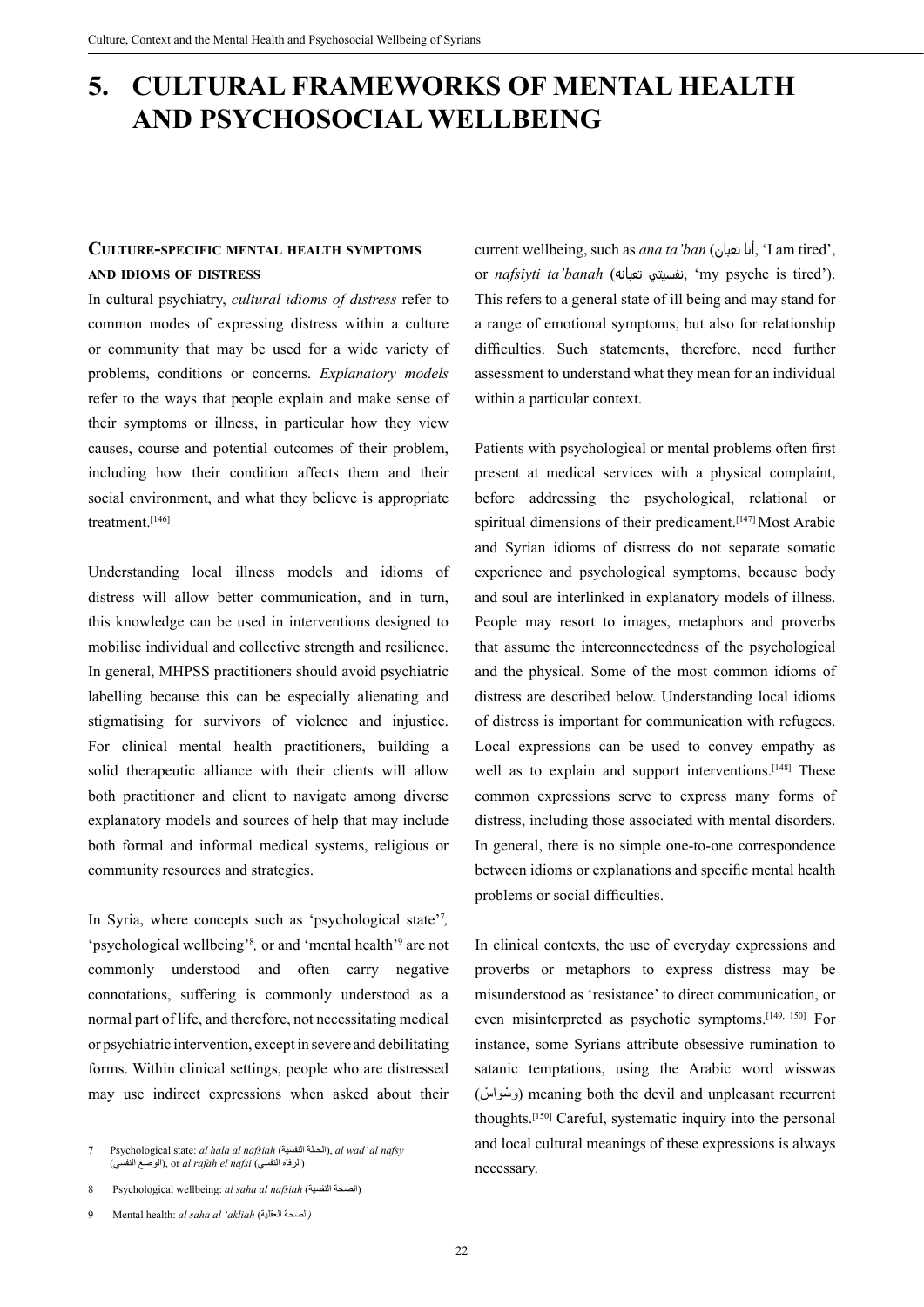# **Specific expressions and idioms in the Syrian context**

A number of key concepts of distress are listed below that have been identified in the academic literature and MHPSS assessments used by Syrians, both prior to and following displacement. While these concepts may be grouped differently in various studies, the following reflects the most common concepts identified across the literature.

#### *General distress*

Heaviness in the heart, cramps in the guts, or pain in the stomach or in the head may all be expressions of fatigue. The experience of oppression, tightness in the chest, pain in the heart, numbness of body parts, or having the feeling of ants crawling over the skin are all common expressions in which bodily organs are perceived as unable to contain the distress.[151]

#### *Fear and anticipated anxiety*

*Habat qalbi* (هبوط القلب) or *houbout el qalb* (هبوط القلب), literally 'falling or crumbling of the heart', correspond to the somatic reaction of sudden fear. *Khouf* (خوف,' fear') or ana khayfan, أناخيفان ),' I am afraid') are direct expressions of fear. *Kamatni kalbi* (قلبي قمطني,' my heart is squeezing') or '*atlan ham* (عتالن هم ,' I am carrying worry') generally refers to anticipated anxiety and worry.

#### *Feeling nervous or tense*

Syrian people use different terms to describe an anxious or nervous person: *Asabi* (عصبي, nervous) is used to describe anxiety as a character or personality trait. The word *masseb*  (مُعَصِّبُ) is used to describe a person who is currently nervous (a temporary state). The term *mitwatter (*رْ ّ ْوت I'*,* ِمت feel tense') is used for tension due to a specific situation, such as waiting for the results of an exam or expressing or having an opposing opinion to someone else. There is considerable variation in the use of such terms: for example, Syrian adolescents in Jordan used *asabi* to describe feeling easily irritated, angry or tense, and associated it with 'getting upset over little things'.[37]

*Sadness and difficulty in adjustment to an acute stressor Hozon* (حزن, 'sadness') and difficulty in the face of an acute or sudden stressor may be referred to as *al*-*hayat sawda* (السودا الحياة,*'*a black life'), or *iswadat al dounia fi ouyouni* (عيوني في الدنيا اسودت ّ ,' life has blackened in my eyes'). Somatic complaints may include feeling a burden or weight on the chest, resulting in pain in the chest area or inability to breathe and the need for air, as well as loss of appetite, pain in the abdomen and chest, and/or sleep disturbances. The concept of *hozon* can also be used for a state of grieving. For example, Syrian adolescents in Jordan used the term when they described how they missed their friends in Syria, thinking often about their losses and withdrawing from social life.<sup>[37]</sup>

#### *Depression*

While *hozon* may signify a state of depression, this is more directly referred to by laypersons and mental health practitioners alike as *halat ikti'ab* (اكتئاب حالة,' condition of *ikti'ab'*)*. Ikti'ab* may hold complex concepts, such as brooding, darkening of mood, aches and a gloomy outlook, and may be accompanied by a variety of medically unexplained somatic symptoms and fatigue, as well as signs of social isolation (no friends, not talking much).<sup>[37]</sup>

#### *Lack of resources and helplessness*

Lack of resources and financial hardship is often referred to as *al ayn bassira wal yadd kassira* (العين بصيره و الإيد قصيره,' the eye sees but the hand is short or cannot reach'). Expressions often used by Syrians to express helplessness are: *mafi natija* (نتيجه في ما,' there is no use'), *hasis hali mashlol* (مشلول حالي حاسس,' I feel like I'm paralysed') or inshalit, ma a'd fini a'mel shi (أنشلّيت، ما عاد فيني أعمل شي am hopeless' and 'I cannot do anything anymore'), *mou tali* ' *bi'idi shi* (شي بإيدي طالع مو,' nothing is coming out of my hands', which refers to the inability to do anything to change an undesirable situation). Another common idiom of distress in Arab and Syrian societies, used in relation to helplessness, is *ihbat* (إحباط), which refers to a mix of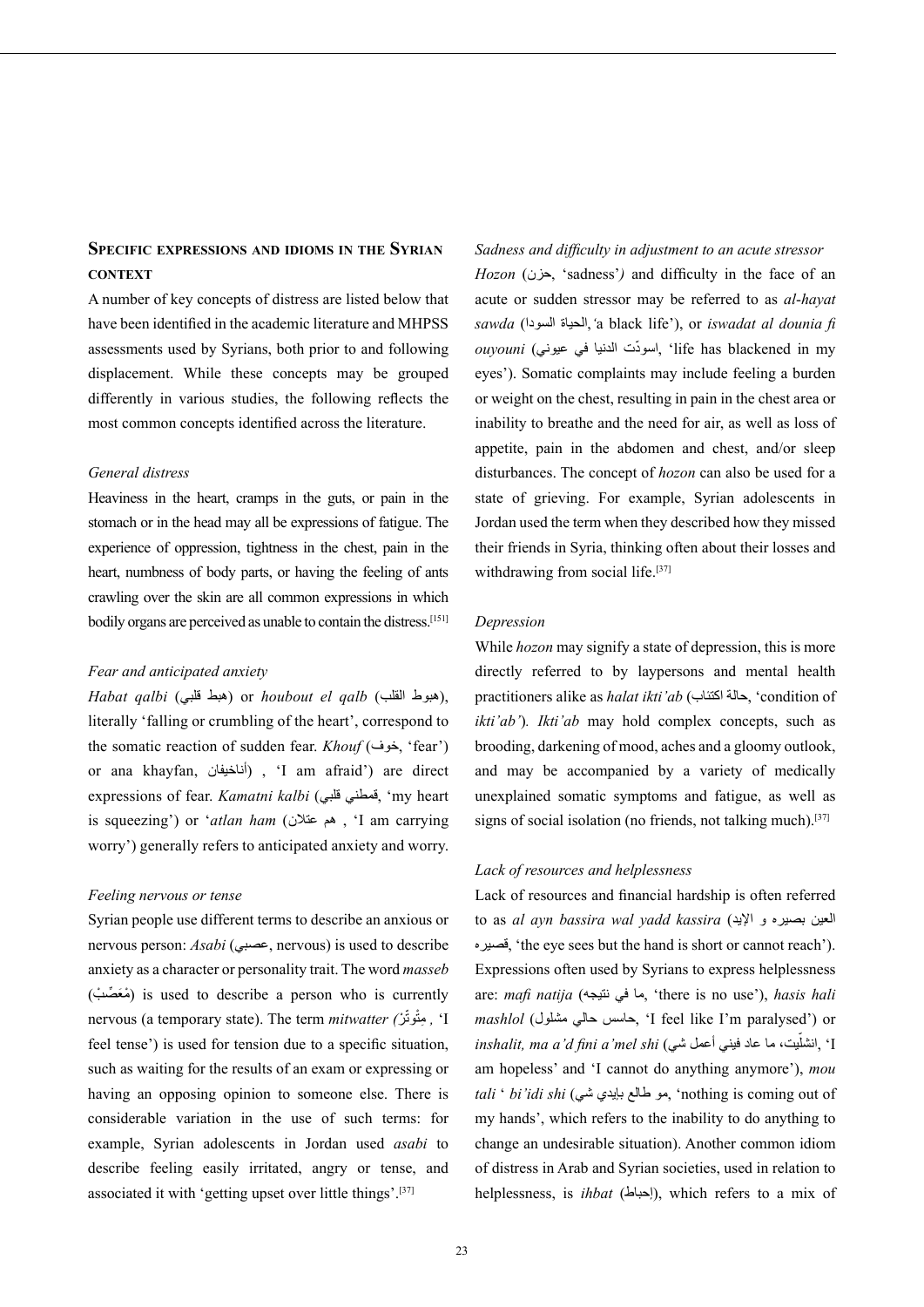depressive feelings, frustration, a sense of defeat, disappointment and loss of hope.

#### *Cognitive symptoms*

People may also present with symptoms of loss of concentration and memory, expressed with terms such as *mou aader rakkezz* (بو قادر ركّز, 'I can't focus' or 'I can't concentrate').

#### *Anger and aggressive behaviour*

Some Syrian men find it difficult to acknowledge feeling such as sadness and anxiety. Anger may be the emotion that surfaces the most easily and be expressed as aggressive behaviour, both within the family and outside of it. Syrian men may hold views that men don't cry and are not afraid or sad, associating this with weakness.[89] In focus groups among Syrian adolescents in Jordan, the expression *mashkalji* (مِشْكَلْجي, 'troublemaker') was used to indicated children and adolescents who were often getting into trouble with neighbours or friends complaining about his/ her behaviour.[37]

#### *Madness*

In colloquial Arabic, persons with severe mental disorders and disabilities are often described as *majnoon* (مجنون), which means 'crazy', 'mad' or 'insane'. *Majnoon,* as a category for mental disorders, overlaps with the psychiatric category of psychotic disorders, such as schizophrenia, but not with those of 'common mental disorders' such as depression, anxiety and posttraumatic stress disorder. Although historically derived from possession by *jinn*, the term *majnoon* is mostly used without any reference to possession or malevolent acts by *jinn.*[152] The word *majnoon* is also used in daily language for those who generally behave in a strange, abnormal or unexpected way, but do not necessarily have a mental disorder. The word *majnoon* has strong negative connotations.

#### *Suicidality*

In Arabic-speaking cultures, in general, suicide and suicide attempts may be a source of stigma, shame and social exclusion. In addition, some aspects of *shari'a* (Islamic) law are codified in Syrian national law, making attempting suicide a crime in Syria.<sup>[153]</sup> In some surrounding countries, mental health practitioners are required to report attempted

suicides to the authorities under national law, which can create challenges for people to disclose such attempts or thoughts and mental health practitioners response to this disclosure. Syrians may use indirect expressions, such as they wish they could sleep and not wake up (*itmana nam ma fik*, (اتمنی نام ما فیق). People will be more likely to answer queries about suicidal thoughts openly once a trusting relationship is established. Mental health practitioners are usually taught to approach the topic of suicide gradually, by first asking about other aspects of distress and posing questions that may make it easier for a person to answer frankly, such as: '*have you ever thought that death is better than this life?*', '*do you sometimes wish God would let you die*?', or '*in such cases, some people might think of ending their life; have you ever considered it?*' However, within the Syrian context, people may also express the wish that God take their lives as a way to convey that they are in distress, with no intention of ending their own lives.

Table 1 (Syrian Arabic version) and Table 2 (Kirmanji Kurdish version) give a brief overview of common expressions and idioms of distress, used by Syrian people with problems related to mental health, psychological wellbeing, social problems, and corresponding physical symptoms.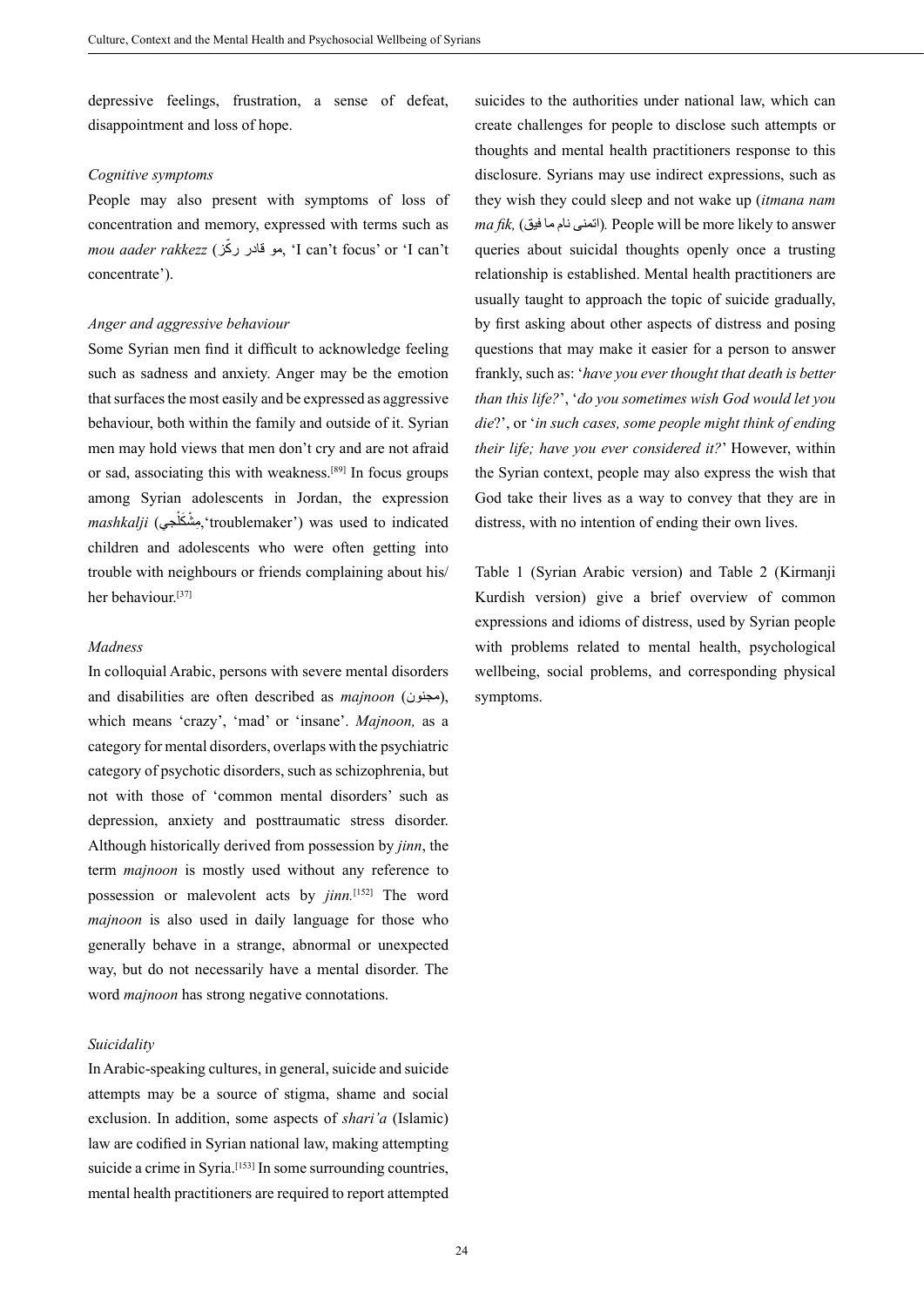| Arabic term or phrase                                           | Transcription                                                                               | <b>Literal translations</b>                                                                                       | <b>Emotions, thoughts and physical</b><br>symptoms that may be conveyed<br>through these expressions                                                      |
|-----------------------------------------------------------------|---------------------------------------------------------------------------------------------|-------------------------------------------------------------------------------------------------------------------|-----------------------------------------------------------------------------------------------------------------------------------------------------------|
| متضايق كتير هالفترة<br>حاسس حالي متضايق<br>ضايج<br>نفسي مخنوقة  | - Meddayyek ketir hal fatra<br>- Haassess haalii meddayyek<br>- Dayej<br>- Nafsi makhnouka  | - I am very annoyed these days<br>- I feel annoyed<br>- To be cramped<br>- My psyche is suffocating               | - Rumination tiredness, physical<br>aches, constriction in the chest,<br>repeated sighing<br>- Unpleasant feelings in the chest,<br>hopelessness, boredom |
| حاسس روحي عم تطلع                                               | - Hassess rouhi 'am tetla'                                                                  | - I feel my soul is going out                                                                                     | - Dysphoric mood, sadness<br>- Inability to cope, being fed up<br>- Worry, being pessimistic                                                              |
| قلبي۔ مقبوض<br>انعمي على قلبي                                   | - Qalb maqboud<br>- In'ama 'ala kalbi                                                       | - Squeezed heart<br>- Blindness got to my heart <sup>1</sup>                                                      | - Dysphoria<br>- Sadness<br>- Worry, being pessimistic                                                                                                    |
| تعبان نفسيا۔<br>حاسس حالي تعبان-<br>حالتي تعبانة-<br>نفس تعبانه | - Taeban nafseyan<br>- Hassess halii ta3ban<br>- Halti taebaneh<br>- Nafs ta'bana           | - Fatigued self/soul                                                                                              | - Undifferentiated anxiety and<br>depression symptoms, tiredness,<br>fatigue                                                                              |
| ـما قادر اتحمل<br>الضغط على كتير ـ<br>مو قادر ركز من الضغوطات ـ | - Ma ader athammel<br>- El daght 'alayy ketiir<br>- Mou kaader rakkezz men el<br>doghoutaat | - Can't bear it anymore<br>- The pressure on me is too<br>much<br>- Can't concentrate because of<br>the pressure  | - Feelings of being under extreme<br>stress or extreme pressure<br>- Helplessness                                                                         |
| فر طت۔                                                          | - Faratit                                                                                   | - I am in pieces                                                                                                  | - General state of stress, sadness,<br>extreme tiredness, inability to open<br>up and to control oneself, or to<br>hold oneself together                  |
| و الله مو شايف قدامـي-                                          | - Wallah mou shayef oddaamii                                                                | - By God, I can't see in front<br>of me                                                                           | - General state of stress,<br>feelings of loss of options, loss of<br>ability to project into the future,<br>- Confusion, hopelessness                    |
| حاسس الدنيا مسكرة بوشى<br>ما في شي عم يزبط معي -                | - Hases eddenia msakkra bwishi<br>- Ma fi shi 'am yizbat ma'i                               | - I feel the world is closing in<br>front of my face<br>- Nothing is working as<br>planned with me                | - Hopelessness, helplessness, state<br>of despair                                                                                                         |
| - شو بدي إحكيالشكوي لغير<br>الله مذله<br>- الحمد لله            | - Sho baddi 'ehki el shakwa<br>le gher allah mazalleh<br>-Al hamdullillah                   | - What am I supposed to say<br>it is humiliating to complain to<br>someone other than God.<br>- Praise be to God. | - Reference to shame in asking for<br>help<br>- State of despair, surrender                                                                               |
| ما بعرف شو بدي إعمل بحالي                                       | - Maa ba'ref shou beddi a'mel<br>be halii                                                   | - I don't know what I am going<br>to do with myself                                                               | - General state of distress<br>- Feeling upset, edgy, helplessness<br>-Hopelessness, lack of options                                                      |
| متوتر                                                           | - Mitwatter                                                                                 | - I feel tense                                                                                                    | - Nervousness, tension                                                                                                                                    |
| خيفان<br>حاسس بالخوف<br>مرعوب                                   | - Khayfan<br>- Hases bil khof<br>Mar'oub                                                    | - I am afraid<br>- I feel fear<br>- Frightened, horrified                                                         | - Fear, anxiety<br>- Worry<br>- Extreme fear                                                                                                              |
| مْعَصِّب                                                        | M3asseb                                                                                     | - I feel angry                                                                                                    | - Anger, aggressiveness<br>- Nervousness                                                                                                                  |

 $\sqrt{ }$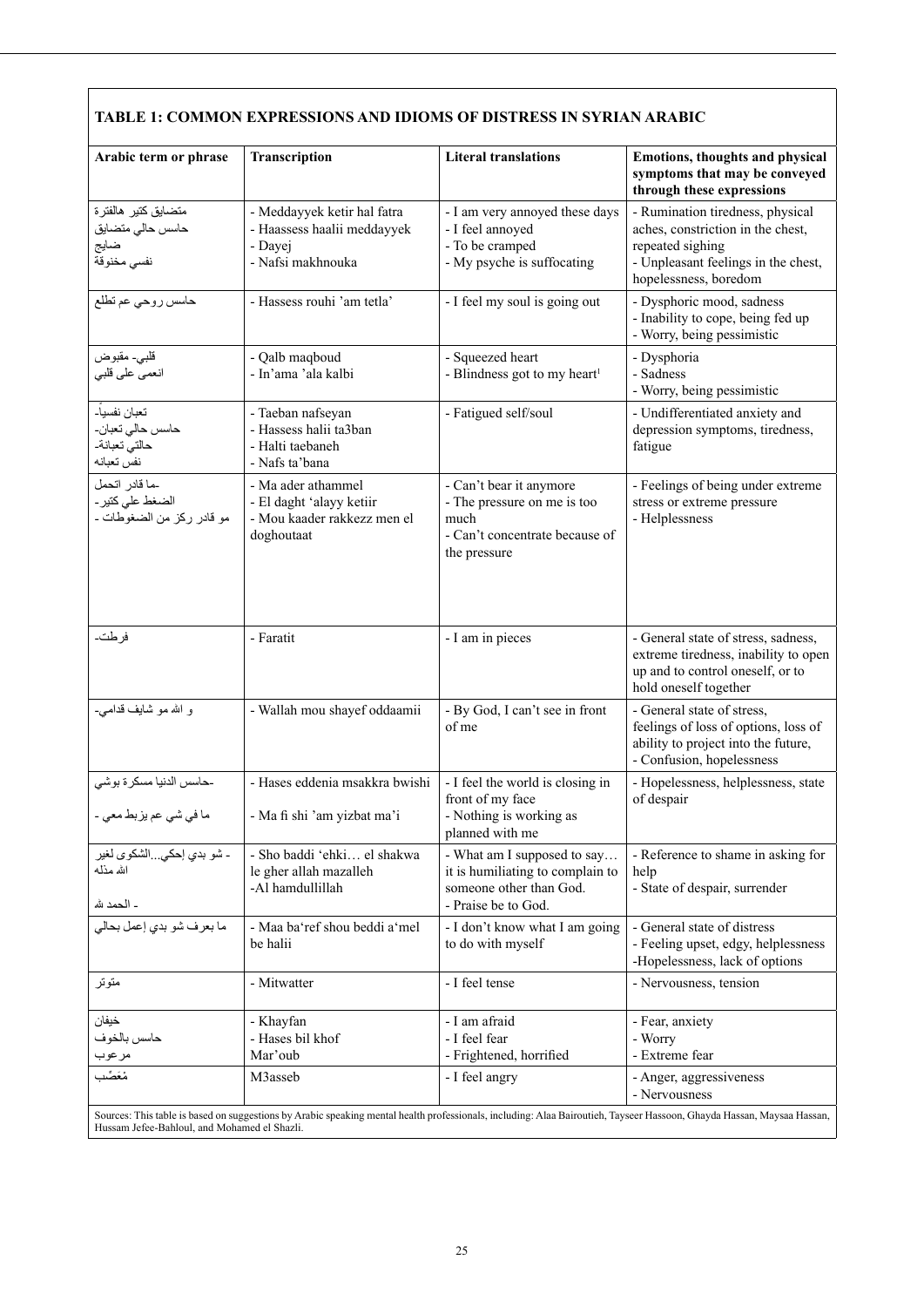| Kurdish terms or expressions                                                   | <b>Literal translations</b>                                                      | Emotions, thoughts and physical symptoms that<br>may be conveyed through these expressions                              |
|--------------------------------------------------------------------------------|----------------------------------------------------------------------------------|-------------------------------------------------------------------------------------------------------------------------|
| Bena mn tanga<br>Nafasa mn tanga                                               | - My breath is short                                                             | - Low mood                                                                                                              |
| Chi béjim/ chi bikim vala ye                                                   | - What am I supposed to say/to do without<br>result                              | - Helplessness<br>- Hopelessness                                                                                        |
| Dunia lber mn tari buya<br>Dunya li ber chavé min resh<br>búye                 | The world became dark in front of me<br>The world is closing in front of my face | - Loss of options<br>- Despair<br>- Hopelessness<br>- Helplessness<br>- Depression                                      |
| Ez dihisim gu ezé bifetisim<br>Béna min dichiki                                | - I feel I am going to suffocate                                                 | - Restlessness<br>- Loss of options,                                                                                    |
| Dil shikestime,<br>Dilé min déshe                                              | - My heart is broken<br>- My heart is aching                                     | - Feeling constricted<br>- Tightness in the chest<br>- Chest pain<br>- Stress<br>- Anxiety<br>- Sadness                 |
| Az taabima<br>Nefsí/westyame<br>Pir westyame                                   | - I'm tired<br>- Fatigued self<br>- Fatigued soul                                | - Helplessness<br>- Hopelessness<br>- Fatigue                                                                           |
| Az nkarm bshughlm                                                              | - I can't fulfil my duties or responsibilities                                   | - Inability or loss of drive or motivation to perform<br>activities                                                     |
| Az galak dfkrm                                                                 | - I think a lot                                                                  | - Excessive thinking /excessive worry<br>- Could be associated with anxiety or depression                               |
| Lashe mn grana                                                                 | - My body is heavy                                                               | - Fatigue                                                                                                               |
| Kharna mn tunaya                                                               | - I have no appetite                                                             | - Loss of appetite that could be associated with<br>grieving, anxiety, worry or depression                              |
| Az ghaidm<br>Az qahrima<br>Az ejzm                                             | - I am sad<br>- I feel sorrow<br>- I feel incapable or impotent                  | - Low mood<br>Sadness<br>- Incapacity<br>- Feelings of injustice or of being defeated by un-<br>just life circumstances |
| Jisme mn sist dbit                                                             | - My body becomes rigid                                                          | - Spasm of body parts which may occur in non-epi-<br>leptic seizures and in epileptic seizures                          |
| Tahamula mn kem buya<br>Tahamula mn tunaya<br>Nema tahmul dikim<br>Ez feritime | - I feel that my ability to bear things is<br>reduced                            | - Excessive stress<br>- Easily losing control over one's emotions<br>- Difficulty coping, handling stress or pressures  |
| Ez nizanim chi bi seré xwe<br>bikim                                            | - I don't know what I am going to do<br>with myself                              | - General distress<br>- A state of confusion, loss of options and disap-<br>pointment                                   |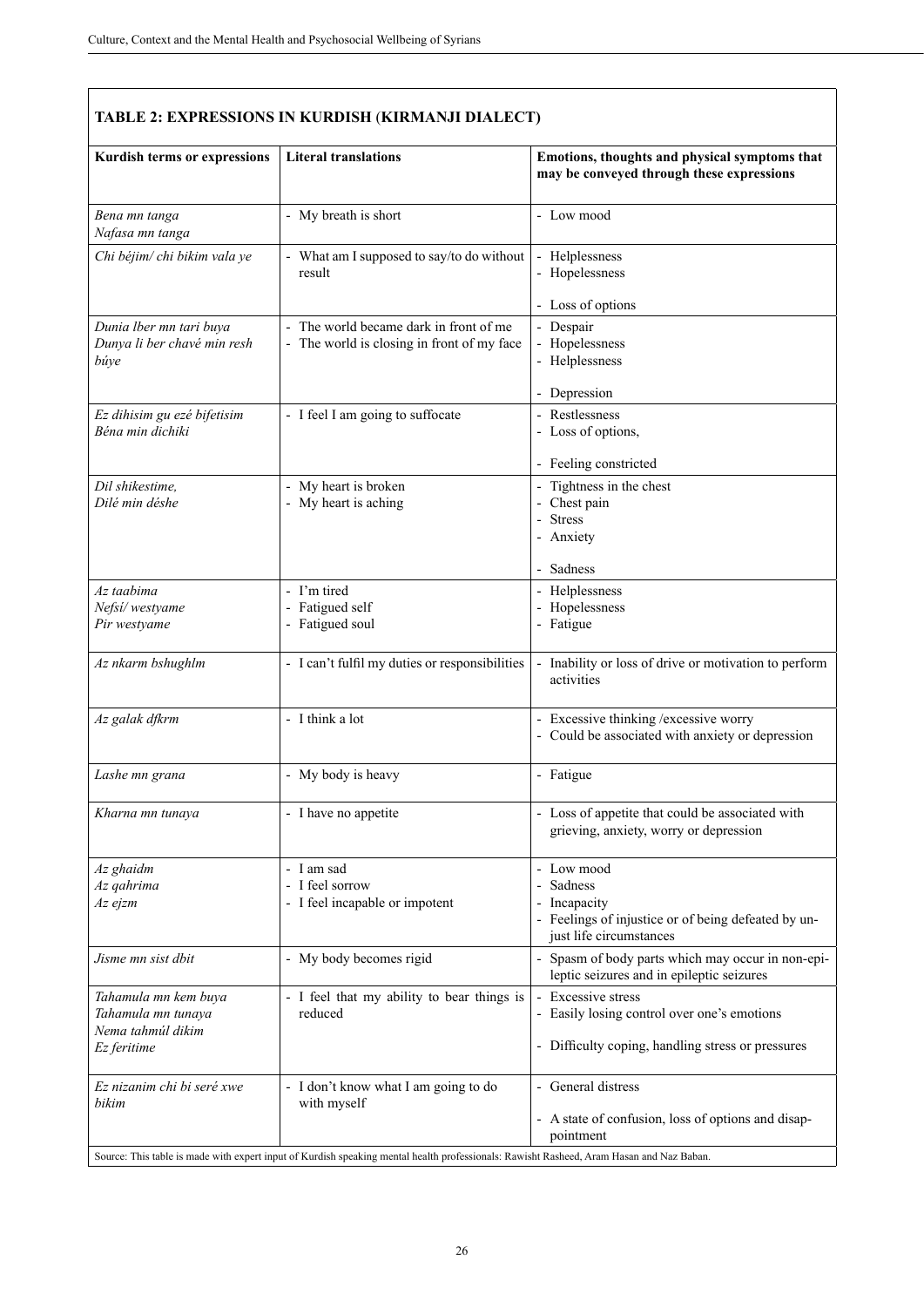#### **Syrian concepts of the person**

Historical, religious, ethnic and social dynamics all contribute to shaping Syrian views of the person and the relationship of the person to the world. Cultural concepts of the person influence how people experience and express suffering, how they explain illness and misfortune, and how they seek help.<sup>[154]</sup> Within the Syrian context, cultural heritage and religious background both contribute to individual identity and to ways of understanding the place the individual inhabits within the community, and the universe. Religion and social norms are deeply intertwined in Syria, as in the Arab world more generally.

It is important to remember that, despite the general patterns summarised below, there still remains great diversity among Syrian people, as is true of any group of people.

#### *Islamic concepts of the person*

Syrian concepts of the person can be characterised as 'sociocentric*'* and *'*cosmocentric', in that each individual is seen as linked to every other creature created by God, including the world of angels and spirits.[155] This linkage is symbolised by the double dimension of every individual: a universal dimension that is governed by the will of God and a social dimension governed by social rules of conduct and coexistence. The notion of *qadar* (المَقَدَر), 'fate') is central to this context. This acceptance of fate should not be equated with fatalism, but can be better understood within a framework of self-abandonment, which is reflected in the value of patience in the face of helplessness and adversity, such as illness and loss. Life may be viewed as a transient phase of existence, a testing place for the eternal life that comes after death.[155] The perception of death as a transition between two lives may also help to give constructive meaning to bereavement. In present-day Syria the word *al that* (ذات) indicates the core of a human personality and is used as a synonym for 'self'. The term ْ ْس*) nafs* نفَ *(*denotes the internal (psychological) system.[156] Early Arab and Muslim scholarly writings on the concept of the person used the term *nafs* for individual personality, consisting of *qalb* (قلب,' heart'), *ruh* (روح,' spirit'), *aql* (vill').<sup>[154]</sup>, إراده), and *irada* (إراده).<sup>[154]</sup>

Within Muslim cultures, a prevailing view is that the person is created weak. This fundamental 'weakness' is linked to the notion of *taslim (*تسليم*)*, or voluntary and confident surrender to the 'all powerful God' (as in the phrase *Allahu akbar*, 'God is great') [154]. However, *taslim* and other expressions of a human being's weakness, as compared to infinite God's strength and power, are inseparable from the notion of *taklif* (تكليف,' entrusting'), which can provide a Muslim with considerable strength. The notion of surrender may help Syrians better accept hardship as the 'will of God', while the notion of *taklif*  may help them find the motivation and drive to cope with hardship.[154] A widespread view among Syrian Muslims, like others, is that catastrophes and illnesses may be seen as an opportunity for growth and an occasion to strengthen one's faith, and therefore, are not necessarily punitive (i.e. God punishing humans for their misdeeds).<sup>[155, 157, 158]</sup>

#### *Diversity*

Other religious traditions in Syria may share this Islamic view of the person, but also have specific conceptualisations of personhood, such as the central role of the transmigration of souls (the belief that the soul of person passes from one body to another) among the Druze, a religious and social minority with its own monotheistic theology.

Of course, most people will not refer explicitly to these different philosophies. However, these core values and ideas are interwoven into many aspects of everyday life, and are part of the cultural background knowledge and popular expressions that are simply 'taken for granted'.

# **Explanatory models of mental illness and psychosocial problems**

Cultural systems of knowledge, belief and practice provide explanatory models for illness that include ideas about causality, course, appropriate treatment and likely outcome. These explanations may be drawn from particular ideas about what makes up the person and the world, and theories of the processes of illness and healing. Explanatory models can have important implications for coping, helpseeking behaviour, treatment expectations, worries about long-term consequences of illness and stigmatisation.

Over recent decades, popular concepts of mental health in Syria have gradually changed. Awareness of mental health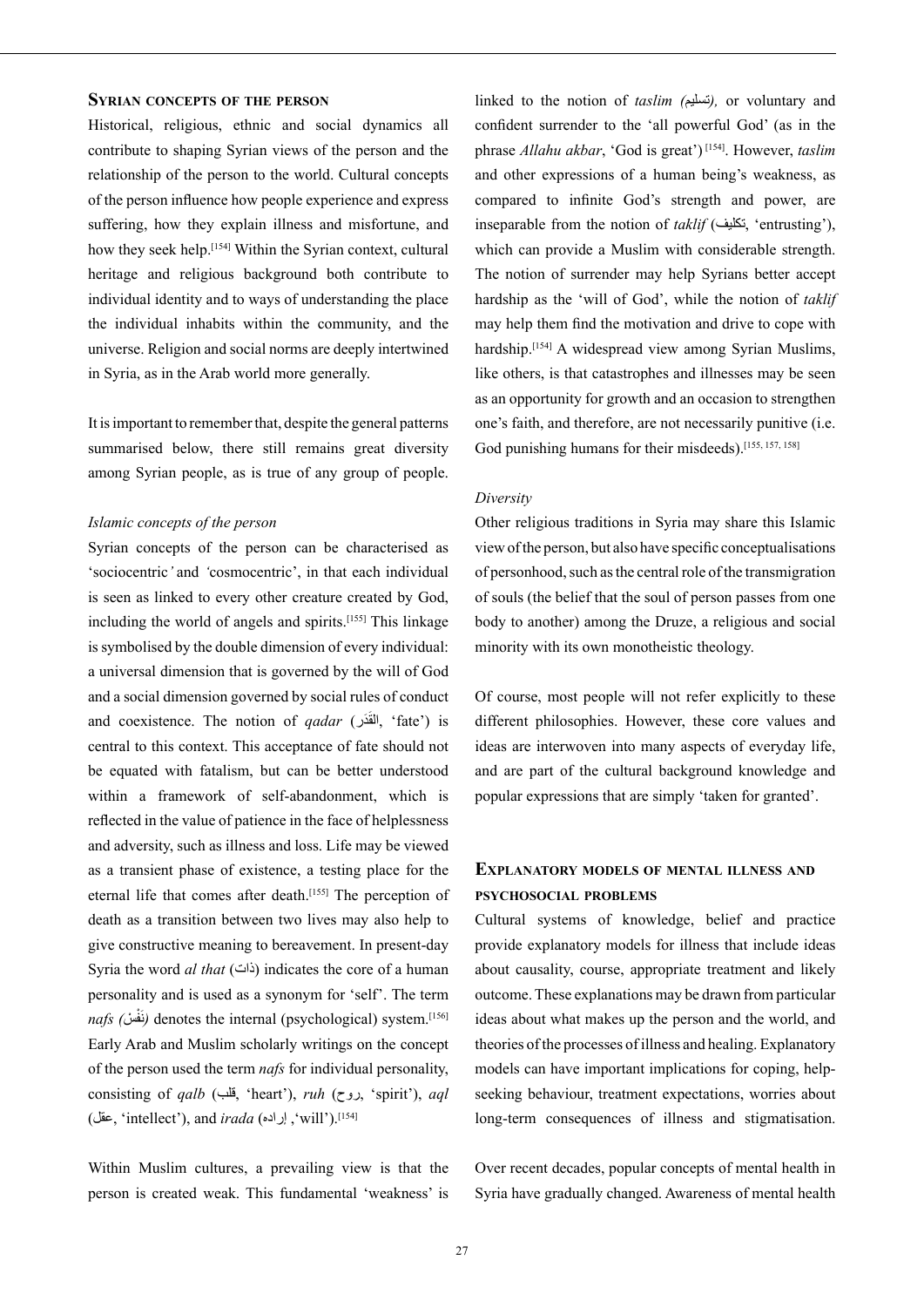care has increased, particularly in urban settings. Clients in mental health settings often express their distress in bodily terms without invoking supernatural or spiritual explanations. Many Syrians are likely to view the causes of their sufferings or mental health difficulties as emanating from the violence, losses and daily social and economic pressures. The impact of these stressors on mental health and psychosocial wellbeing has been widely reported and is consistent with the impact of war and conflict on populations.[122, 159-161] However, more context specific religious and/or cultural explanations of distress and illness, or sources of healing, are also common. Additionally, people may use or consider multiple explanations to address different facets of their problems.

Common religious and culturally specific concepts for explanation of illness or distress used commonly in Syria are described below. The aim of this discussion is to complement the existing literature on the effects of violence and daily stressors on the mental health and wellbeing of conflict affected populations, in general, and Syrians in particular. Multiple explanatory models of symptoms and suffering commonly coexist. Mental health practitioners should realise that their own professional explanatory models of mental health problems may not be shared by their clients and that imposing them may alienate their clients and harm the relation between them. It is also important to realise that people may use various explanatory models to explain aspects of their suffering at different moments in time, depending on the context, question or concern. Moreover, while explanatory models are important they should not be used in a restrictive or over-generalising way (i.e. 'Syrian women think X of X) as such explanatory models vary between people and over time. Practitioners must try to understand and respect diverse explanatory models used by their clients in order to optimally engage with their clients and provide more effective support.

Numerous mental health practitioners working with refugees from Syria and IDPs have noted that explanatory models of mental disorder and attitudes to MHPSS services are rapidly changing as a result of the shared experiences of violence, loss and displacement, which tends to lessen the stigma surrounding mental health problems.[57, 162]

#### *Religious explanatory models*

Religious value systems also play a significant role in the perception and understanding of psychological problems, and the methods of treatment. In Islamic belief, the soul is not separate from the body; rather, they are interdependent with physical and psychological aspects of experience closely intertwined. Emotional distress is perceived as located in the heart, rather than the head, and the heart is considered the vital source of human psychosomatic health. Therefore, imbalance or disharmony in the heart may be linked to mental illness.[158, 163, 164]

Among the Druze, for whom reincarnation and the transmigration of souls is a central belief, individuals may understand suffering and mental illness as punishment for misdeeds in a previous life, or as a consequence of the violent death of the sufferer in his former life.<sup>[165-167]</sup> Christians in Syria share some concepts and attitudes toward mental afflictions based on an Islamic framework. However, they also have distinctive ways of understanding and dealing with mental illness. There may be a common tendency to suppress emotions and prefer selective sharing of stressful conflicts or predicaments, which may be linked to the Christian tradition of confession.<sup>[79]</sup>

Among Syrian Christians, and Muslims, a common way to cope with distress is by prayer, including: reading the Koran, attending religious ceremonies or making religious vows (nizer, نِدر) or *nidher*, (بَندر). For instance, adolescents in Zaatari refugee camp in Jordan reported reading the Koran as a common coping mechanism (after talking to parents/ friends, withdrawal and thinking about good times in Syria). [37] Some Christians, for example, may make a vow that a female family member will wear a special dress (*taub el adra*, العدرا توب (for a period of time, if God helps them through their difficulties. Christians in Syria also utilise churches and community support for spiritual healing and management of stress. It is common for Christian families to consult a priest to counsel a distressed family member.

### *Supernatural explanatory models*

Some Syrians may seek causes for misfortune and illness in 'supernatural' forces. This type of explanation is rooted in popular traditions found in many Arab societies and preceded Islam.<sup>[154, 168-173]</sup> People from diverse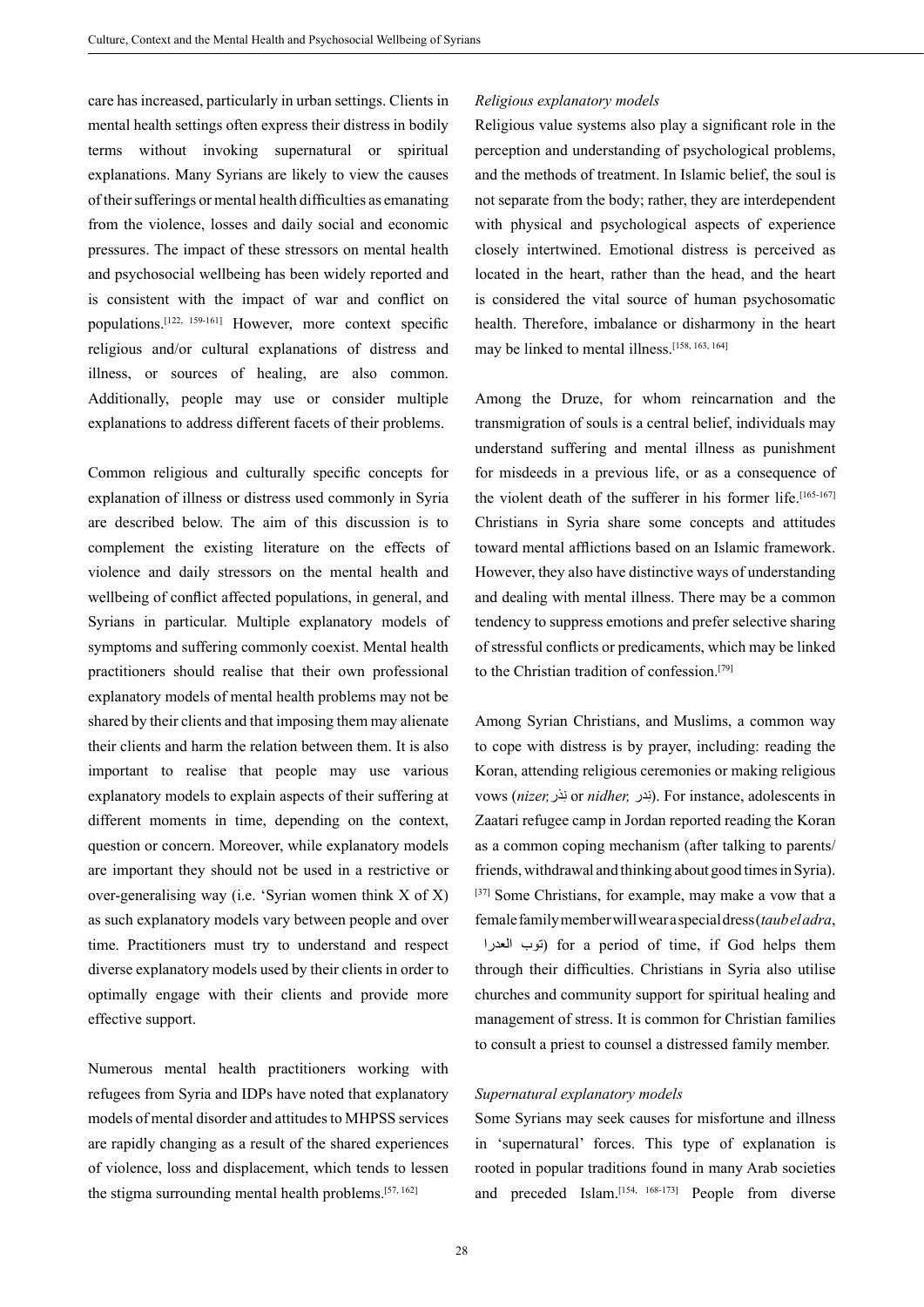socioeconomic, ethnic and religious backgrounds in Syria may refer to the existence of 'evil spirits' (*jinn*, جن), 'magic' (*sihr*, سحرِ( , or the 'evil eye' (*ayn al-asūd,* الحسود عين (to explain symptoms of 'madness'. *Jinn* are described in the Quran and form an important part of the worldview of people in Syria. Indeed, believing in *jinn* may be seen an expression of faith.[154] Some mental illnesses are attributed to *jinn*, particularly among rural communities. A lack of understanding may mean that clients who complain of being possessed, attacked, or slapped by *jinn* risk being discriminated against by some mental health practitioners. A culturally competent practitioner should explore the notion of *jinn* as an explanatory mode, and an idiom of distress.<sup>[149]</sup>

Situations where the person uses supernatural explanations (possession, evil spirit, magic, evil eye) without having a psychiatric condition, must be distinguished from cases in which such explanations coexist with psychotic symptoms, such as thought control, thought insertion or delusion.<sup>[174]</sup> Knowledge of local idioms, explanatory models and modes of expression can assist in making these distinctions, but evidence of other symptoms of psychosis and related functional impairment may be essential for diagnosis.

As mentioned above, people often use multiple explanatory models in flexible and pragmatic ways in order to make sense of their condition and predicament.

### **Religious and culture-specific healing practices**

While many Syrians with mental problems seek help from health professionals, expecting medical or psychosocial treatment, some may also resort to religious or supernatural healing practices and may approach them concurrently, or in succession. Common coping mechanisms identified among conflict-affected Syrians are described in the section "Coping with Psychosocial Distress" above. This section provides essential background information on religious and spiritual healing practices in Syria.

Religious healing for physical and mental illness is often sought through the mediation of saints, by visiting holy places associated with them (such as shrines where a saint is buried) and other holy sites. Some groups, particularly

Alawites and Sufis, as well as Christians, may use shrines or sacred religious icons (associated with saints) to ask for help in the event of illness. Among Shia Muslim families, visiting holy places such as the *Sayyida Zeinab* mosque in Damascus was used in the past as an important healing ritual. However, access to these sites is no longer possible. The religious *hajj* ('pilgrimage') may still provide an alternative for some, but lack of financial resources or inability to travel makes this impossible for most.

Common types of religious based, traditional and spiritual treatments in Syria, and other countries in the region, include *rukyah ( (رُقيه)* and *hijab (*حجاب). *Rukyah* involves reading Quranic verses or prayers, followed by *al nafth* (النفث,' blowing a puff of air') on the wound or ill body part.[175, 176] A religious leader usually performs this kind of treatment, but a family member can also perform *rukyah*. The *hijab* are amulets containing Quranic verses and written prayers, often produced by a *katib (*كاتب), a male healer, and worn on the body to ward off evil spirits.[171] In both types of treatment, a *sheikh* (شيخ, religious or spiritual leader) will choose the verses or prayers he sees as appropriate for the type of ailment concerned. Traditional healers are also generally called *sheikh*.

Despite the fact that Islam prohibits the use of magic, the existence of magic is widely acknowledged and its potential positive and negative impacts on health can be read in the, for example, *Surat al Baqara* in the Quran. Some see magic as an alternative approach to dealing with afflictions, and it often coexists with other healing practices, including biomedicine. Explanations referring to magic may attribute an illness to the use of evil or malevolent spirits (*jinn)* by others who wish to cause harm. $[177]$ 

Less common traditional and spiritual healers in Syria include: *al-fataha* (الفتاحه, female fortune tellers); the *dervis or darwish* (درويش, male or female healers who treat mental illness using a variety of religious and spiritual rituals); and the *moalj bel-koran* (بالقرآن معالج, male Quranic healers who use Islamic scripture to ward off evil spirits).<sup>[178]</sup> Special procedures are applied for the treatment of possession by *jinn*. Many people refer to the success of the treatment as being demonstrated by seeing some physical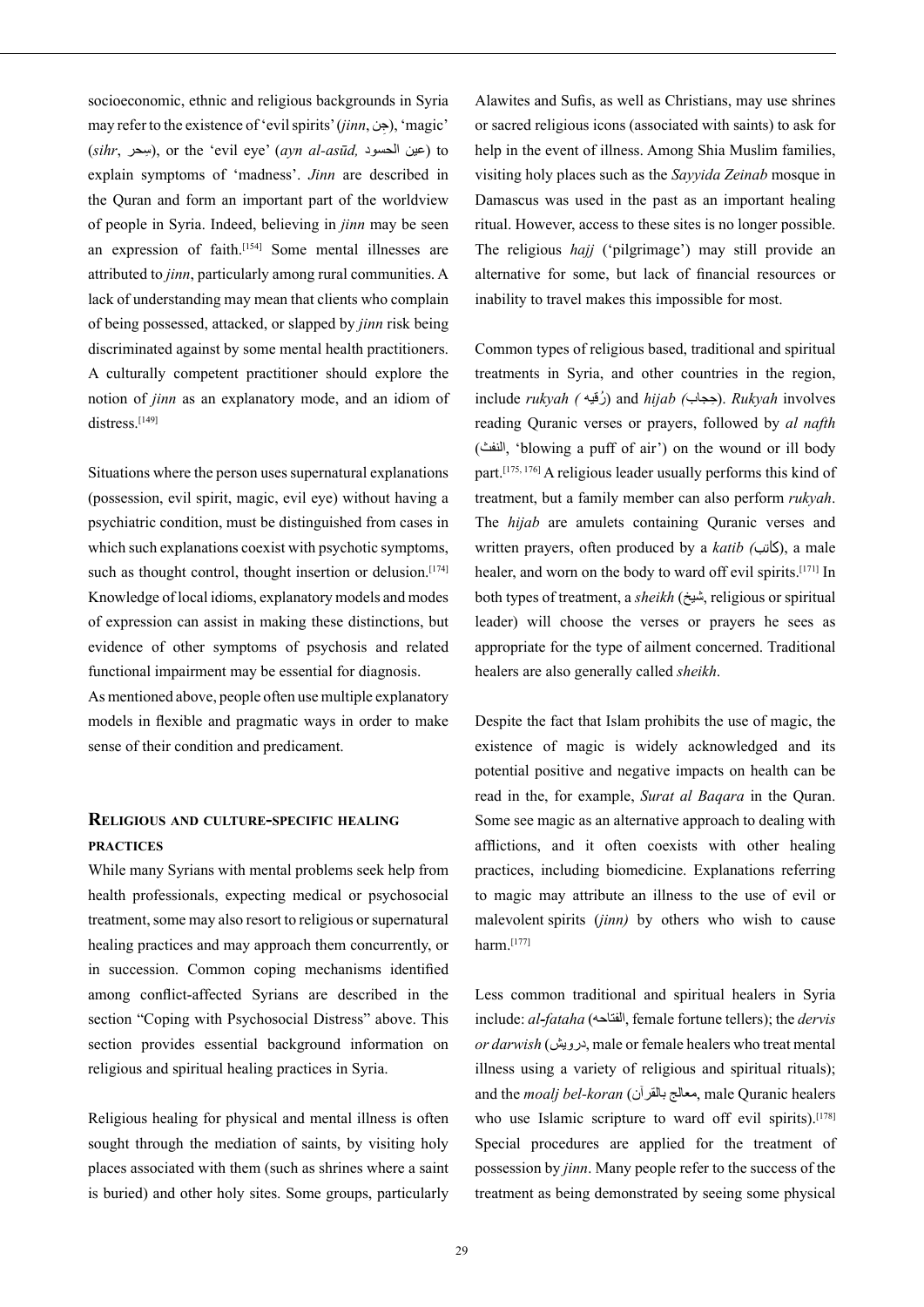sign, for example, bleeding from the little toe when the spirit leaves the body. This so-called 'spirit release' usually leads to a sudden and spontaneous recovery. Other persons with special powers and connections to *jinn* include the *mkhawi* (مخاوي,'brothering the *jinn*') who are not necessarily consulted for treatment, but to gain knowledge from spirits as mediums (e.g. their body can be used to access and give voice to other spirits). Christians may also experience spirit possession but will usually view it as 'demonic possession' and approach a priest for advice and treatment.

When distress is perceived as an act of God, or caused by a supernatural agency, people may be less likely to interpret it as needing biomedical or psychological interventions. [179] Such illness may be normalised and viewed as a challenge to endure. Assessment of the level of distress may be difficult when the person makes frequent use of proverbs, invokes religion and expresses thankfulness to God. The use of professional care services may be also hampered by the idea that ultimately God is the only healer and that the assiduous practice of one's religious values is sufficient to cure illness, furthermore, that any 'shortcut' to health could actually be detrimental.<sup>[179]</sup> Within this context, exploring how people use religious practices for coping is important. Collaboration with traditional healers may be useful to overcome barriers to biomedical and psychological interventions.[180]

#### *Religion and meaning making*

Although, prior to the war, Syria was seen as one of the most secular societies in the Middle East, for many Syrians religious beliefs and practices continue to be an important part of their daily life. Moreover, the role of religion in people's lives is changing as a result of the conflict, with large parts of the country now under control of armed groups with extremist ideologies. There is thus an important distinction between the politicisation of religion as part of the conflict dynamics and the everyday religious practices and beliefs of displaced Syrians. Clearly, not all people who self-identify as belonging to a religious group are equally committed, devout, or follow specific religious practices, and the broader social and political context may affect individuals views and practices, as well as how they are expressed. The massive violence and injustices of the

current conflict may deeply affect the role of religion within the personal life of people; leading some people to turn more strongly to their religious beliefs as a source of hope and making meaning, while others are left doubting or re-evaluating their religious beliefs.[181, 182]. The politicisation of religion in the current conflict may also influence how people perceive religion and religious practices. Of course, in addition to providing meaning for suffering, religion in the Middle East also functions as a major force in the social organisation of people: belonging to a particular religious group may have important consequences for political security and social support.[183]

Mental health practitioners working with refugees from Syria report that some clients struggle with existential question such as: '*How can God accept this happening to my family*?', or '*Why does God allow others to kill small children and elderly people*?' It is important, therefore, to assess what religious identity and practices mean for an individual. Most people will fall somewhere on a spectrum that ranges from identifying religion as the centre of their identity and explanations for suffering, to complete secularity and rejection of religion. While religious or spiritual healing beliefs and practices may foster coping and resilience, before encouraging the use of any religiously oriented sources of support it is essential to understand the person's attitude towards religion and spirituality and the implications of identification and practice within their current context.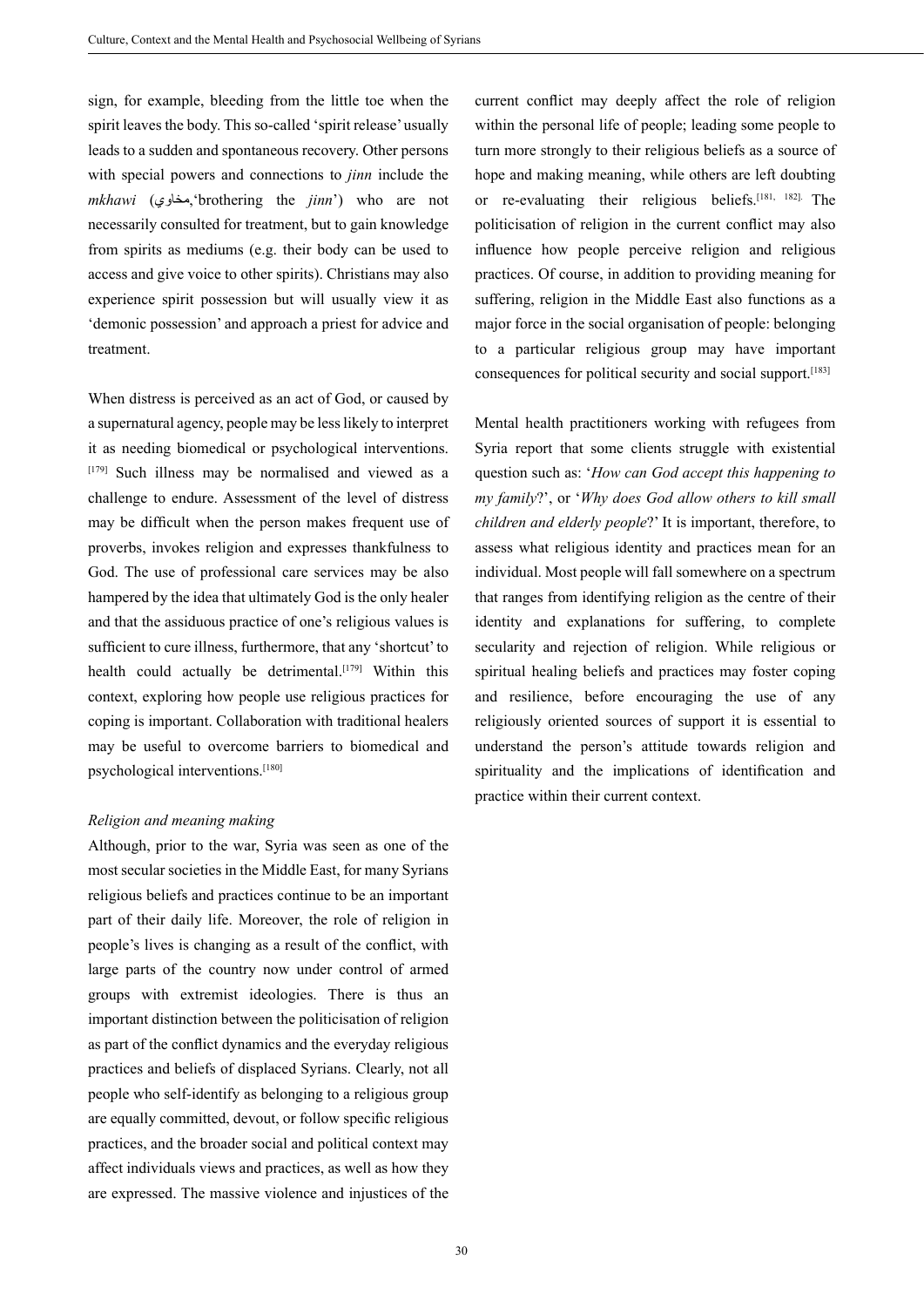# **6.IMPLICATIONS FOR DESIGNING CONTEXTUALLY APPROPRIATE SERVICES FOR MENTAL HEALTH AND PSYCHOSOCIAL SUPPORT**

This section of the document is particularly relevant for MHPSS practitioners involved in providing direct mental health services to Syrian clients. It provides a brief overview of the international standards for mental health and psychosocial support and also provides contextually specific information on important issues to take into account when developing MHPSS services for Syrians, such as: language, help-seeking behaviour and stigma surrounding psychological distress and mental illness. This chapter also provides some thoughts on ensuring access to care for specific groups and introduces concepts such as cultural safety and cultural competence.

### **A conceptual framework to strengthen mental health and psychosocial support**

Since the publication, in 2007, of the *IASC Guidelines for Mental Health and Psychosocial Support in Emergency Settings*<sup>[1]</sup> and its endorsement by major organisations involved in humanitarian operations, a clear consensus has emerged on how MHPSS services need to be developed.<sup>[184-</sup> <sup>187]</sup> Globally, MHPSS programming has shifted emphasis from vulnerability-based frameworks to resilience and recovery-based approaches, recognising refugees and IDPs as active agents in their lives in the face of adversity. [187, 188] An important consequence of the use of a broader and more inclusive MHPSS concept is that this cannot be the exclusive domain of some specialists but is, on the contrary, relevant for everyone involved in providing support to refugees and other conflict affected persons. UNHCR in its *Operational Guidance for Mental Health And Psychosocial Support Programming in Refugee Operations* uses the terms *MHPSS approach* and *MHPSS interventions. [2]*

- Applying an integrated *MHPSS approach* involves providing humanitarian assistance in ways that support the mental health and psychosocial wellbeing of refugees; something that is relevant for all humanitarian actors when implementing their programmes.

- Implementing *MHPSS interventions* means focusing on activities in which the primary goal is to improve the mental health and psychosocial wellbeing of refugees. These are usually implemented by the health, community-based protection and education sectors*. [2]*

Mental health practitioners' involvement may be focused on initial support and crisis resolution in the short term, but this should not be at the expense of addressing risks for longer-term consequences due to the profound losses and ongoing daily stressors that many displaced persons and refugees have experienced. Some of the most important factors in producing psychological morbidity in refugees may be alleviated by planned, integrated rehabilitation programmes and attention to social support and family unity.[114]

There is also consensus that MHPSS interventions should consist of a multi-layered system of services and supports. This has important implications, for both those who work within health services (including clinical practitioners with advanced training in mental health) and those focusing on community-based psychosocial activities (who often have non-clinical backgrounds and are based in social or community work). In order to effectively support the mental health and psychosocial wellbeing of people affected by the Syria crisis it is essential that MHPSS activities are formulated in a broad and inclusive way and that the various services and supports are functionally linked within a coherent system with established mechanisms for reference.<sup>[1, 2]</sup> Key documents to be consulted when developing MHPSS programming are listed in Annex A. While it is beyond the scope of this report to present a detailed outline of how this should be done, Box 1 presents a brief overview of some guiding principles for this multilevel systemic approach.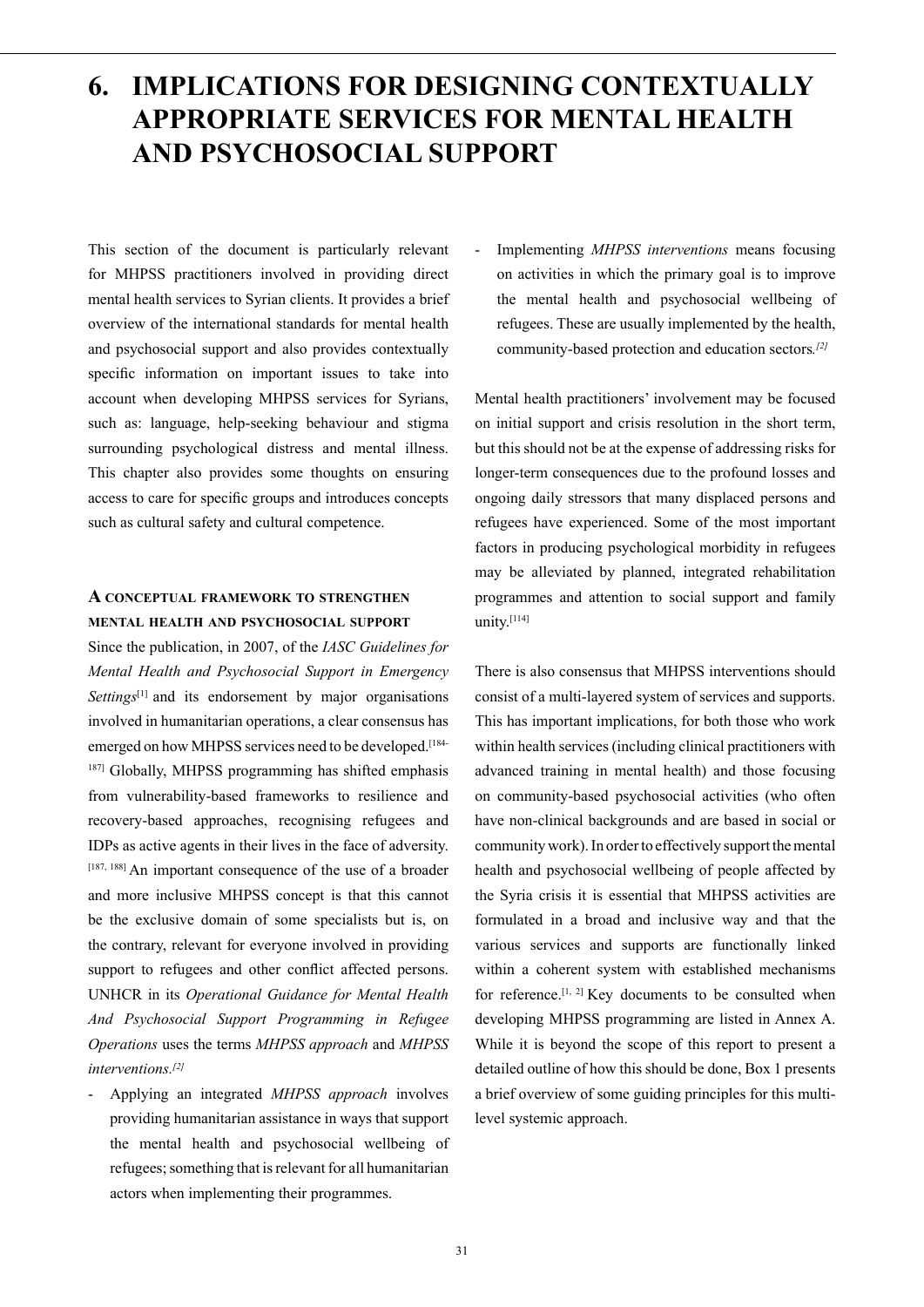## **Box 2: Multi-layered MHPSS services**

### *Layer 1: Social consideration in basic services and security*

Ensure that the provision of basic needs and essential services (food, shelter, water, sanitation, basic health care, control of communicable diseases) and security is done in ways that respect the dignity of all people and is inclusive of those with special vulnerabilities, but which also avoids exclusively targeting a single group in order to minimise tension among the beneficiaries, and prevents: discrimination, stigma and potential further distress.

### *Layer 2: Strengthening community and family supports*

Promote activities that foster social cohesion among refugee populations, including supporting the re-establishment, or development, of refugee community-based structures that are representative of the population in terms of age, gender and diversity. This includes the promotion of community mechanisms and family supports, which protect and support members through participatory approaches.

### *Layer 3: Focused psychosocial support*

Provide emotional and practical support through individual, family or group interventions to those who are having difficulty coping by using only their personal strengths and their existing support network. Usually non-specialised workers in health, education or community services deliver such interventions, after training, and with ongoing supervision.

### *Layer 4: Clinical services*

Deliver clinical mental health services to those with severe symptoms or an intolerable level of suffering, which has rendered them unable to carry out basic daily functions. This group is usually made up of those with pre-existing mental health disorders and emergency-induced problems, including: psychosis, drug abuse, severe depression, disabling anxiety symptoms, severe posttraumatic stress symptoms, and those who are at risk to harm themselves or others. Mental health professionals usually lead these interventions.

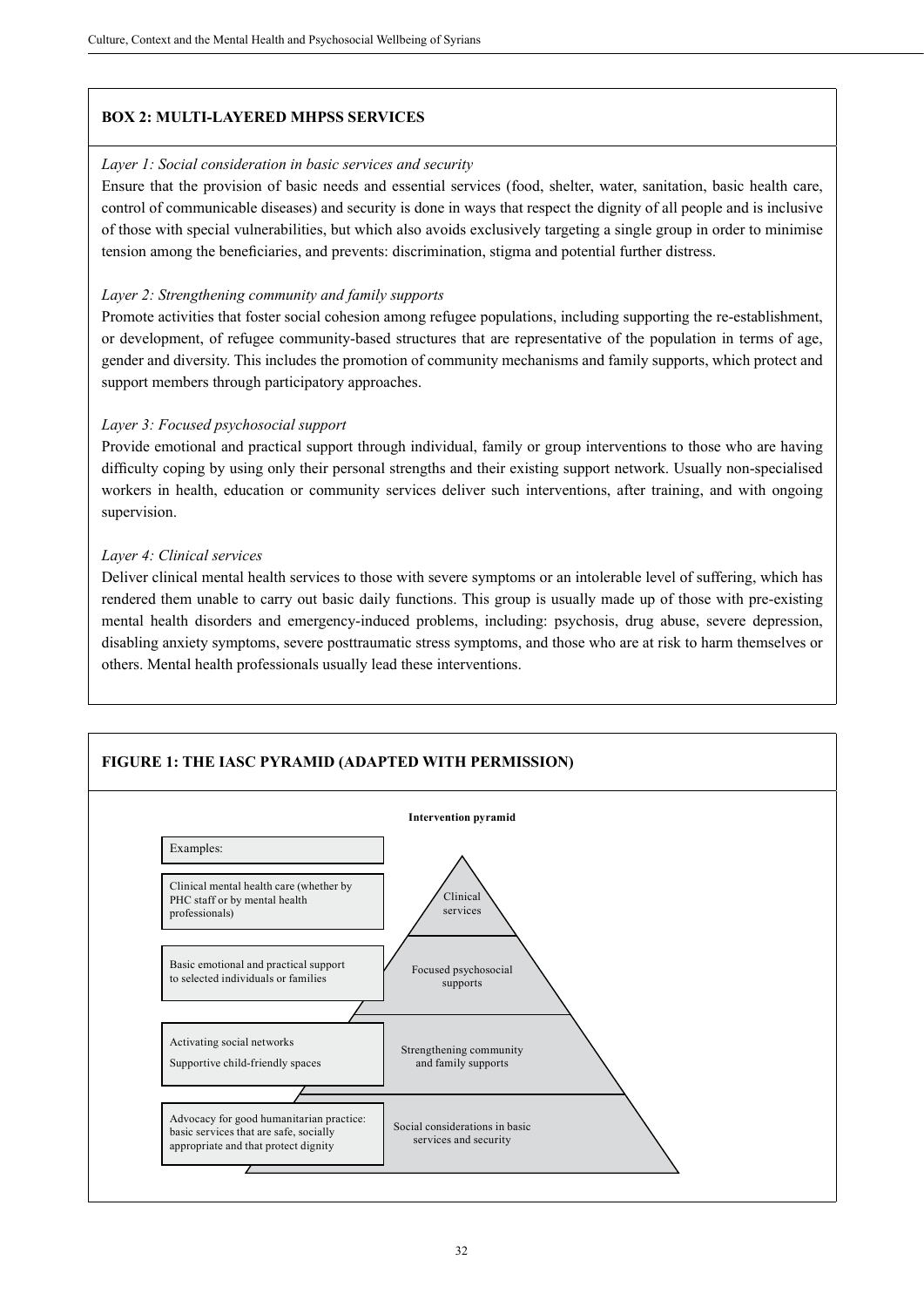# **Services for mental health and psychosocial support within the context of the Syria conflict**

#### *MHPSS services within Syria*

Before the conflict, Syrian society had reasonably welldeveloped medical facilities, although the quality and quantity of mental health facilities were low.[189, 190] MHPSS services in Syria have been disrupted and destroyed by the conflict, and suffer from a critical shortage of qualified staff.[191] Although mental health services in Syria have been largely institution based.<sup>[190, 192]</sup> several demonstration projects, focused on Iraqi refugees in Syria a few years ago, proved successful in reaching people with mental health problems and providing access to care through community-based psychosocial activities, community outreach, and mental health care integrated into primary health care.<sup>[193-196]</sup> In addition, as part of the humanitarian response to the Iraqi refugee crisis and the Syrian conflict, humanitarian agencies have supported psychosocial services in some areas, and to a lesser extent, mental health services.[197-199]

#### *MHPSS services for refugees from Syria*

National MHPSS services in neigbouring countries of asylum suffer from significant strain on capacity due to the increased demand and pre-existing limitations in the scale and quality of these services, which in turn, creates further barriers to refugees trying to access these services. [200] As part of the response to the refugee situation, many international and national organisations have provided services for mental health and psychosocial support.<sup>[69,]</sup> 200-205] Many organisations are now, therefore, involved in delivering MHPSS interventions. A mapping exercise in Jordan mapped the activities of 47 different organisations involved in MPHSS, and a similar exercise in Lebanon counted the MHPSS activities of 36 organisations in Lebanon.<sup>[200, 203]</sup> In many countries, significant investments have been made to build national capacity of MHPSS, for instance in Jordan, many child friendly spaces are implemented by international NGOs in partnership with local NGOs or CBOs, and in Lebanon and Jordan government and UN agencies cooperate to integrate mental health into general health care systems. [69, 201, 206]

### **Clients' expectations of MHPSS services**

Many Syrian displaced and refugee families live in very difficult circumstances. Within such contexts, mental health and psychosocial practitioners may be expected to help clients address issues beyond the scope of their own service. MHPSS programmes should therefore address the full range of needs and priorities of their clients by identifying their non-psychological or social needs and referring them to relevant services in their area.

People who perceive the origins of psychological distress as somatic usually expect their treatment to follow medical lines. As a result, many Syrians may be reluctant to speak in detail about their memories and experiences, because they do not see the relevance of such information to their current diagnoses. People with mental disorders, who have taken the step to visit a health facility, often expect to be prescribed medication. This may put physicians under considerable social pressure to prescribe, even when it is not medically required. Clients who attribute their ailments to bodily or social causes may also expect interventions that assist them in regaining internal and social balance, as well as control over themselves and their lives. If they feel they are 'on the verge of madness', or if they don't understand the reactions of others around them, they may hope for reassurance as to the normalcy of their own reactions or the reactions of others. For some patients suffering from severe mental disorders the desire for treatment (which may include hospitalisation), may not come from themselves, but rather from the family or others in the community.

Some people may hope for a space where they can share their experiences with others, to make sense of and find ways to deal with their past experiences and current situation and restore some moral order. This does not usually require clinical mental health services, but rather community based psychosocial support interventions that can facilitate re-establishing social support networks, engaging in meaningful daily activities, sharing problems and trying to identify solutions and positive coping mechanisms.

In precarious living conditions where daily events may be unpredictable, many people expect brief, directive and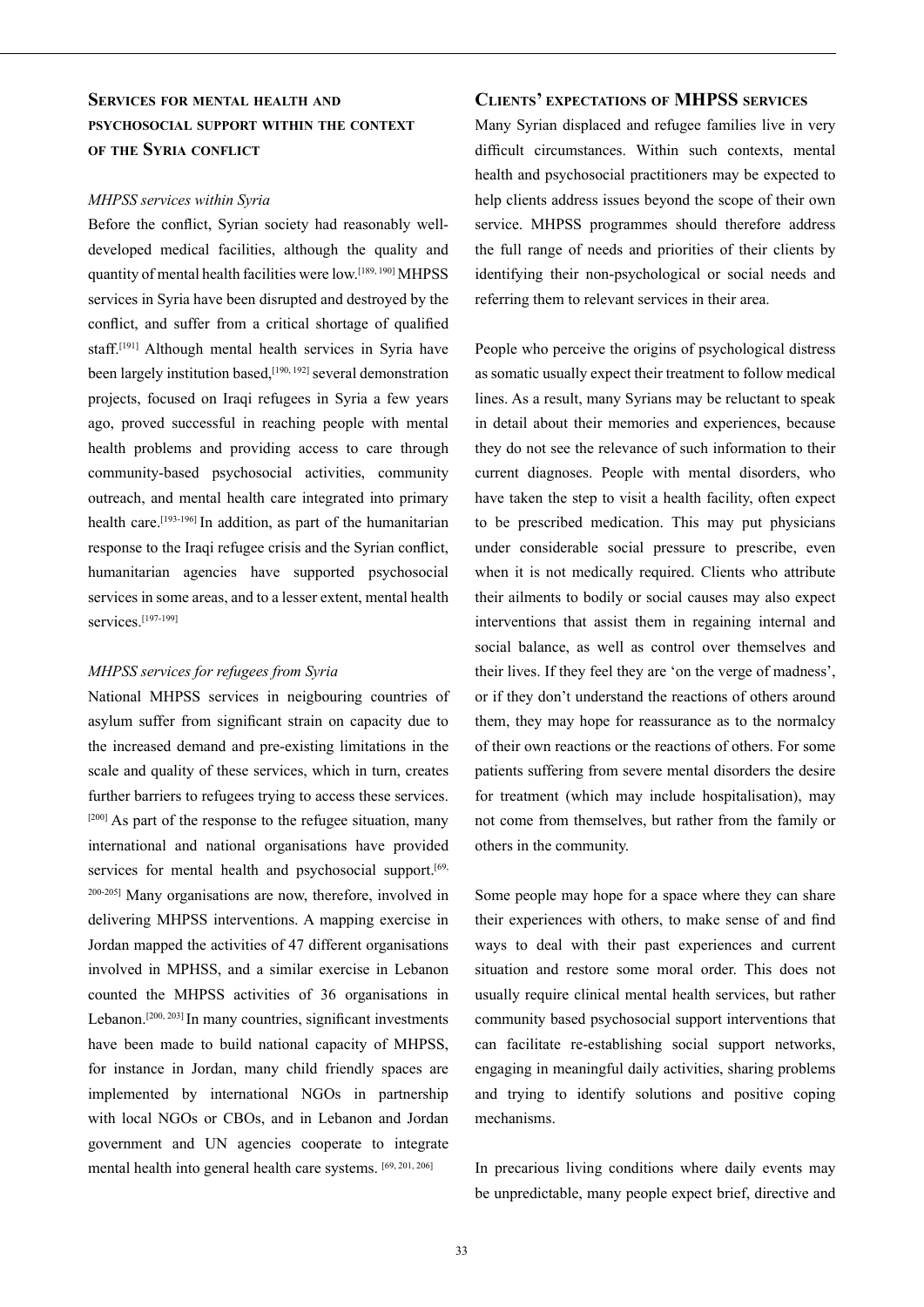effective interventions. This may partially explain nonadherence or dropout with longer term approaches. Some clients may not ask for explanations for, or justification of, the choice of a given intervention, especially when trust is established and the practitioner is perceived as a legitimate expert.

# **Challenges for contextually relevant MHPSS services**

Even when MHPSS services are available, displaced Syrians and refugees from Syria may still be unable to access mental health care or psychosocial services. One important reason may be lack of financial resources to pay direct or indirect costs, such as transport or medication.<sup>[207-</sup> <sup>209]</sup> There are also other factors that may influence access to MHPSS services, as discussed below.

#### *Language*

Most Syrian refugees fled to Lebanon and Jordan where Arabic dialects are spoken that are comparable to Syrian Arabic. In Iraq, a different Arabic dialect is used than in Syria. Therefore, while Syrians understand Iraqi Arabic, the accents and local expressions may differ significantly. Kurds in Syria have been compelled to learn Arabic, but may prefer to use Kurdish dialects to express some aspects of experience related to mental health. The Kirmanji dialect of the Syrian Kurds is considerably different from the Sorani dialect spoken by many Iraqi Kurds. Refugees from Syria hosted in non-Arabic countries, such as Turkey, may face important language barriers. However, Syrians from the northern part of the country, close to the Turkish border, are usually bilingual (speaking Arabic and Turkish), which can help facilitate access to care.[210]

A general challenge in communication for MHPSS practitioners is to avoid using scientific language and jargon that can be alienating or intimidating for clients. When interacting with clients, use clear and plain language and check whether the client and family have understood. Language problems may also arise when clinicians, who are not familiar with local Arabic terms, supervise and train Arabic speaking MHPSS staff.

When language barriers are present, collaboration with Arabic speaking colleagues or the use of a well-trained, professional interpreter who is familiar with mental health terminology may be essential for accurate assessment and treatment delivery. The use of informal or *ad hoc* interpreters from the community (or family) may be inevitable due to practical constraints, but this poses ethical and practical challenges in terms of safety, confidentiality and quality of communication because of their personal involvement in the client's social network, traumatic experiences, and/or a lack of understanding of key terms and the process of clinical inquiry and intervention.[211] Therefore, MHPSS practitioners need to ensure that interpreters are sufficiently competent to assist, and should be aware of the associated stress for interpreters and attend to their wellbeing by debriefing after the interview, and follow-up when indicated.[212, 213]

#### *Gender and help-seeking behaviour*

Many segments of Syrian society have sharply defined gender norms that may influence all aspects of mental health and psychosocial support, including the sources of stress, expressions of distress (see section "Stigma surrounding psychological distress and mental illness"), coping mechanisms and help-seeking behaviour. There are significant gender differences in how and when males and females access services, particularly for adolescent boys and girls, and men and women. In many Muslim societies, women have less interaction in public settings, which may limit their ability to access mental health and psychosocial services.[214, 215] However, within the current context of conflict and displacement, women, often along with their children, may be more likely than before to seek mental health care and psychosocial support. This is particularly true if services are presented with (more) neutral terms such as 'counselling', are integrated into an overall women's programme, and are provided in safe spaces for women and children.<sup>[52]</sup> For men, other approaches may be needed, such as providing information through routine registration or other basic service points at health centres or in religious institutions. Both men and women may be contacted and successfully engaged through basic needs provision.<sup>[144]</sup>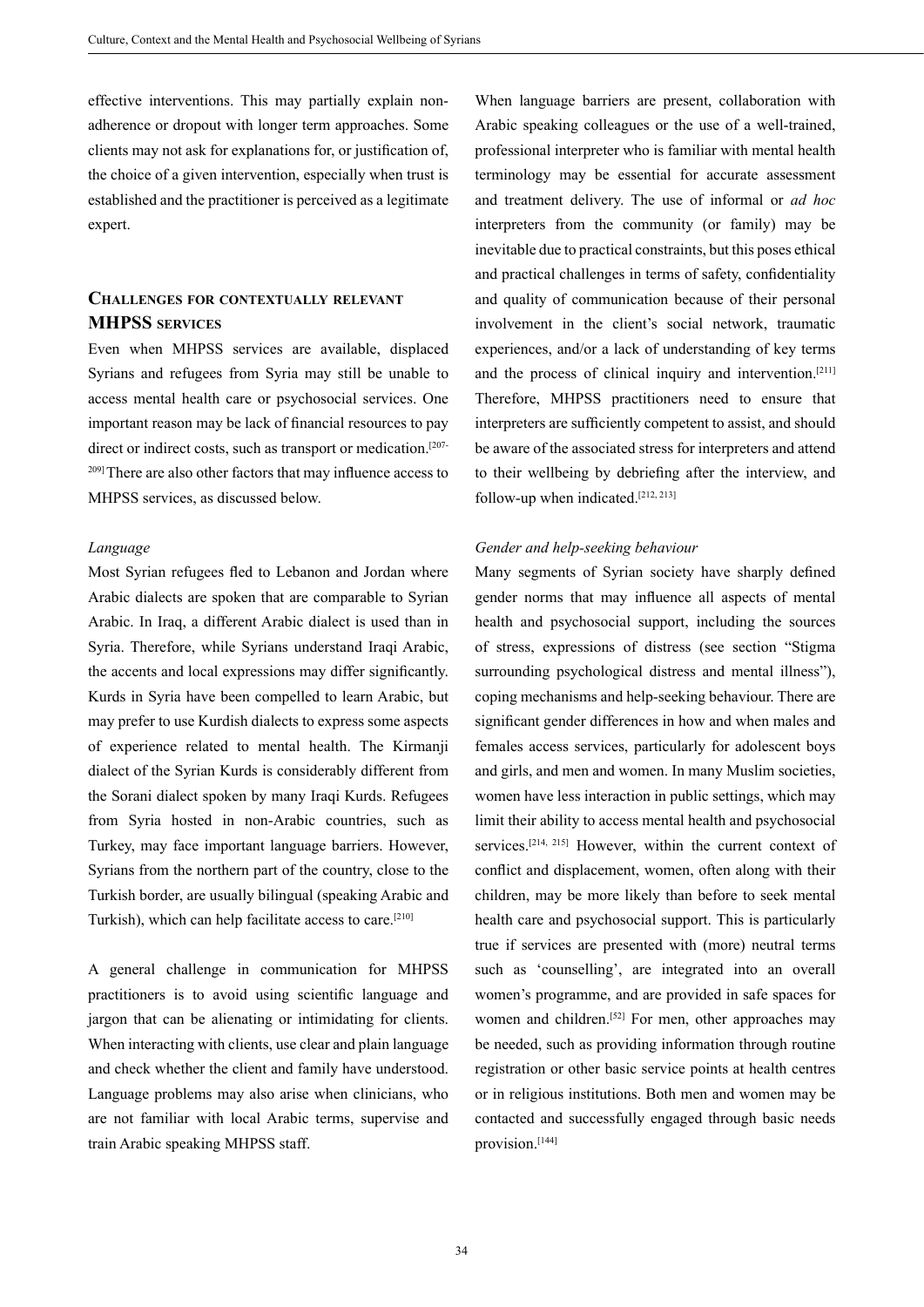Issues of pride and 'honour' related to gender may complicate disclosure of events that could be a source of stigma or shame (e.g. sexual abuse – see sections above). Both men and women may avoid disclosing intimate and stigmatising experiences to a male practitioner because of shame or fear of being judged. It is thus important that clients can choose either female or male mental practitioners, especially to address sensitive issues such as sexual violence.

#### *Issues of power and neutrality*

In the context of the current conflict, MHPSS practitioners may be perceived as partisan, either because of their religious denomination, ethnic affiliation, or supposed political orientation. People may feel disappointed by the international community for not helping them, which may also play out in their interaction with humanitarian staff. In addition, different social, economic and cultural backgrounds may influence the interaction between MHPSS practitioners and refugees. Moreover, experiences of the conflict and social tensions between refugees and host communities may influence the interaction between practitioner and refugee. MHPSS interventions with refugees and displaced people also raise issues of power dynamics that must be carefully considered in order to avoid creating situations where people are made to feel subordinate and dependent on the resources and expertise of the practitioner. This kind of power imbalance conveys the unfortunate message that people do not possess the means to help or heal themselves. A person-centred approach to psychosocial support and clinical dialogue, seeking genuine partnership and collaboration, can contribute to empowerment and mental health promotion.

One aim of many MHPSS interventions is to increase individuals' confidence and self-efficacy. Many clients may experience the expert position of the helper as disempowering and disqualifying of their own agency. Displaced and refugee Syrians have been robbed of power and control over most aspects of their lives, and they are likely to gain a sense of empowerment only if they are actively involved in decision-making of the intervention plan. MHPSS practitioners must avoid being overly directive or judgemental, and listen closely to the wishes and views of the person who seeks help and help to empower them to make their own decisions. In addition, MHPSS practitioners must be aware that their own experiences, values and beliefs may influence their interactions with their clients, and so ensure that they treat all refugees with respect and dignity.

#### *Stigma around psychological distress and mental illness*

In Syria and neighbouring countries, overt and intense expression of emotions is fairly acceptable, although men are often brought up with the idea that crying and expressing emotions are for women and girls who are more likely to discuss emotional and relational issues with friends and family. Men are socialised to suppress the overt expression of emotions associated with weakness, with the exception, perhaps, of crying for the loss of one's child.<sup>[55,]</sup> 216] In general, however, emotional suffering is perceived as an inherent aspect of life. Instead, it is the explicit labelling of distress as 'psychological' or 'psychiatric' that constitutes a source of shame, embarrassment and fear of scandal, because of the risk of being considered 'crazy'. 'Madness' casts shame on patients and their families, and affects the use of services. This makes the decision to seek professional help and adhere to treatment a complex process.[179] Practitioners who avoid using psychological jargon and psychiatric labelling may generate less stigma, and be more easily understood. Integrating mental health care and psychosocial support into non-stigmatising care settings, such as a general medical clinic, child and family centre or community centres may facilitate better access to and utilisation of MHPSS services.<sup>[180]</sup>

In the past, many Syrians had a sceptical view of psychology, psychiatry and of resorting to mental health services in general. This apprehension may reflect the negative perception of mental illness, as well as the fear of stigma and scandal, and in some cases, issues related to the quality and type of the services offered (for instance, lack of community based psychosocial or mental health services). Professionals working with Syrians reported that some refugees from Syria, particularly those with experiences of torture, have become wary of any professional. Many individuals are also unable to clearly distinguish various mental health practitioners, such as psychiatrists, physicians, psychologists, psychotherapists, or psychosocial counsellors. For example, Syrians may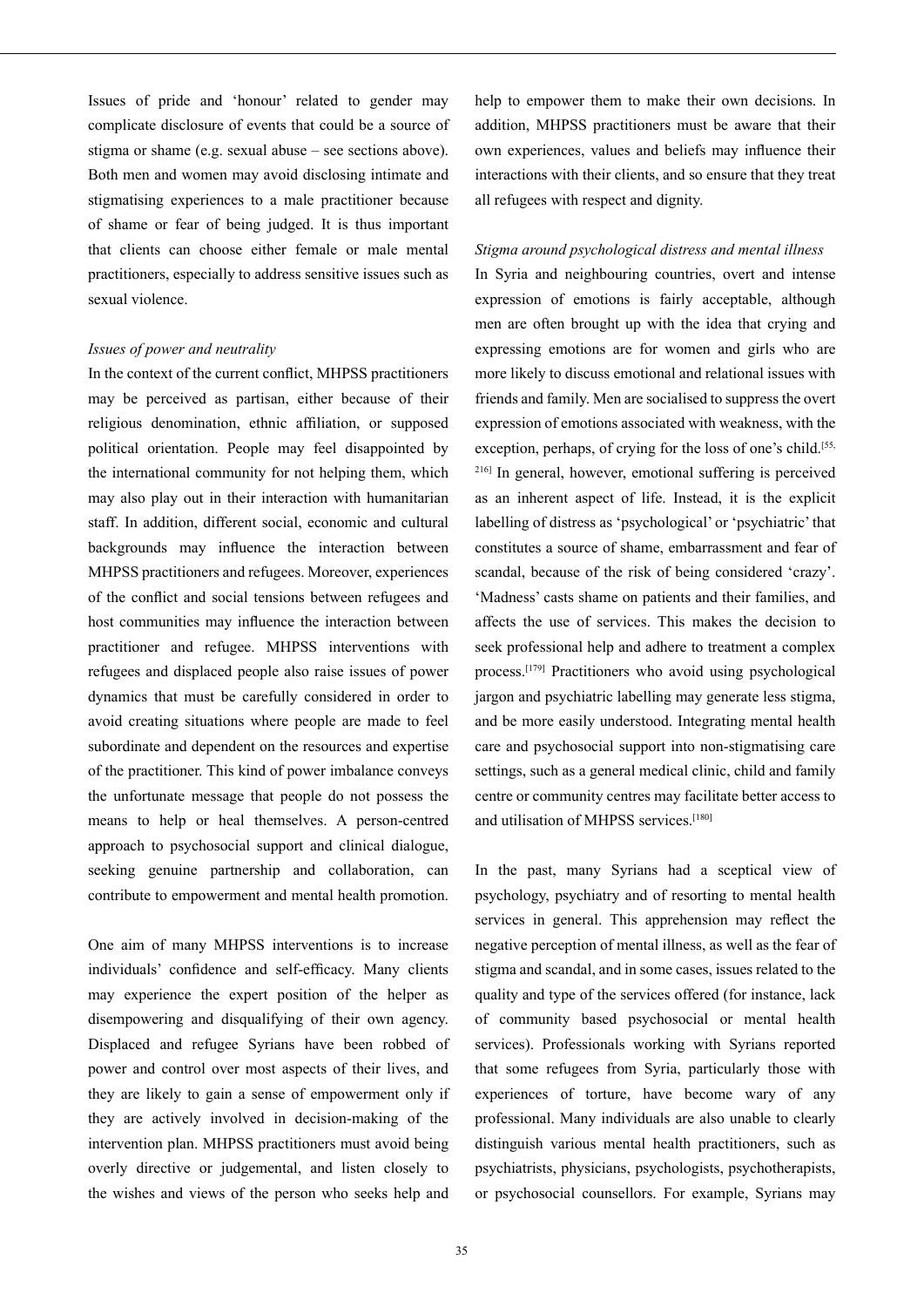ask for a *tabib al asaab* (طبيب الاعصاب) (neurologist) when they mean *tabib nafsi* (نفسي طبيب) (psychiatrist).

However, many refugees from Syria are increasingly willing to seek help from mental health and psychosocial support services.<sup>[58]</sup> In needs assessments, Syrian refugees often rank services for mental health and psychosocial support as very important. For example, among Syrian refugees to Dohuk Governorate in Iraq, the majority cited mental health services as the most-needed service in their setting.<sup>[71]</sup>

# **Ensuring cultural safety and cultural competence in MHPSS programmes**

Trust and collaboration can be maximised by ensuring that service users feel that their explanatory models of illness are recognised by practitioners and integrated into the assessment and planning of care. Achieving this requires a culturally safe environment, respectful of diversity and based on mutual respect, in which the perspectives of clients and their families can be carefully explored.

#### *The importance of the setting*

The context of service delivery is often an important factor in the acceptability of MHPSS services. Psychosocial programmes are often set up in non-medical settings, such as community centres, women's programmes, child friendly spaces, schools and other places. Psychosocial interventions can contribute to broadening social support networks. Particularly for women and girls, facing physical and social isolation, safe spaces allow participants to build social capital and to discuss intimate issues related to life changes, and emotions, including more sensitive concerns like domestic abuse.<sup>[144]</sup>

In addition, there is increasing recognition of the need to engage men in psychosocial programmes in culturally and gender appropriate ways, with a particular focus on providing meaningful activities for men in settings and timings that are appropriate for them, such as evening activities in community centres, mosques, sport activities and other social spaces.

Psychiatric treatment can be carried out in specialised settings, such as mental health outpatient departments, but there may still be a fear of stigma. For example, a trial of psychological treatment for posttraumatic stress disorder in Turkey was done in a room in the building of a kindergarten and many clients pretended to other refugees that they were just bringing their children to the kindergarten.<sup>[194]</sup> Many Syrians may be more comfortable visiting general health care facilities to seek treatment for psychological difficulties, because of the lesser stigma associated with seeing a physician, but also due to their recognition of the deep interconnectedness of physical and psychological suffering. This underscores the need for capacity building, training and support of primary health care providers so that mental health problems and psychosocial distress can be managed within general health care settings. Presenting physical symptoms may provide an opportunity for assessing clients' psychosocial wellbeing and potential mental health problems, particularly as physical ailments, such as headaches, nausea, and insomnia may be caused or exacerbated by psychological and social stressors and concerns.

It is important for MHPSS programmes to engage with the many qualified and educated Syrians refugees who are already working hard to improve community mental health and psychosocial wellbeing through grass roots networks. They can also provide crucial links to community and act as *culture brokers,* or mediators, within clinical and social service settings by explaining background assumptions, in order to improve mutual understanding between helper and client.

#### *Mental health services for SGBV survivors*

Because of shame, fear of social stigmatisation and reprisals, as well as concern about a lack of confidentiality, women and girls (as well as boys and men) are often reluctant to report instances of sexual violence or harassment, or to seek treatment.<sup>[118, 217-219]</sup> Even if survivors of sexual violence were to seek help, access to safe and confidential medical, legal or psychological support is very limited inside Syria in terms of outreach and scope, and access to services is often difficult.[98] In countries of asylum, services for survivors of SGBV may be more readily available, although access and quality varies. In health settings, such experiences of sexual violence may be expressed by survivors through somatic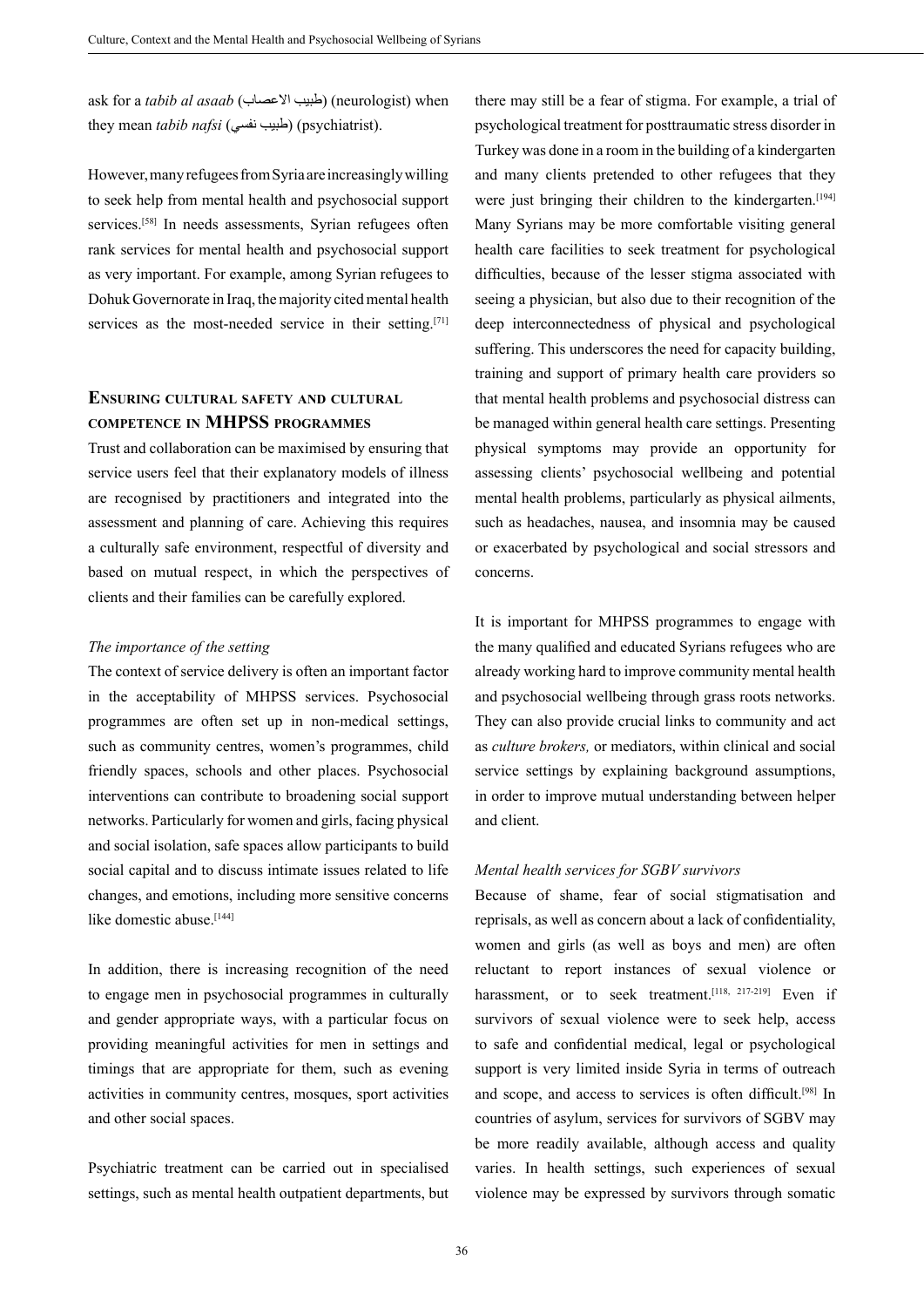or physical complaints.[220] Services for SGBV survivors may be more acceptable if they are provided within a nonstigmatising environment, such as general health centres or women's centres, without initially addressing the issue of abuse explicitly. Providing safe, non-stigmatising and supportive services with trained specialised staff to receive and respond to disclosures of SGBV in a confidential and appropriate manner, increases the likelihood that survivors will feel comfortable to disclose and access services. Survivors of rape and other forms of sexual violence have an elevated risk of developing mental disorders and therefore, offering mental health services as part of the multi-sectoral services provided to survivors of these kinds of violence, should be a priority.[110]

#### *Ensuring access for victims of torture*

Syrians who have experienced torture often have specific mental health and psychosocial needs. Many of them have a range of psychological, social and somatic symptoms. Shame and guilt, related to the often humiliating and degrading experiences of torture, prevent some people from seeking help at general or mental health services. Presenting complaints are often somatic, such as: headache, body pains, numbness, tingling sensations, stomachache, or breathing problems. Often, these are a mix of problems due to organic lesions related to the torture and 'somatisation', that is, bodily expressions of emotional distress. The split between 'somatic health care' and 'mental health care' is particularly unfortunate for torture survivors as labelling problems as 'somatisation' (with the assumption that the 'real' problem is psychological) is usually not helpful. At the same time, physical diagnoses without effective treatment (for example, 'damaged spine' or 'torture-related neuropathy') may trigger a process of somatic fixation and maladaptive coping that can hinder working toward improved functionality and lead to worsening of symptoms. This can occur, for example, when a diagnostic label leaves people reluctant to make certain movements for fear it will cause further damage. Some specialised centres for treatment of victims of torture in the region, therefore, avoid diagnostic labelling and instead work with each individual client to deal with symptoms and improve physical, psychological and social functioning.

Torture survivors also commonly face a range of social issues, including difficulties in maintaining relations with friends and family, and feeling not understood or welcomed by community members. Survivors, as well as family or friends, may have strong feelings about the torture, but have difficulties discussing these issues. This may leave survivors isolated in terms of their experience, while family or friends also struggle with undisclosed feelings, such as guilt for not having been able to protect the survivor from torture. The experience of sexual violence during torture (or even the assumption that a torture survivor experienced sexual violence) can lead to social stigma and further isolation of the survivor. Providing mental health services with specialised staff and training in appropriate services for survivors of torture should therefore be a priority, particularly in areas with high concentrations of Syrian refugees.

#### *Ensuring access for LGBTI refugees*

In the Middle East, mental health practitioners are regularly approached by families, and sometimes by gay men themselves, who request that they "cure" the "disease" of homosexuality, with some mental health practitioners claiming to offer such services.[128] LGBTI refugees have reported low levels of trust in mainstream mental health and psychosocial services due to such discriminatory attitudes and lack of confidentiality. Ensuring that mental health and psychosocial services are respectful and sensitive to the issues facing LGBTI displaced Syrians, and that confidential counselling and support groups services are available, is highly important given the very specific stressors and emotional and social issues facing LGBTI Syrians.

#### *Culturally relevant assessments*

For clinical mental health professionals, such as psychiatrists and clinical psychologists, it is critical to realise that their clients' understanding and manifestation of mental illness and psychosocial (un)wellbeing is rooted in social, cultural and religious contexts. Therefore, clinical assessments will be more accurate and appropriate when they integrate questions on the local modes of expressing distress and understanding symptoms.[221, 222] The *Cultural Formulation Interview* in the Diagnostic and Statistical Manual (*DSM-5)* of the American Psychiatric Association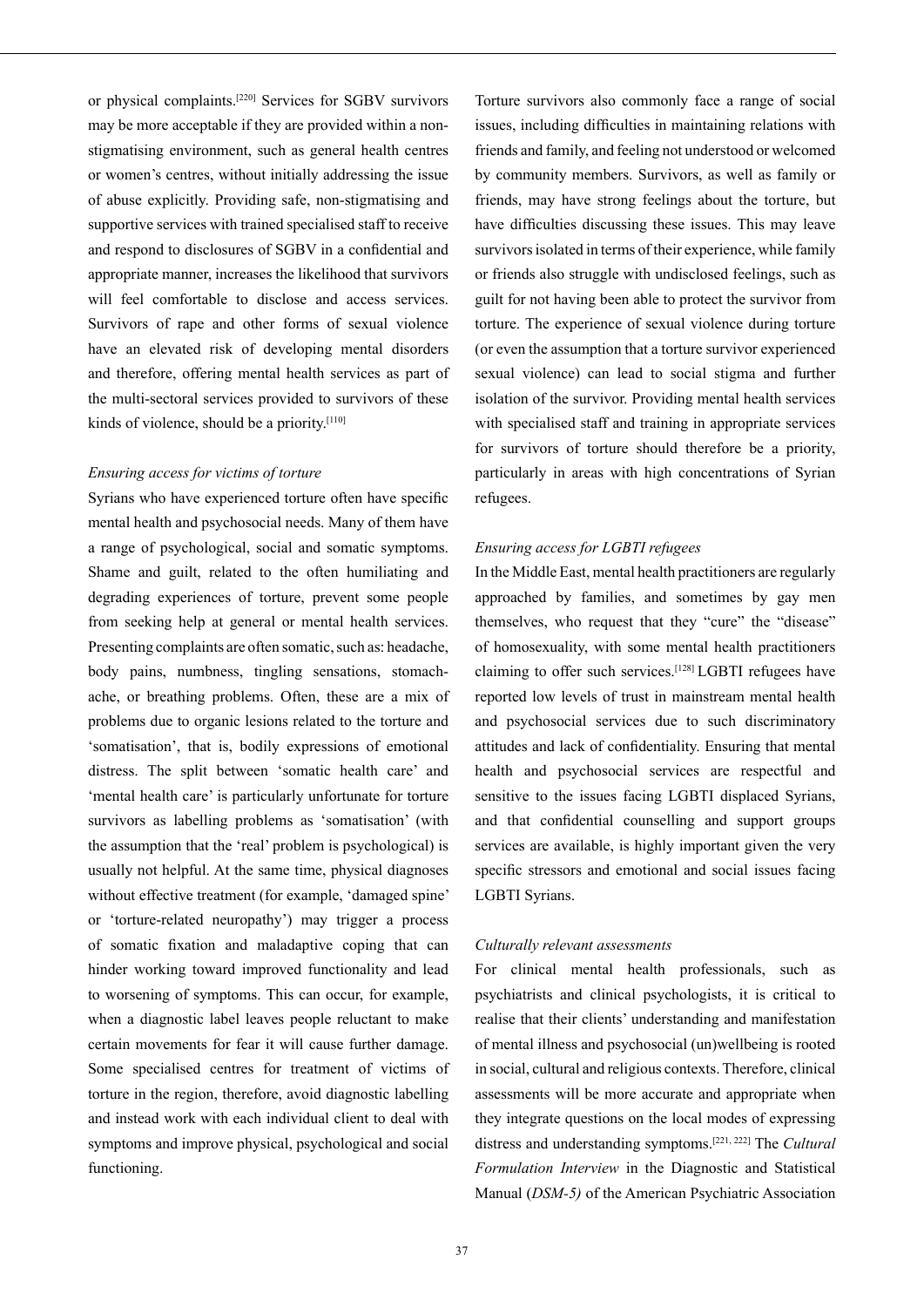provides one simple approach to assist mental health practitioners in this aspect of assessment.[223, 224] Moreover, clinical assessment should not only look for symptoms, but also assess whether the person has social dysfunction, as well as assess strengths and coping abilities.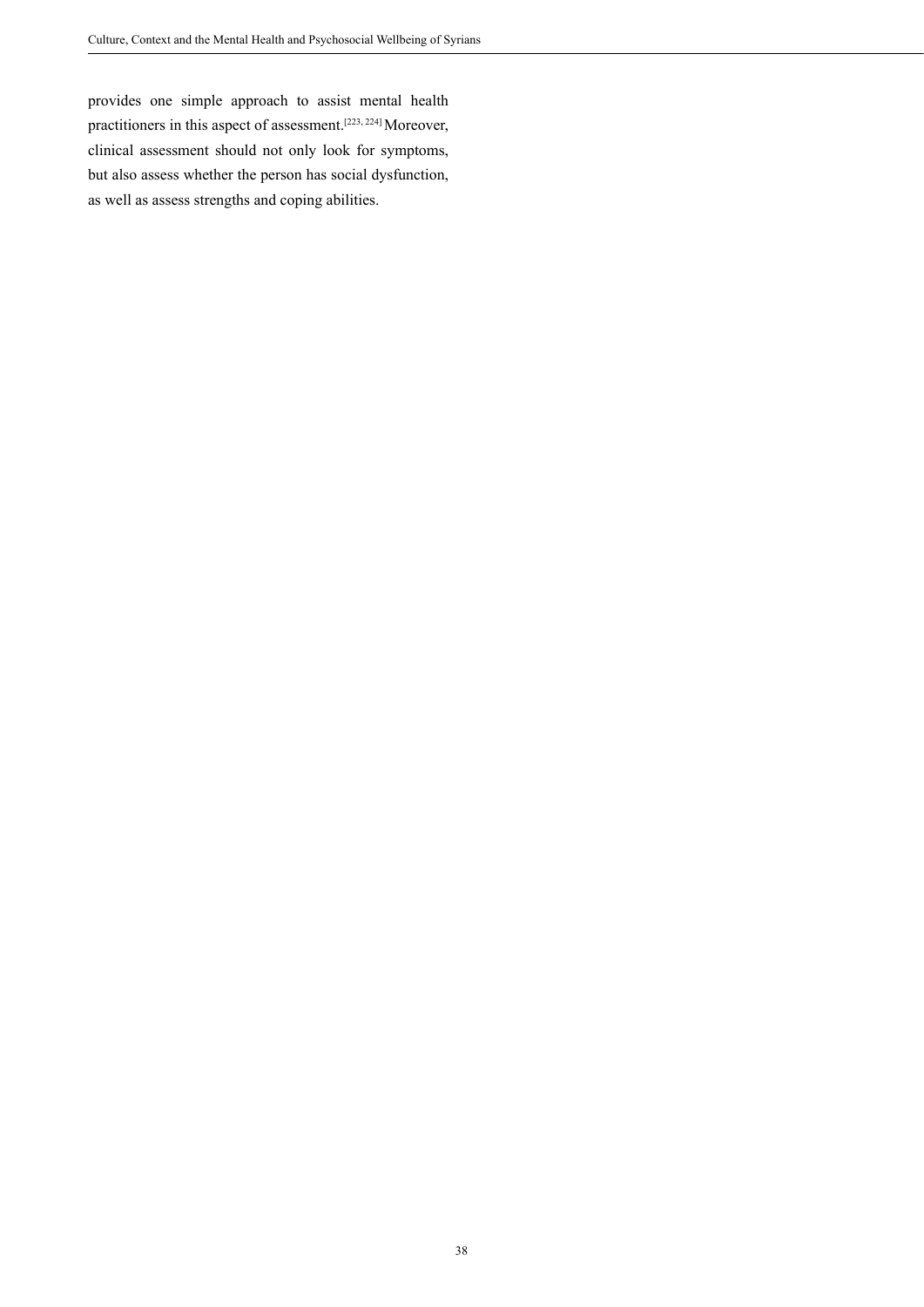# **7. CONCLUSION**

Refugees from Syria and internally displaced people in Syria constitute a highly diverse population in terms of religious, ethnic, linguistic and socio-economic backgrounds. The ongoing hardships and violence associated with the conflict have had pervasive effects on the mental health and psychosocial wellbeing of Syrian adults and children. Experiences related to the conflict are compounded by the daily stressors of displacement, including: poverty, lack of resources and services to meet basic needs, risks of violence and exploitation, discrimination and social isolation. Many refugees and IDPs have endured conflict related violence, and women and girls have been particularly exposed to SGBV (such as domestic violence, sexual violence, early marriage, harassment and isolation, exploitation and survival sex) both in Syria and in countries of asylum. Central issues for many Syrians are loss and grief, whether for deceased family members or for emotional, relational or material losses.

For most Syrians, the first source of support is the circle of family and friends. However, displacement, violence and the dynamics of the conflict can disrupt social support structures and alter social networks and gender roles, which may contribute to undermining the ability to cope and increase levels of family violence and psychological distress. In the current protracted crisis, with no end in sight, increasing levels of poverty, lack of options for livelihood, increasing limitations on refugees' right to seek international protection and access services in countries in the region, there is a pervasive sense of hopelessness setting in for many Syrians. This may lead to negative coping strategies in dealing with stress, and addressing the daily struggle to provide for themselves and their families. Furthermore, dependency on external aid and inability to provide for themselves often negatively affects people's dignity and sense of agency.

Levels of psychological stress are high among women, girls, boys and men. People with pre-existing mental disorders are becoming even more vulnerable, and significant numbers of Syrians are experiencing increasing levels of emotional disorders, such as depression, prolonged grief disorder and posttraumatic stress disorder.

Cultural and religious value systems play an important role in the perception and understanding of psychological and social problems, and the methods of treatment. For practitioners, national and international, involved in mental health and psychosocial support programmes, it is important to understand and explore clients' *cultural idioms of distress* (common modes of expressing distress within a culture or community) and *explanatory models* (the ways that people explain and make sense of their symptoms or illness), which influence their expectations and coping strategies. Cultural concepts of the person also influence how people experience and express suffering, how they explain illness and misfortune, and how they seek help. To assist Syrians, MHPSS practitioners need to develop knowledge of culture and context. Understanding local illness models and idioms of distress, as well as sources of support and coping, and how these are changing as a result of conflict and displacement will allow better communication. This knowledge can be used to design interventions that mobilise individual and collective strengths, and resilience. In addition, the specific ways that gender, age, disability, sexual orientation and experiences of violence can impact on the psychosocial and mental health difficulties and coping strategies of Syrian refugees needs to be understood, and integrated, into health promotion programmes and practice.

It is essential for all humanitarian actors to use an MHPSS approach and be cognisant of the effects of their actions and attitudes on the wellbeing of refugees and displaced persons. MHPSS professionals should be careful not to over-diagnose clinical mental disorders among displaced Syrians, especially among those facing insecurity who have many ongoing daily stressors. In general, MHPSS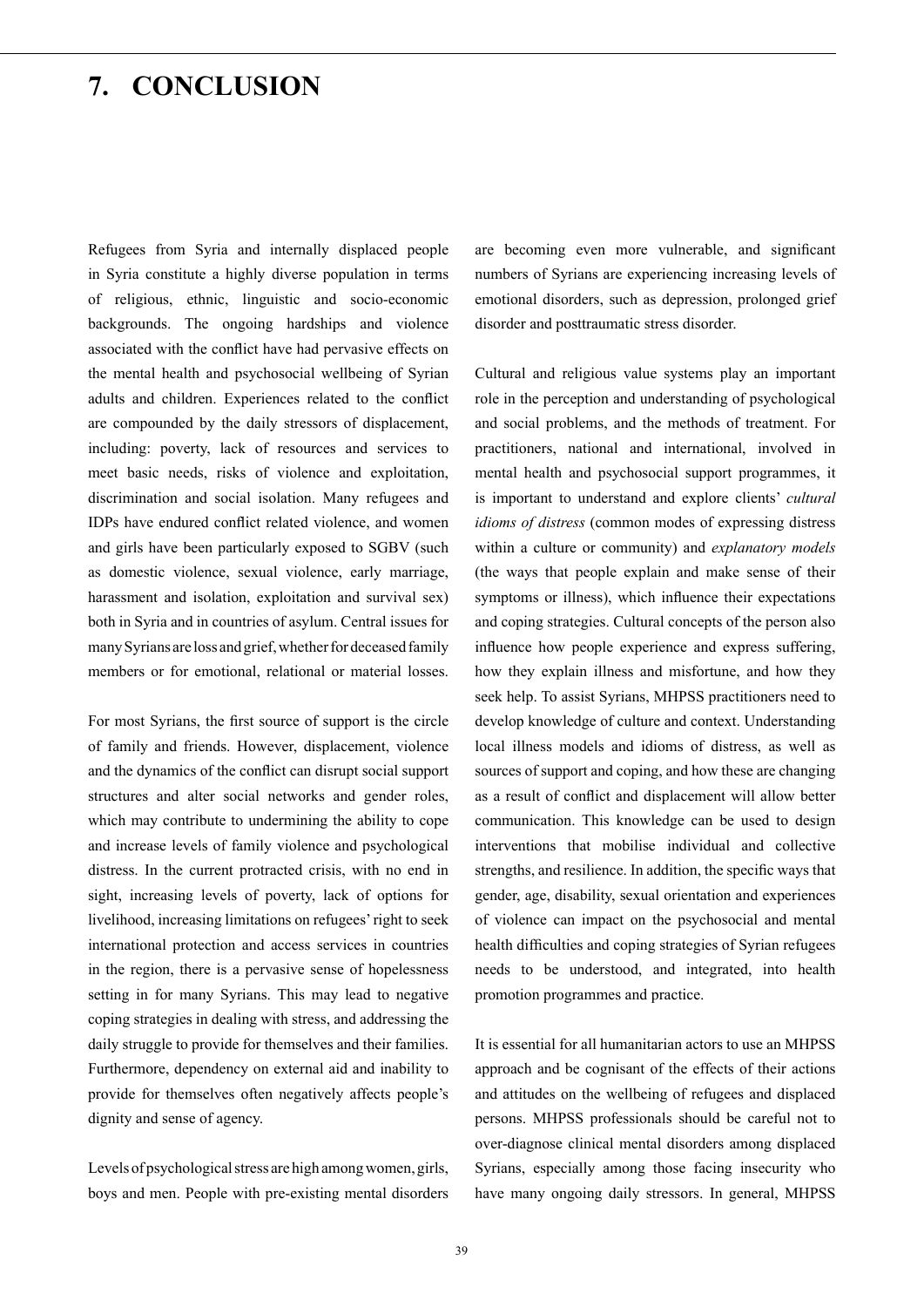practitioners should avoid psychiatric labelling because this can be especially alienating and stigmatising for survivors of violence and injustice. For clinical mental health practitioners, building a solid therapeutic alliance with their clients will allow both practitioner and client to navigate among diverse explanatory models and sources of help that may include the formal and informal medical system, as well as religious, community, family and individual resources. Clinical interventions need to go hand-in-hand with interventions to mitigate difficult living conditions, and strengthen community based protection mechanisms, in order to help individuals regain normalcy in their daily lives. Interventions aimed at improving living conditions and livelihoods may significantly contribute to improving the mental health of refugees and IDPs, perhaps more than any psychological and psychiatric intervention.

There is broad interagency consensus that mental health and psychosocial support services need to go beyond clinical services to include interventions to foster community and family support and strengthen positive coping mechanisms. MHPSS interventions, therefore, should include activities that foster social cohesion among displaced populations, and provide emotional and practical support. It is essential that all MHPSS interventions are based on mutual respect and dialogue, and that the perspectives of refugees are taken seriously. Finally, in times of extreme violence, people often turn to collective cultural systems of knowledge, values and coping strategies to make meaning in the face of adversity. In this context, providing culturally safe environments for respectful dialogue and collaborative work is essential to assist IDPs and refugees from Syria to construct meaning from suffering and finding adaptive strategies to cope with their situation.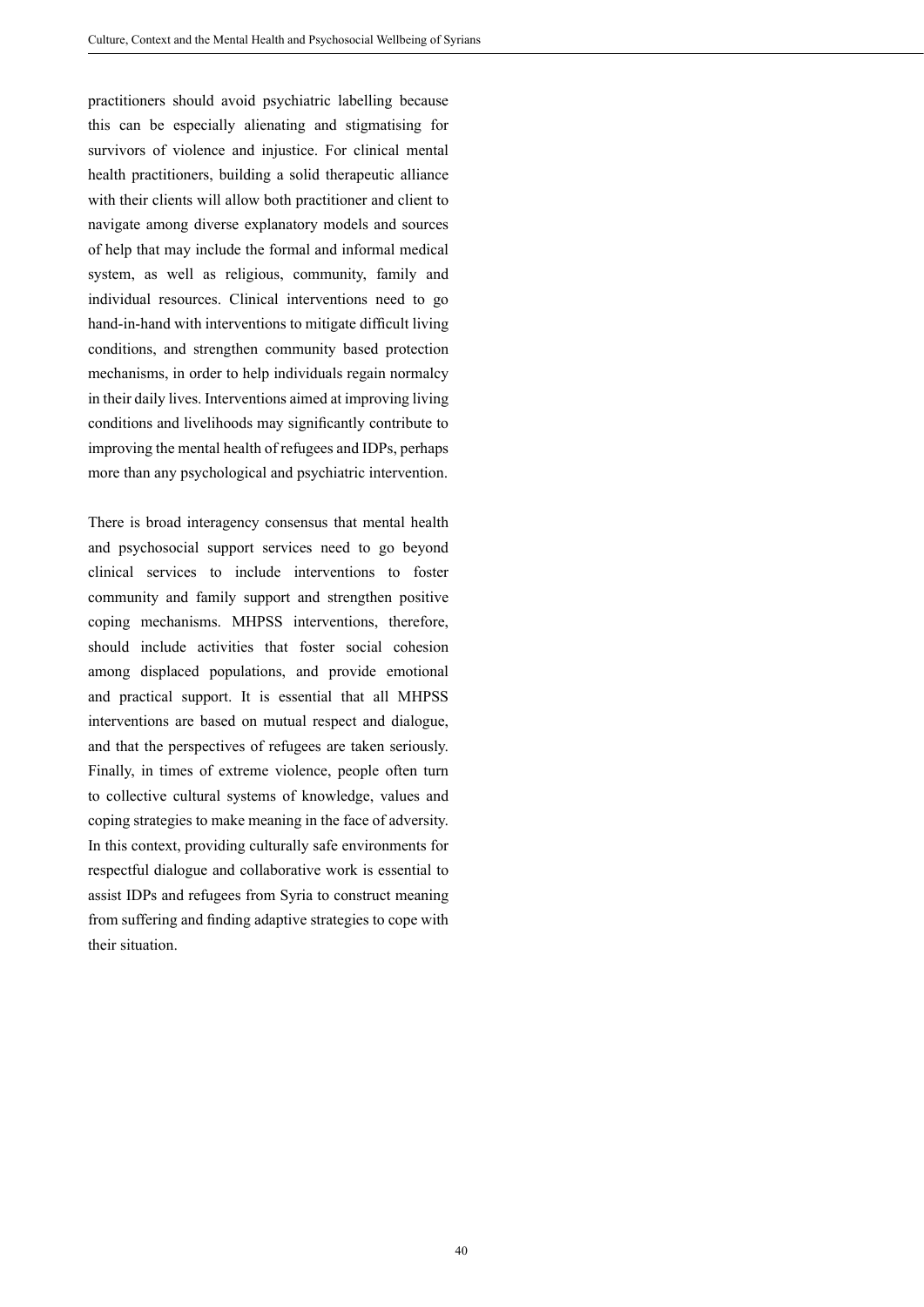# **Annex A: Reference documents for comprehensive MHPSS programming**

- IASC-RG MHPSS, *[Mental Health and Psychosocial Support in Humanitarian Emergencies: What Should](http://www.who.int/mental_health/emergencies/what_humanitarian_health_actors_should_know.pdf)  [Camp Coordination and Camp Management Actors Know?](http://www.who.int/mental_health/emergencies/what_humanitarian_health_actors_should_know.pdf)* 2012, IASC Reference Group for Mental Health and Psychosocial Support. Geneva.
- IASC-RG MHPSS, *[Who is Where, When, doing What \(4Ws\) in Mental Health and Psychosocial Support: Manual](http://www.who.int/mental_health/publications/iasc_4ws.pdf)  [with Activity Codes](http://www.who.int/mental_health/publications/iasc_4ws.pdf) (field test-version)*. 2012, IASC Reference Group for Mental Health and Psychosocial Support in Emergency Settings: Geneva.
- *[IASC Guidelines on Mental Health and Psychosocial Support in Emergency Settings](http://www.who.int/mental_health/emergencies/guidelines_iasc_mental_health_psychosocial_june_2007.pdf)*. 2007, Inter-Agency Standing Committee: Geneva.
- UNHCR, *[A community-based approach in UNHCR operations](http://www.unhcr.org/47ed0e212.html).* 2008, Geneva: Office of the United Nations High Commissioner for Refugees.
- UNHCR, *[Age, Gender and Diversity Policy: Working with people and communities for equality and protection](http://www.unhcr.org/4e7757449.html)*. 2011, United Nations High Commissioner for Refugees: Geneva.
- UNHCR, *[Operational Guidance for Mental Health and Psychosocial Support Programming in Refugee Operations](http://www.unhcr.org/525f94479.pdf)*. 2013, Geneva: UNHCR.
- UNHCR, *[Understanding Community-based Protection](http://www.refworld.org/docid/5209f0b64.html)*. Protection Policy Paper. 2014, UNHCR, Division of International Protection: Geneva.
- UNICEF, *[Inter-Agency Guide to the Evaluation of Psychosocial Programming in Emergencies](http://www.unicef.org/protection/files/Inter-AgencyGuidePSS.pdf)*. 2011, New York: UNICEF.
- WHO & UNHCR, *Assessing Mental Health and Psychosocial Needs and Resources: Toolkit for Humanitarian Settings*. 2012, Geneva: World Health Organization.
- WHO, *[Mental Health and Psychosocial Support for Conflict-related Sexual Violence](http://www.who.int/reproductivehealth/publications/violence/rhr12_18/en/): principles and interventions.* 2012, World Health Organization: Geneva.
- WHO & UNHCR, *mhGAP Humanitarian Intervention Guide: Clinical Management of Mental, Neurological and [Substance Use Conditions in Humanitarian Emergencies](http://www.who.int/mental_health/publications/mhgap_hig/en/)*. 2015, Geneva: World Health Organization.
- WHO, World Vision International & War Trauma Foundation, *[Psychological First Aid; Guide for field workers](http://apps.who.int/iris/bitstream/10665/44615/1/9789241548205_eng.pdf)*, 2011. Geneva, World Health Organisation.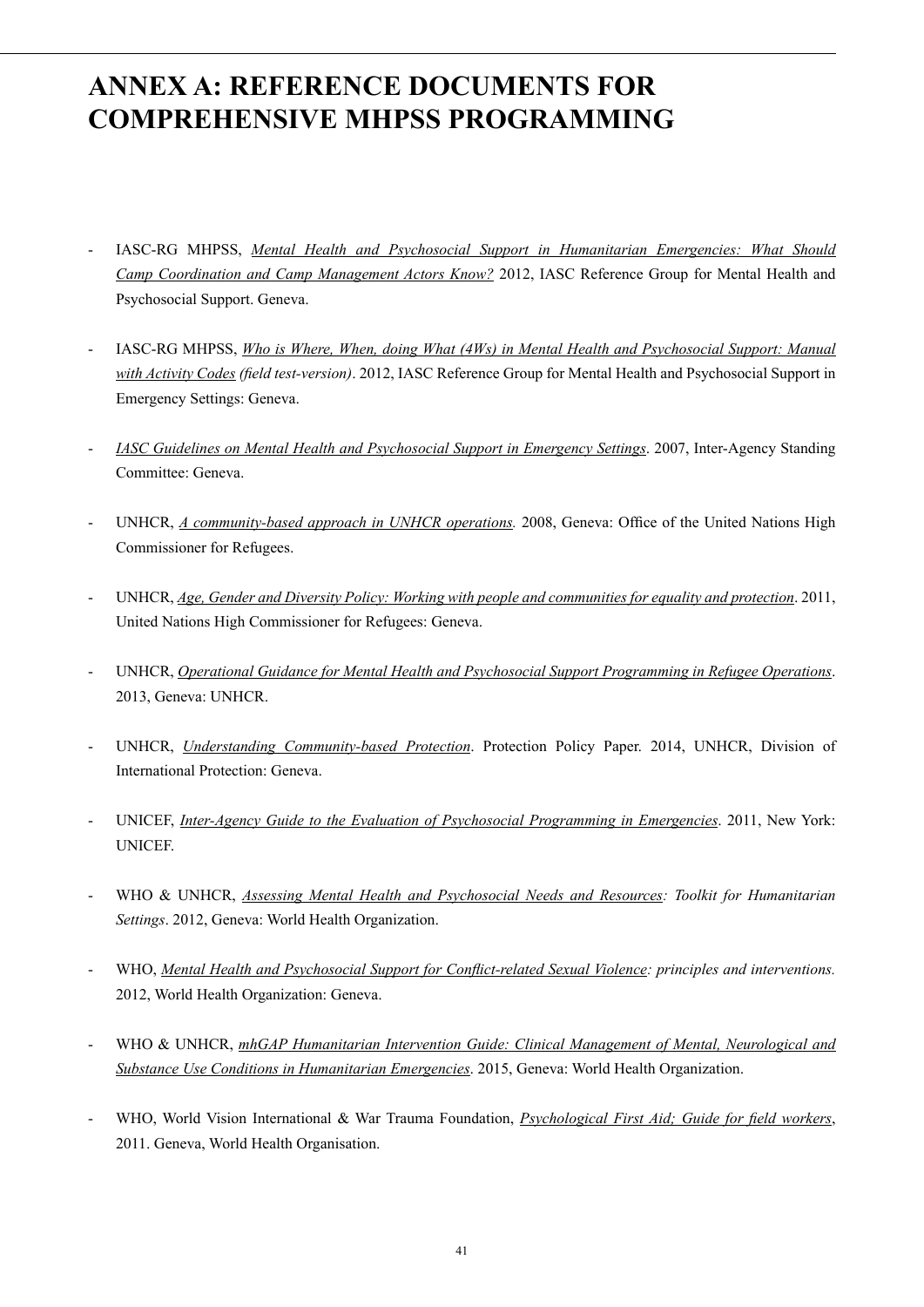# **REFERENCES**

- 1. Inter-Agency Standing Committee. Guidelines on mental health and psychosocial support in emergency settings. Geneva: IASC; 2007.
- 2. United Nations High Commissioner for Refugees. Operational guidance: mental health and psychosocial Support programming in refugee operations. Geneva: UNHCR; 2013.
- 3. United Nations High Commissioner for Refugees. Age, gender and diversity policy. Geneva: UNHCR; 2011.
- 4. Rousseau E. The construction of ethnoreligious identity groups in Syria: loyalties and tensions in the Syrian civil war; 2014. http://vc.bridgew.edu/ honors proj/66
- 5. Chatty D. Dispossession and displacement in the modern Middle East. Cambridge: Cambridge University Press; 2010.
- 6. Bochi G. The production of difference: sociality, work and mobility in a community of Syrian Dom between Lebanon and Syria. London: London School of Economics and Political Science; 2007.
- 7. Greenshields TH. The settlement of Armenian refugees in Syria and Lebanon, 1915-39. In: Clarke IJ, Bowen-Jones H, eds. Change and Development in the Middle East. Abingdon: Routledge; 1981: 233-41.
- 8. Chatty D. The persistence of Bedouin identity and increasing political self-representation in Lebanon and Syria. *Nomadic Peoples* 2014; **18**(2): 16-33.
- 9. Dukhan H. Tribes and tribalism in the Syrian uprising. *Syria Studies* 2014; **6**(2): 1-28.
- 10. Heras NA, O'Leary CA. The tribal factor in Syria's rebellion: A survey of armed tribal groups in Syria. *Terrorism Monitor* 2013; **11**(13): 10-2.
- 11. Zurutuza K. Syrian Kurds find the language of freedom; 2012.
- 12. Blau J, Suleiman Y. Language and identity in Kurdistan: an historical overview. In: Suleiman Y, ed. Language and identity in the Middle East and North Africa. Abingdon: Routledge; 2013: 153-64.
- 13. The Syrian Observer, Damascus Bureau. Kurds learn their mother language in Qamishli. 14 March 2014. [http://sobsrvr.com/HQIr1vUG.](http://sobsrvr.com/HQIr1vUG)
- 14. van Wilgenburg W. New Syrian Kurdish media find their voices. Al-Monitor. 20 December 2013. <http://almon.co/1xcr>.
- 15. Doornbos H, Moussa J. The civil war within Syria's civil war. Foreign Policy. 28 August 2013, http://atfp.co/1lUd96K;.
- 16. Brock SP. An introduction to Syriac studies. Piscataway: Gorgias Press; 2006.
- 17. Migliorino N. (Re) constructing Armenia in Lebanon and Syria: Ethno-cultural diversity and the state in the aftermath of a refugee crisis. Oxford: Berghahn; 2008.
- 18. United Nations Human Rights Council. Report of the independent international commission of inquiry on the Syrian Arab Republic. November 2011. [http://www.refworld.org/docid/4edde9d02.](http://www.refworld.org/docid/4edde9d02.html;) [html;](http://www.refworld.org/docid/4edde9d02.html;)
- 19. Arab Reform Initiative. The impossible partition of Syria, October 2013.<http://bit.ly/U9rVyz;>
- 20. World Population Review, Syria population 2014, 19 October 2014, [http://worldpopulationreview.](http://worldpopulationreview.com/countries/syria-population/;) [com/countries/syria-population/;](http://worldpopulationreview.com/countries/syria-population/;)
- 21. Quosh C, Eloul L, Ajlani R. Mental health of refugees and displaced persons in Syria and surrounding countries: a systematic review. *Intervention* 2013; **11**(3): 276-94.
- 22. United Nations Relief and Work Agency for Palestinian Refugees in the Near East. Syria regional crisis response: January – December 2014. Amman, Jordan: UNRWA, 2014.
- 23. 3RP. Update Issue 1- 7 October 2014: United Nations Development Programme & United Nations High Commissioner for Refugees; 2014.
- 24. Duffett C. Fleeing Syria, Palestinians find little support from their brethren in Lebanon. The Christian Science Monitor; 2013.
- 25. UN Women. 'We just keep silent' Gender-based violence amongst Syrian refugees in the Kurdistan Region of Iraq; April 2014,<http://shar.es/SJZje>
- 26. United Nations High Commissioner for Refugees. Syrian refugees inter-agency regional update March 19th; 2015.
- 27. United Nations Office for the Coordination of Humanitarian Affairs. 2015 Syria response plan summary; 2014.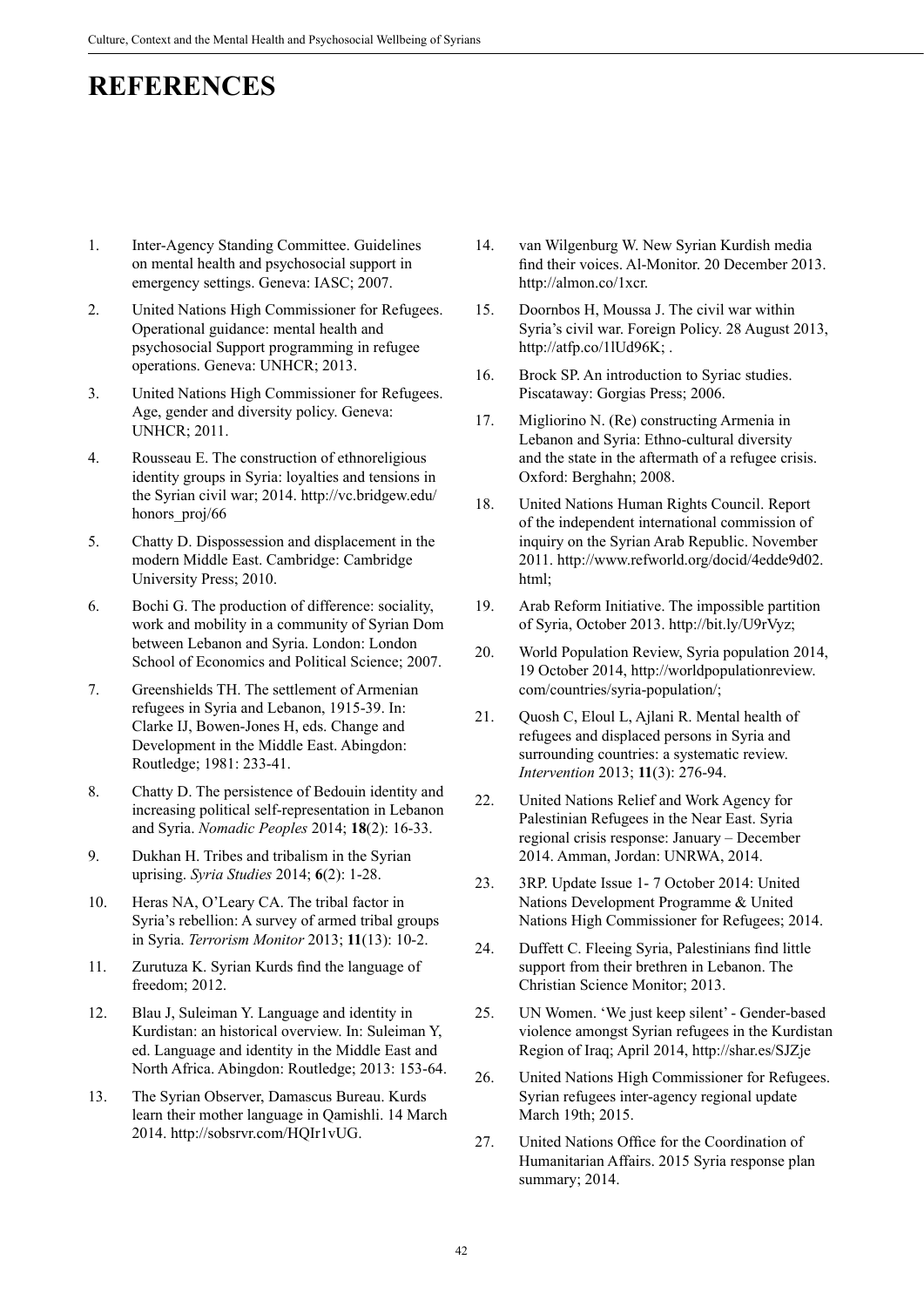- 28. United Nations High Commissioner for Refugees. International protection considerations with regard to people fleeing the Syrian Arab Republic, Update III; October 2014.
- 29. Syrian Centre for Policy Research (SCPR). Syria: Alienation and violence; 2015. [http://www.unrwa.](http://www.unrwa.org/sites/default/files/alienation_and_violence_impact_of_the_syria_crisis_in_2014_eng.pdf.) [org/sites/default/files/alienation\\_and\\_violence\\_](http://www.unrwa.org/sites/default/files/alienation_and_violence_impact_of_the_syria_crisis_in_2014_eng.pdf.) impact of the syria crisis in 2014 eng.pdf.
- 30. Almoshmosh N. Psychiatric needs of Syrian refugees in Jordan. *e-newsletter of the Royal College of Psychiatrists*; February 2013
- 31. IRIN. A timeline of Syria's closing borders. 8 January 2015. Retrieved from : http://newirin. irinnews.org/syrian-refigees-restructions-timeline.
- 32. United Nations High Commissioner for Refugees. Syria regional response plan (RRP6) annual report; 2014.
- 33. Norwegian Refugee Council. The consequences of limited legal status for Syrian refugees in Lebanon. NRC Lebanon field assessment part two: North, Bekaa and South: NRC; 2014.
- 34. United Nations High Commissioner for Refugees & REACH. Comparative analysis of Syrian refugees staying in and outside camps. Kurdistan region of Iraq; 2014. data.unhcr.org/ syrianrefugees/download.php?id=7039,
- 35. El Jazairi L. Overtaken by need: The world's failure to meet Syria's escalating humanitarian crisis: Oxfam International; 2013.
- 36. Becker D. The past, present and future of transnational conflict in Jordan: A study of Syrian refugees in the Hashemite Kingdom. *Capstone Projects – Politics and Government*; 2013.
- 37. International Medical Corps, UNICEF. Mental health / psychosocial and child protection for Syrian adolescent refugees in Jordan. Amman, Jordan: IMC & UNICEF; 2014.
- 38. Refaat M, Mohanna K. Syrian refugees in Lebanon: facts and solutions *The Lancet* 2013; **382**(763-764).
- 39. Mercy Corps. Mapping of host community refugee tensions in Mafraq, Ramthha of North Jordan. Amman, Jordan: Mercy Corps; 2013.
- 40. Mercy Corps. Mapping of host communityrefugee tensions in Irbid, North Jordan. Amman, Jordan, Amman, Jordan: Mercy Corps; 2014.
- 41. Aoun M. A description and discussion of a possible adaptation of the peace deal workshop. Beirut: Thesis for executive Master in Psychosocial Support & Dialogue. IOM and Lebanese University; 2014.
- 42. Development Management International. Rapid assessment of the impact of Syrian crisis on socio-economic situation in North and Bekaa. Beirut: DMI; 2012. data.unhcr.org/syrianrefugees/ download.php?id=957
- 43. Harb C, Saab R. Social Cohesion and Intergroup Relations: Syrian Refugees and Lebanese Nationals in the Bekaa and Akkar Beirut: Save the Children; 2014.
- 44. Harvard Field Study Group. Non-paper on the international response to the Syrian refugee crisis; 2014.
- 45. Sood A, Seferis L. Syrians contributing to Kurdish economic growth. *Forced Migration Review* 2014; **47**(14-16).
- 46. Boss P. Ambiguous loss: Learning to live with unresolved grief. Cambridge: Harvard University Press; 2000.
- 47. United Nations Human Rights Council. Without a trace: enforced disappearances in Syria, 19 December 2013. [http://www.refworld.org/](http://www.refworld.org/docid/52b44c234.html) [docid/52b44c234.html.](http://www.refworld.org/docid/52b44c234.html)
- 48. Thorleifsson C. Coping strategies among selfsettled Syrians in Lebanon. *Forced Migration Review* 2014; **47**: 23.
- 49. Moussa I. Identity crisis in the Syrian society during the crisis. Beirut: Thesis for executive master in Psychosocial Support & Dialogue. IOM and Lebanese University; 2014.
- 50. Care Jordan. Syrian refugees in urban Jordan. Baseline assessment of community-identified vulnerabilities among Syrian refugees living in Irbid, Madaba, Mufraq, and Zarqa. Amman: Care Jordan; 2013.
- 51. Al Akash R, Boswall K. Listening to the voices of Syrian women refugees in Jordan: Ethnographies of displacement and emplacement. Refugee Voices Conference. Oxford University Refugee Studies Centre; 2014.
- 52. International Rescue Committee. Are we listening? Acting on our commitments to women and girls affected by the Syrian conflict. New York: IRC; 2014.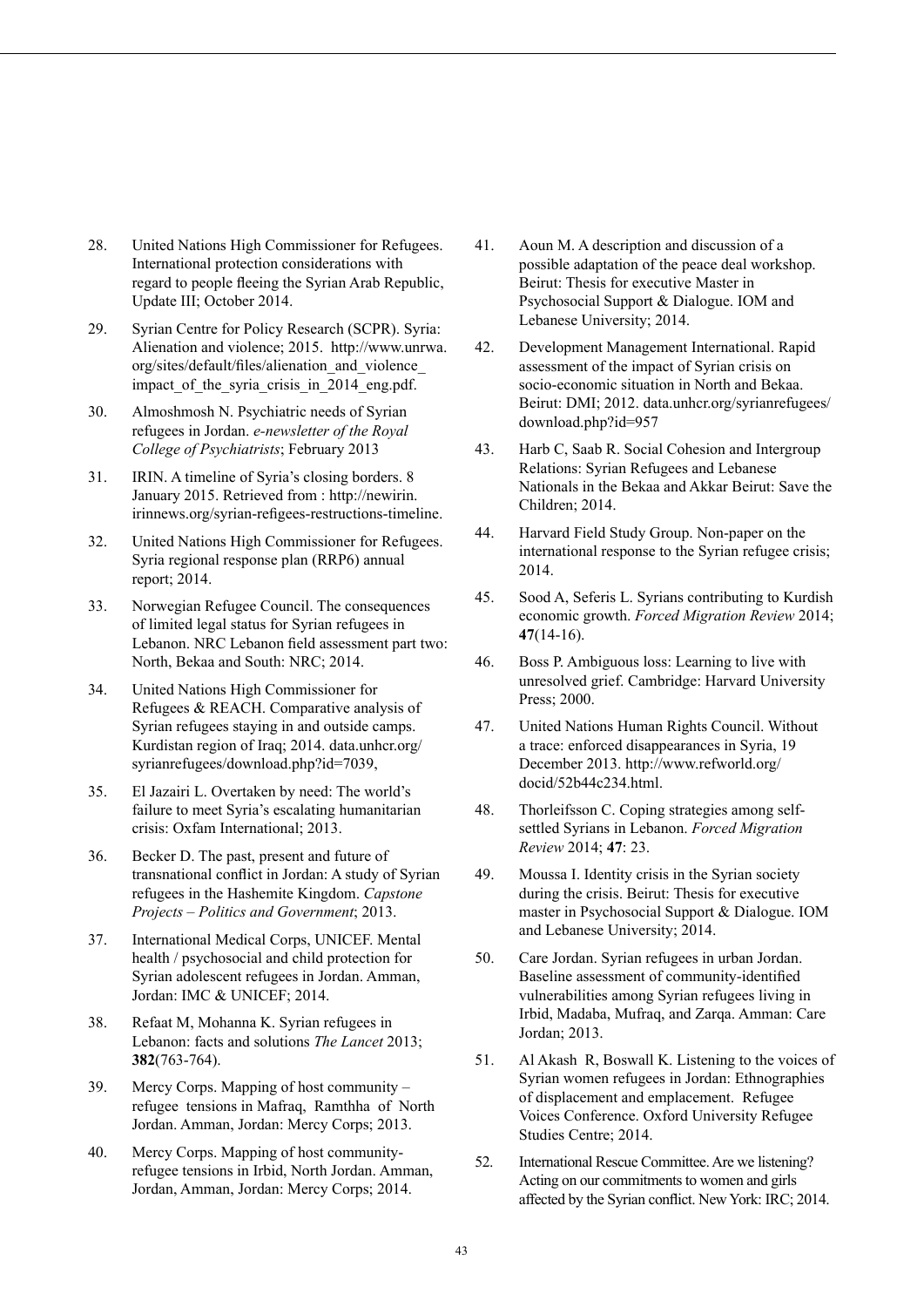- 53. UN Women. Gender-based violence and child protection among Syrian refugees in Jordan, with a focus on early marriage; 2013.
- 54. International Rescue Committee. Cross-sectoral assessment of Syrian refugees in urban areas of south and central Jordan. Amman: IRC; 2013. data.unhcr.org/syrianrefugees/download. php?id=2960.
- 55. El Masri R, Harvey C, Garwoo R. Changing gender roles among refugees in Lebanon. Beirut, Lebanon: ABAAD-Resource Center for Gender Equality and OXFAM; 2013.
- 56. International Medical Corps, Jordan Health Aid Society. Displaced Syrians in Jordan: A mental health and psychosocial information gathering exercise. Analysis and interpretations of findings. Amman, IMC and JHA; 2013.
- 57. Wells R, Steel Z, Abo-Hilal M, Hassan AH, Lawsin C. Psychosocial concerns reported by Syrian refugees living in Jordan: A systematic review of unpublished needs assessments. Sydney University Australia; 2014.
- 58. Wells R, Steel Z, Abo-Hilal M, Lawsin C. Community readiness to address the mental health outcomes of war and displacement among Syrian refugees living in Jordan. In preparation. Sydney University Australia. *In preparation;* 2014.
- 59. Pérez-Sales P. Assessment of trauma experiences, mental health and individual and community coping resources of refugee Syrian population displaced in North Bekaa (Lebanon). France/ Spain; 2012.
- 60. Vukcevic M, Dobric J, Puric D. Psychological characteristics of asylumseekers from Syria. Survey of the mental health of asylumseekers in Serbia. Belgrade: UNHCR Serbia; 2014: 73-85.
- 61. de Jong JT, Komproe IH, van Ommeren M. Common mental disorders in postconflict settings. *Lancet* 2003; **361**(9375): 2128-30.
- 62. Mollica RF, Cardozo BL, Osofsky HJ, Raphael B, Ager A, Salama P. Mental health in complex emergencies. *Lancet* 2004; **364**(9450): 2058-67.
- 63. Momartin S, Silove D, Manicavasagar V, Steel Z. Complicated grief in Bosnian refugees: Associations with posttraumatic stress disorder and depression. *Comprehensive Psychiatry* 2004; **45**(6): 475-82.
- 64. Acarturk C, Konuk, E., Cetinkaya, M., Senay, I., Sijbrandij, M., Cuijpers, P., & Aker, T., EMDR for Syrian refugees with posttraumatic stress disorder symptoms: results of a pilot randomized controlled trial. *European Journal of Psychotraumatology* 2015; **6**: 27414.
- 65. World Health Organization & United Nations High Commissioner for Refugees. Assessing mental health and psychosocial needs and resources: Toolkit for major humanitarian settings. Geneva: WHO; 2012.
- 66. Almoshmosh N. Highlighting the mental health needs of Syrian refugees. *Intervention* 2015; **13**(2): 178-81.
- 67. Bou Khalil R. Where all and nothing is about mental health: Beyond posttraumatic stress disorder for Displaced Syrians. *American Journal of Psychiatry* 2013; **170**(12): 1396-7.
- 68. Lama S, François K, Marwan Z, Sami R. Impact of the Syrian crisis on the hospitalization of Syrians in a psychiatric setting. *Community Mental Health Journal* 2015; E-published ahead of print.
- 69. Hijazi Z, Weissbecker I. Syria Crisis: Addressing regional mental health needs and gaps in the context of the Syria crisis. Washington: International Medical Corps; 2015.
- 70. World Health Organization. Syrian Arab Republic. Global status report on alcohol and health – 2014 edition. Geneva: WHO; 2014.
- 71. Berns J. Syrian refugee access to care study: medical service need among post-emergency Syrian refugees in Dohuk Governorate, Kurdistan Region, Iraq. Erbil: World Health Organization and Ministry of Health, Kurdistan Regional Government, Iraq; 2014.
- 72. Arslan MM, Zeren C, Celikel A, Ortanca I, Demirkiran S. Increased drug seizures in Hatay, Turkey related to civil war in Syria. *International Journal of Drug Policy* 2015; **26**(1): 116-8.
- 73. Rahim B-eE, Yagoub U, Mahfouz M, Solan YM, Alsanosi R. Abuse of selected psychoactive stimulants: overview and future research trends. *Life Science Journal* 2012; **9**(4): 2295-308.
- 74. Kalin S. War turns Syria into major amphetamines producer, consumer. *Reuters; 13 Jan 2014,* [http://](http://ukreuterscom/article/2014/01/13/uk-syria-crisis-drugs-idUKBREA0B04K20140113) [ukreuterscom/article/2014/01/13/uk-syria-crisis](http://ukreuterscom/article/2014/01/13/uk-syria-crisis-drugs-idUKBREA0B04K20140113)[drugs-idUKBREA0B04K20140113](http://ukreuterscom/article/2014/01/13/uk-syria-crisis-drugs-idUKBREA0B04K20140113).
- 75. Wells R, Wells, D., & Lawsin, C. Understanding psychological responses to trauma among refugees: The importance of measurement validity in cross-cultural settings. *Journal and Proceedings of the Royal Society of New South Wales* 2015; **148**(455/456).
- 76. Shoeb M, Weinstein H, Mollica R. The Harvard Trauma Questionnaire: Adapting a cross-cultural instrument for measuring torture, trauma and posttraumatic stress disorder in Iraqi refugees. *International Journal of Social Psychiatry* 2007; **53**(5): 447-63.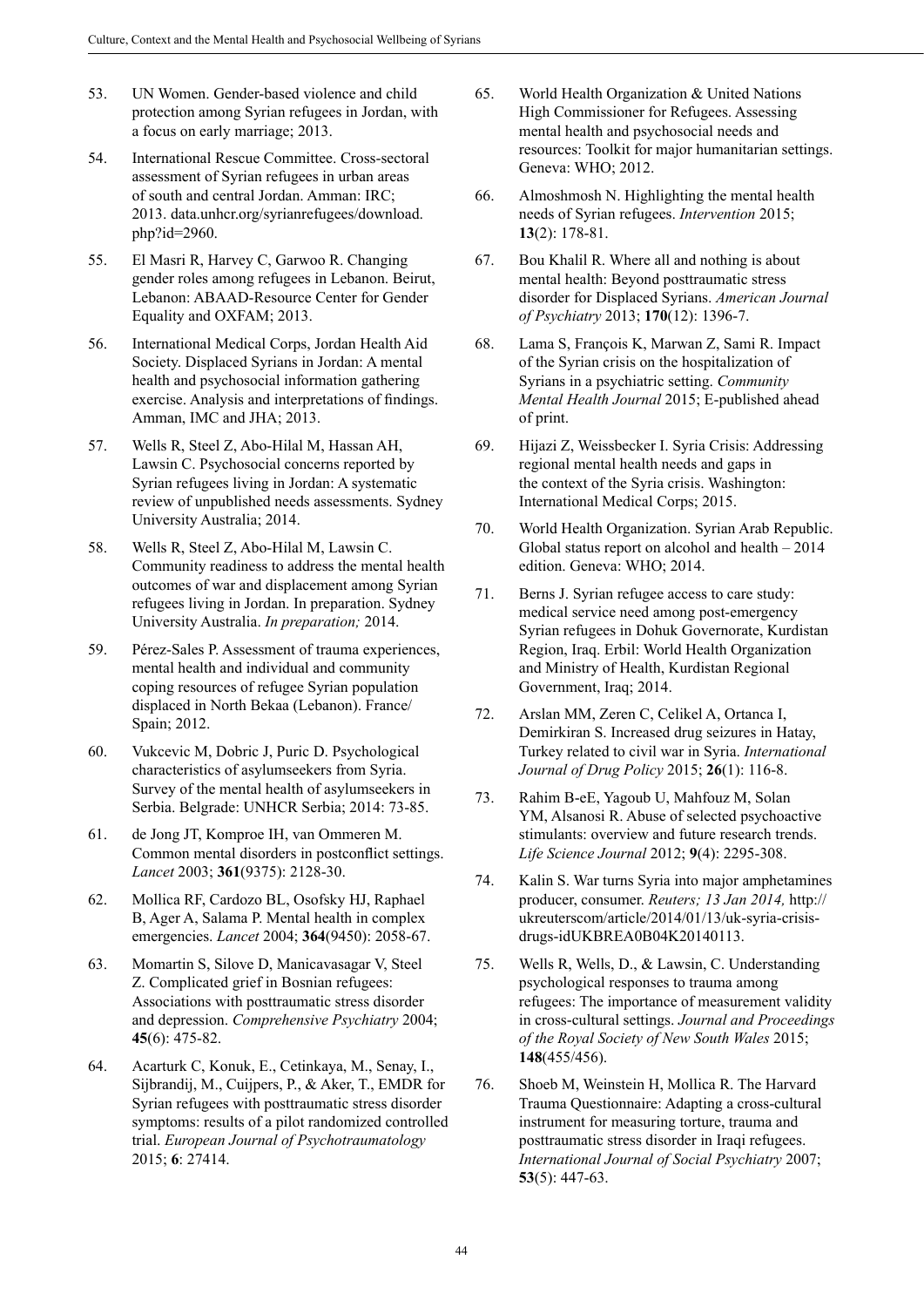- 77. Makhoul J, Nakkash RT, El Hajj T, et al. Development and validation of the Arab youth mental health scale. *Community Mental Health Journal* 2011; **47**(3): 331-40.
- 78. Alsheikh M. Methods of coping with posttraumatic stress and their relationship with other variables: A comparative field study of children (ages 9 to 12) who were exposed to car accidents in the province of Damascus. *Damascus University Journal* 2011; **27**(3/4): 847-87.
- 79. Davey C, Heard R, Lennings C. Development of the Arabic versions of the Impact of Events Scale-Revised and the Posttraumatic Growth Inventory to assess trauma and growth in Middle Eastern refugees in Australia. *Clinical Psychologist* 2014; NA: doi:10.1111/cp.12043.
- 80. Patel V. Rethinking mental health care: bridging the credibility gap. *Intervention* 2014; **12** (S1), 15-20.
- 81. Miller KE, Rasmussen A. War exposure, daily stressors, and mental health in conflict and postconflict settings: bridging the divide between trauma-focused and psychosocial frameworks. *Social Science & Medicine* 2010; **70**(1): 7-16.
- 82. Miller KE, Rasmussen A. War experiences, daily stressors, and mental health five years on: Elaborations and future directions. *Intervention* 2014; **12**(S1): 33-42.
- 83. Rodin D, van Ommeren M. Commentary: Explaining enormous variations in rates of disorder in trauma-focused psychiatric epidemiology after major emergencies. *International journal of epidemiology* 2009; **38**(4): 1045-8.
- 84. Jordans MJ, Semrau M, Thornicroft G, van Ommeren M. Role of current perceived needs in explaining the association between past trauma exposure and distress in humanitarian settings in Jordan and Nepal. *The British journal of psychiatry : the journal of mental science* 2012; **201**(4): 276-81.
- 85. Budosan B. Mental Health and Psychosocial Report for Syrian Refugees in Kilis, Turkey. Unpublished report: Malteser International & International Blue Crescent; 2014.
- 86. International Medical Corps. Psychosocial assessment of displaced Syrians at the Lebanese-Syrian northern border Beirut: IMC; 2011.
- 87. Al Akash R, Boswall K. Listening to the voices of Syrian women refugees in Jordan: Ethnographies of Displacement and Emplacement. *Intervention* 2015; **13**: in press.
- 88. International Medical Corps, UNICEF. Displaced Syrians in Za'atari camp: Rapid mental health and psychosocial support assessment analysis and Interpretations of findings. Amman; 2012.
- 89. International Organization for Migration. Selfhelp booklet for men in crisis. Beirut, Lebanon: International Organization for Migration; 2015.
- 90. International Medical Corps. Mental health/ psychosocial and child protection assessment for Syrian refugee adolescents in Za'atari refugee camp. IMC Jordan; 2013.
- 91. UNICEF Lebanon, Save the Children. Education rapid needs assessment for displaced Syrian children in schools, communities and safe spaces; 2012.
- 92. Skinner M. The impact of displacement on disabled, injured and older Syrian refugees. *Forced Migration Review* 2014; **47**(23): 39-40.
- 93. United Nations High Commissioner for Refugees. Woman alone: The fight for survival by Syria's refugee women; 2014.
- 94. Salmeh S. Wives of missing husbands and the consequences of the traumatic event due to the Syrian crisis. Beirut: Thesis for executive master in Psychosocial Support & Dialogue. IOM and Lebanese University; 2014.
- 95. Seferis L. DRC experiences of cash assistance to non-camp refugees in Turkey and Lebanon. *Field Exchange* 2014; **48**: 141-4 data.unhcr.org/ syrianrefugees/download.php?id=7586.
- 96. MADRE, The International Women's Human Rights (IWHR) Clinic at the City University of New York (CUNY) School of Law, The Women's International League for Peace and Freedom (WILPF). Seeking accountability and demanding change: A report on women's human rights violations in Syria before and during the conflict; 2014.
- 97. Sexual and Gender Based Violence Sub-Working Group Jordan. Syrian refugees in Jordan; 2014.
- 98. Global Protection Cluster. The hidden cost of war in Syria: Gender based violence; 2013.
- 99. United Nations High Commissioner for Refugees. Gender based violence. *Echoes From Syria (Protection Sector)* 2014; (3).
- 100. United Nations High Commissioner for Refugees. Syria. A year in review – 2013. http://www.unhcr. org/52eb7a7a9.pdf.
- 101. Middle East Monitor. Amidst Syrian refugees, domestic violence grows, 9 October 2013. [http://](http://shar.es/QAuqr) [shar.es/QAuqr](http://shar.es/QAuqr).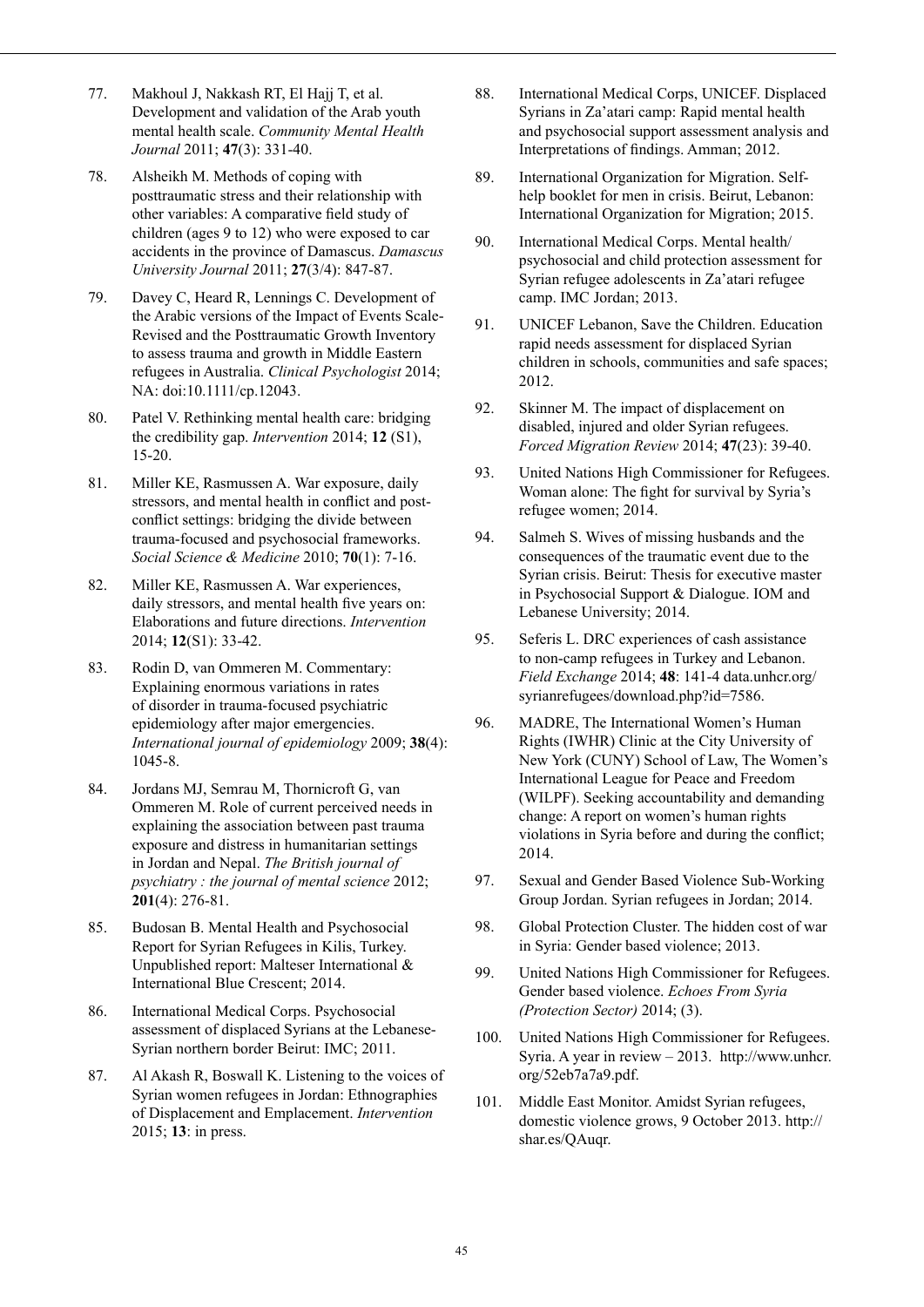- 102. International Rescue Committee. Syrian women & girls: Fleeing death, facing ongoing threats and humiliation. A gender based violence rapid assessment. Syria refugee populations. Beirut: IRC; 2012.
- 103. Masterson AR, Usta J, Gupta J, & Ettinger AS. Assessment of reproductive health and violence against women among displaced Syrians in Lebanon. *BMC Women's Health* 2014; **14**(1): 25.
- 104. Human Rights Watch. Syria: Sexual assault in detention, 2012.
- 105. United Nations Human Rights Council. Report of the independent international commission of inquiry on the Syrian Arab Republic, A/ HRC/25/65 (12 February 2014), 2014.
- 106. United Nations General Assembly. Protection of and assistance to internally displaced persons: situation of internally displaced persons in the Syrian Arab Republic, 15 July 2013, A/67/931, para 61, [http://www.refworld.org/](http://www.refworld.org/docid/522f06964.html.) [docid/522f06964.html.](http://www.refworld.org/docid/522f06964.html.)
- 107. Parker S. Hidden crisis: violence against Syrian female refugees. *Lancet* 2015; **385**(9985): 2341-2.
- 108. United Nations Secretary General. Sexual violence in conflict: report of the Secretary-General, 14 March 2013, A/67/792 - S/2013/149, [http://www.](http://www.refworld.org/docid/5167bd0f4.html) [refworld.org/docid/5167bd0f4.html](http://www.refworld.org/docid/5167bd0f4.html).
- 109. United States Department of State. Syria country report on human rights practices for 2013. 7 February 2014, p. 35, [http://www.state.gov/](http://www.state.gov/documents/organization/220588.pdf) [documents/organization/220588.pdf](http://www.state.gov/documents/organization/220588.pdf).
- 110. Ellsberg M, Jansen HA, Heise L, Watts CH, Garcia-Moreno C. Intimate partner violence and women's physical and mental health in the WHO multi-country study on women's health and domestic violence: an observational study. *Lancet* 2008; **371**: 1165-72.
- 111. Usta J, Masterson AR. Women and health in refugee settings: The case of displaced Syrian women in Lebanon. In: Djamba YK, Kimuna SR, eds. Gender-based violence: Springer; 2015: 119- 43.
- 112. War Child Holland. Syria child rights situation analysis. Amsterdam; 2014, [http://reliefweb.](http://reliefweb.int/sites/reliefweb.int/files/resources/Syria%20Child%20RIghts%20Situation%20Analysis.pdf.) [int/sites/reliefweb.int/files/resources/Syria Child](http://reliefweb.int/sites/reliefweb.int/files/resources/Syria%20Child%20RIghts%20Situation%20Analysis.pdf.)  [RIghts Situation Analysis.pdf.](http://reliefweb.int/sites/reliefweb.int/files/resources/Syria%20Child%20RIghts%20Situation%20Analysis.pdf.)
- 113. Global Protection Cluster. Child protection priority issues and responses inside Syria, 1 February 2013, p. 13, http://mhpss. net/?get=152/1374219013-Desk-Review\_ summary-of-CP-needs-and-responses-in-Syria-FINAL.pdf.
- 114. United Nations Human Rights Council. Oral update of the Independent International Commission of Inquiry on the Syrian Arab Republic, 26 June 2012, A/HRC/20/CRP.1, para 83 and 88, [http://www.refworld.org/](http://www.refworld.org/docid/4febf9ae2.html) [docid/4febf9ae2.html](http://www.refworld.org/docid/4febf9ae2.html).
- 115. Child Protection Working Group. Child protection assessment 2013, 19 September 2013, p. 15, [http://](http://www.crin.org/docs/SCPA-FULL_Report-LIGHT.pdf) [www.crin.org/docs/SCPA-FULL\\_Report-LIGHT.](http://www.crin.org/docs/SCPA-FULL_Report-LIGHT.pdf) [pdf,](http://www.crin.org/docs/SCPA-FULL_Report-LIGHT.pdf) 2013.
- 116. Save the Children. Childhood under fire: The impact of two years of conflict in Syria, March 2013, [http://www.refworld.org/docid/51403b572.](http://www.refworld.org/docid/51403b572.html.) [html.](http://www.refworld.org/docid/51403b572.html.), 2013.
- 117. World Vision International. Our uncertain future, March 2014, [http://www.wvi.org/syria-crisis/](http://www.wvi.org/syria-crisis/publication/our-uncertain-future.) [publication/our-uncertain-future.](http://www.wvi.org/syria-crisis/publication/our-uncertain-future.)
- 118. Ouyang H. Syrian refugees and sexual violence. *Lancet* 2013; **381**(9884): 2165-6.
- 119. United Nations High Commissioner for Refugees. The future of Syria: Refugee Children in Crisis. Geneva: UNHCR; 2014.
- 120. Leigh K. Syria's Mental health crisis; 2014 [http://](http://kristofblogsnytimescom/2014/08/01/syrias-mental-health-crisis/?_r=0;) [kristofblogsnytimescom/2014/08/01/syrias](http://kristofblogsnytimescom/2014/08/01/syrias-mental-health-crisis/?_r=0;)mental-health-crisis/? r=0;
- 121. Shrestha NM, Sharma B, Van Ommeren M, et al. Impact of torture on refugees displaced within the developing world: symptomatology among Bhutanese refugees in Nepal. *JAMA* 1998; **280**: 443-8.
- 122. Steel Z, Chey T, Silove D, Marnane C, Bryant RA, van Ommeren M. Association of torture and other potentially traumatic events with mental health outcomes among populations exposed to mass conflict and displacement: a systematic review and meta-analysis. *JAMA* 2009; **302**(5): 537-49.
- 123. Gorst-Unsworth C, Goldenberg E. Psychological sequelae of torture and organised violence suffered by refugees from Iraq. Trauma-related factors compared with social factors in exile. *British Journal of Psychiatry* 1998; **172**: 90-4.
- 124. El Sarraj E, Punamäki, R. L., Salmi, S., & Summerfield, D. . Experiences of torture and ill-treatment and posttraumatic stress disorder symptoms among Palestinian political prisoners. *Journal of Traumatic Stress* 1996; **9**: 595-606.
- 125. Syrian Arab Republic. Law No. 148 on the Syrian Penal Code, 1949 [http://www.wipo.int/wipolex/en/](http://www.wipo.int/wipolex/en/text.jsp?file_id=243237.) [text.jsp?file\\_id=243237.](http://www.wipo.int/wipolex/en/text.jsp?file_id=243237.)
- 126. Bobseine H. Out and down in Syria's civil war: Caught between the regime and Islamists, Syria's gay community just struggles to stay alive. *Foreign Policy, December 4*; 2013.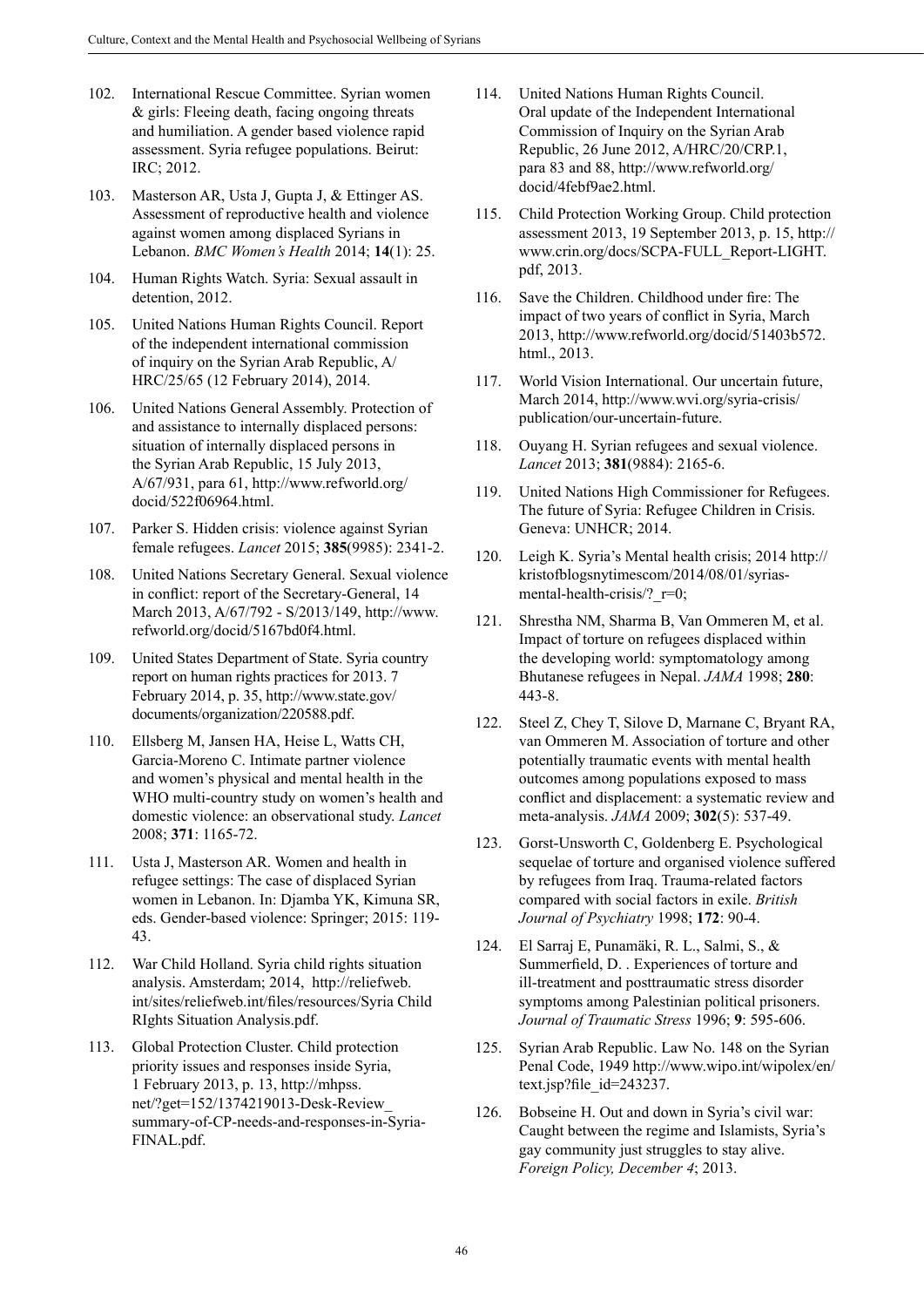- 127. Smith HL. How jihadists are blackmailing, torturing, and killing gay Syrians. *VICE, 12 November 2013,* [http://bitly/17snuEQ.](http://bitly/17snuEQ)
- 128. HelpAge, Handicap International. Hidden victims of the Syrian crisis: disabled, injured and older refugees. London/ Lyon: HelpAge International and Handicap International; 2014.
- 129. Strong J, Varady C, Chahda N, Doocy S, Burnham G. Health status and health needs of older refugees from Syria in Lebanon. *Conflict & Health* 2015; **9**: 12.
- 130. UNICEF, Syria 2014 Annual report. UNICEF New York; 2015.
- 131. International Medical Corps. Rapid gender and protection assessment report. Kobane Refugee Population, Suruç, Turkey; 2014. [https://data.](https://data.unhcr.org/syrianrefugees/download.php?id=7318) [unhcr.org/syrianrefugees/download.php?id=7318](https://data.unhcr.org/syrianrefugees/download.php?id=7318)
- 132. James L, Sovcik A, Garoff F, Abassi R. The mental health of Syrian refugee children and adolescents. *Forced Migration Review* 2014; **47**: 42-4.
- 133. UNICEF. Recruitment and use of children the need for response in Jordan. Presentation for Child Protection Sub-Working Group. 24 Nov 2014. data.unhcr.org/syrianrefugees/download. php?id=7547.
- 134. UNICEF. Syria Crisis: monthly humanitarian situation report. 12 June 2014. [http://data.unhcr.](http://data.unhcr.org/syrianrefugees/partner.php?OrgId=50) [org/syrianrefugees/partner.php?OrgId=50](http://data.unhcr.org/syrianrefugees/partner.php?OrgId=50).
- 135. United Nations Security Council. Report of the Secretary-General on the implementation of Security Council resolution 2139. 22 May 2014, S/2014/365, Annex, p. 12, [http://www.refworld.](http://www.refworld.org/docid/53ac00ee4.html) [org/docid/53ac00ee4.html.](http://www.refworld.org/docid/53ac00ee4.html)
- 136. UNICEF. Infographic: Syria's children under siege, May 2014. [http://www.unicefusa.org/syria](http://www.unicefusa.org/syria-infographic-under-siege)[infographic-under-siege.](http://www.unicefusa.org/syria-infographic-under-siege)
- 137. United Nations High Commissioner for Refugees. Syria Crisis: Education interrupted, 2013. [http://](http://www.refworld.org/docid/52aebbc04.html) [www.refworld.org/docid/52aebbc04.html.](http://www.refworld.org/docid/52aebbc04.html)
- 138. International Rescue Committee. The impact of the Syrian conflict on women and girls. Amman, Jordan: IRC, 2014.
- 139. Assessment Working Group for Northern Syria. Joint rapid assessment of northern Syria II (J-RANSII). Final Report; 2013.
- 140. Research Centre at La Sagesse University, ABAAD. Assessment of the impact GBV on male youth and boys among Syrian and Palestine refugees from Syria in Lebanon. Beirut: ABAAD Resource Center for Gender Equality; 2013.
- 141. Refugees International. Syrian Women & Girls: No safe refuge, 16 November 2012, [http://www.](http://www.refugeesinternational.org/policy/field-report/syrian-women-girls-no-safe-refuge) [refugeesinternational.org/policy/field-report/](http://www.refugeesinternational.org/policy/field-report/syrian-women-girls-no-safe-refuge) [syrian-women-girls-no-safe-refuge](http://www.refugeesinternational.org/policy/field-report/syrian-women-girls-no-safe-refuge).
- 142. Jafaar M, Al-Ashtar MJA, Al-Ras W, Khayat R. The prevalence of psychological disorders among a sample of Syrian children refugees in Turkey. Unpublished research report; 2014.
- 143. Cartwright K, El-Khani, A., Subryan, A., & Calam, R. Establishing the feasibility of assessing the mental health of children displaced by the Syrian conflict *Global Mental Health* 2015; **2**: e8.
- 144. Mercy Corps. Advancing adolescence: Getting Syrian refugee and host-community adolescents back on track; 2014. [https://data.unhcr.org/](https://data.unhcr.org/syrianrefugees/download.php?id=5366) [syrianrefugees/download.php?id=5366](https://data.unhcr.org/syrianrefugees/download.php?id=5366).
- 145. UN Women. Inter-agency assessment on genderbased violence and child protection among Syrian refugees in Jordan, with a focus on early marriage; 2013. data.unhcr.org/syrianrefugees/download. php?id=4351.
- 146. Kirmayer LJ, Bhugra D. Culture and mental illness: social context and explanatory models. In: Salloum IM, Mezzich JE, eds. Psychiatric diagnosis: patterns and prospects. New York: John Wiley & Sons; 2009: 29-37.
- 147. Al-Krenawi A, & Graham, J. R. . Culturally sensitive social work practice with Arab clients in mental health settings. *Health & Social Work* 2000; **25**(1): 9-22.
- 148. Kirmayer LJ. Psychotherapy and the cultural concept of the person. *Transcultural Psychiatry* 2007; **44**(2): 232-57.
- 149. Lim A, Hoek HW, Blom JD. The attribution of psychotic symptoms to jinn in Islamic patients. *Transcultural Psychiatry* 2015; **52**, 18-32.
- 150. El-Islam F. The sociocultural boundaries of mental health. *World Cultural Psychiatric Research Review* 2006; **1**: 143-6.
- 151. Pridmore S, Pasha MI. Religion and spirituality: Psychiatry and Islam. *Australasian Psychiatry* 2004; **12**(4): 381-5.
- 152. Dols MW. Majnun: the madman in medieval Islamic society. London: Clarendon Press; 1992.
- 153. Izutsu T. God and man in the Qur'an. New York: Books for Libraries; 1980.
- 154. Mekki-Berrada A. L'Islam en anthropologie de la santé mentale: Théorie, ethnographie et clinique d'un regard alternatif. Münster-Hamburg-London-Wien: Lit Verlag, Études d'anthropologie sociale; 2010.
- 155. Sadr SM. Islam, humanity and human values. *Al-Islam Journal* 2011; **11**(4).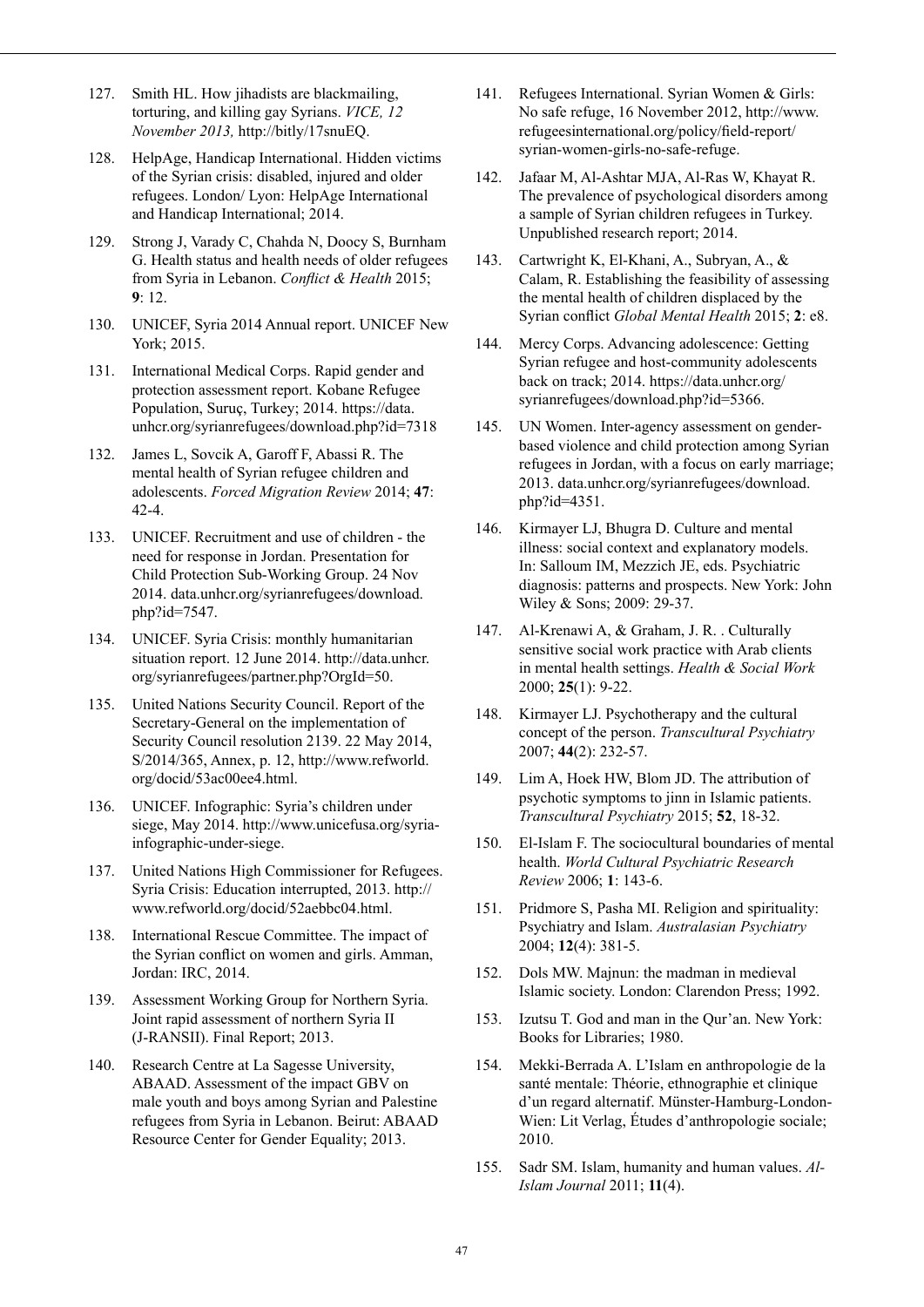- 156. Hasoon T. Personal communication through email, Jan 2015.
- 157. Deuraseh N, Abu Talib M. Mental health in Islamic medical tradition *International Medical Journal* 2005; **4**: 76-9.
- 158. Ben Driss K. Le cœur comme subtilité divine : cœur malade et guérison spirituelle chez Abû Hamid el Ghazâli. In: Mekki-Berrada A, ed. L'Islam en anthropologie de la santé mentale: Théorie, ethnographie et clinique d'un regard alternatif. Münster: Lit Verlag; 2010: 71-100.
- 159. Silove D. The psychosocial effects of torture, mass human rights violations, and refugee trauma: toward an integrated conceptual framework. *Journal of Nervous and Mental Disease* 1999; **187**(4): 200-7.
- 160. Miller KE, Omidian P, Rasmussen A, Yaqubi A, Daudzai H. Daily stressors, war experiences, and mental health in Afghanistan. *Transcultural Psychiatry* 2008; **45**(4): 611-38.
- 161. Jones L, Asare J, Elmasri M, Mohanraj A. Mental health in disaster settings. *BMJ* 2007; **335**(7622): 679-80.
- 162. Hasoon T. Reducing stigma on mental health in Syria: toward establishing an effective mental health strategy. IOM – Lebanese University; 2014.
- 163. Ashy MA. Health and illness from an Islamic perspective. *Journal of Religion and Health* 1999; **38**(3): 241-58.
- 164. Haque A. Psychology from Islamic perspective: Contributions of early Muslim scholars and challenges to contemporary Muslim psychologists. *Journal of Religion and Health* 2004; **43**: 357-77.
- 165. Daie N, Witztum E, Mark M, Rabinowitz S. The belief in the transmigration of souls: psychotherapy of a Druze patient with severe anxiety reaction. *British Journal of Medical Psychology* 1992; **65**: 119-30.
- 166. Hitti PK. The origins of the Druze people and religion. London: Saqi; 2007 [1928].
- 167. Littlewood R. Social institutions and psychological explanations: Druze reincarnation as a therapeutic resource. *British Journal of Medical Psychology* 2001; **74**(2): 213-22.
- 168. El-Islam F, Abu-Dagga S. Lay explanations of symptoms of mental ill health in Kuwait. *International Journal of Social Psychiatry* 1992; **38**: 150-6.
- 169. El-Islam MF. Arabic cultural psychiatry. *Transcultural Psychiatry* 1982; **19**(1): 5-24.
- 170. Sanua V. Psychosocial interventions in the Arab world: A review of folk treatment. *Transcultural Psychiatric Research Review* 1979; **16**: 205-8.
- 171. Sincich F. Bedouin traditional healers in the Syrian 'Badiya'. *Bulletin d'Etudes Orientales* 2003; **55**: 287-98.
- 172. Clarke M. Cough sweets and angels: the ordinary ethics of the extraordinary in Sufi practice in Lebanon *Journal of the Royal Anthropological Institute* 2014; **20**(3): 407-25.
- 173. West J. Psychotherapy in the Eastern Province of Saudi Arabia. *Psychotherapy: Theory, Research, Practice, Training* 1987; **24**: 105-7.
- 174. El-Islam F. Arab Culture and Mental Health Care. *Transcultural Psychiatry* 2008; **45**: 671-82.
- 175. Dein S, Illaiee AS. Jinn and mental health: looking at jinn possession in modern psychiatric practice. *Psychatric Bulletin* 2013; **37**(9): 290-3.
- 176. Abdullah JA. Rukyah and healing, 2011. https:// www.scribd.com/doc/70984995/Ruqyah-and-Healing.
- 177. Mekki-Berrada A. Prolégomènes à une anthropologie de la santé mentale en terres d'islam. In: Mekki-Berrada A, ed. L'Islam en anthropologie de la santé mentale : Théorie, ethnographie et clinique d'un regard alternatif. Münster: Lit Verlag; 2010: 13-30.
- 178. Al-Krenawi A, Graham J. Social work and Koranic mental health healers. International Social Work 1999; **42:** 53-65.
- 179. Ciftci A, Jones N, Corrigan P. Mental health stigma in the Muslim community. *Journal of Muslim Mental Health* 2013; **7**, 17-32
- 180. Gearing R, Schwalbe C, MacKenzie M, et al. Adaptation and translation of mental health interventions in Middle Eastern Arab countries: a systematic review of barriers to and strategies for effective treatment implementation. *International Journal of Social Psychiatry* 2013; **59**: 671-81.
- 181. DeMarinis V. Existential Meaning-Making and Ritualizing for Understanding Mental Health Function in Cultural Context. In: Westerink H, ed. Constructs of meaning and religious transformation. Vienna: Vienna University Press; 2013: 207-21.
- 182. Panter-Brick C, Eggerman M. Understanding culture, resilience, and mental health: The production of hope. In: Ungar M, ed. The social ecology of resilience. New York: Springer; 2012: 369-86.
- 183. Khamis V. War, Religiosity, Ideology, and PTSD in the Middle East. In: Martin CR, Preedy VR, Patel VB, eds. Comprehensive guide to posttraumatic stress disorder: Springer; 2015: 1-8.
- 184. Melville A, Rakotomalala S. After the guidelines: The challenge of implementation. *Intervention* 2008; **6**: 338-48.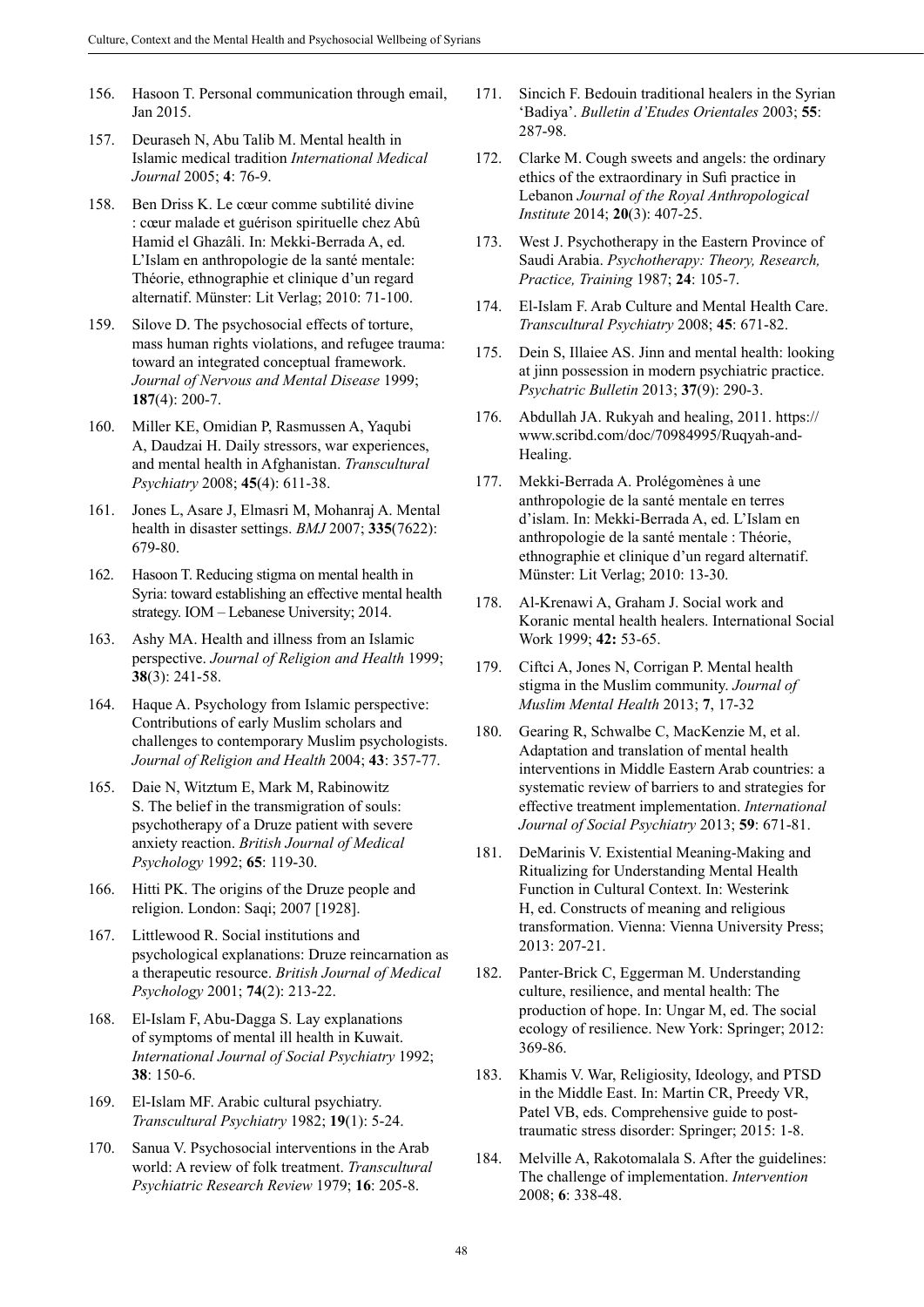- 185. Wessells M, van Ommeren M. Developing inter-agency guidelines on mental health and psychosocial support in emergency settings. *Intervention* 2008; **6**(3-4): 199-218.
- 186. IASC Reference Group for Mental health and Psychosocial Support in Emergency Settings. Review of the implementation of the IASC guidelines on mental health and psychosocial support in emergency settings. Geneva: IASC, 2015.
- 187. Mental Health and Psychosocial (MHPSS) Working Group Jordan. Guidelines on MHPSS Projects, 2014. data.unhcr.org/syrianrefugees/ download.php?id=6916.
- 188. Rehberg K. Revisiting therapeutic governance: The politics of mental health and psychosocial programmes in humanitarian settings. Working paper 98. Oxford: Refugee Studies Centre, Oxford Department of International Development, 2014.
- 189. Kherallah M, Alahfez T, Sahloul Z, Eddin K, Jamil G. Health care in Syria before and during the crisis. *Avicenna Journal of Medicine* 2012; **2**: 51-3.
- 190. World Health Organization. Syrian Arab Republic Country Profile. Mental Health Atlas. Geneva: WHO; 2011.
- 191. Abou-Saleh M, Mobayad M. Mental health in Syria. *International Psychiatry* 2013; **10**(3): 58- 60.
- 192. Assalman I, Alkhalil M, Curtice M. Mental health in the Syrian Arab Republic. *International Psychiatry*; **5**(3): 64-6.
- 193. Ismael M. Painting glass as a psychosocial intervention: reflections of a psychosocial refugee outreach volunteer in Damascus, Syria. *Intervention* 2013; **11**(3): 336-9.
- 194. Hassan M. Personal reflections on a psychosocial community outreach programme and centre in Damascus, Syria. *Intervention* 2013; **11**(3): 330-5.
- 195. Quosh C. Mental health, forced displacement and recovery: integrated mental health and psychosocial support for urban refugees in Syria. *Intervention* 2013; **11**(3): 259-320.
- 196. Quosh C. Takamol: multi-professional capacity building in order to strengthen the psychosocial and mental health sector in response to refugee crises in Syria. *Intervention* 2011; **9**(3): 249-64.
- 197. Harrison S, Dahman R, Ismail M, et al. 'Against all odds': UNHCR $\square$ s mental health and psychosocial support programme for Iraqi refugees and internally displaced Syrians. *Intervention* 2013; **11**: 190-4.
- 198. UNICEF. UNICEF's psychosocial support programming in Syria. UNICEF 2013. [http://mhpss.net/?get=152/1376380182-](http://mhpss.net/?get=152/1376380182-20130704Annex1UNICEFPSS_syria_v3.2.pdf) [20130704Annex1UNICEFPSS\\_syria\\_v3.2.pdf.](http://mhpss.net/?get=152/1376380182-20130704Annex1UNICEFPSS_syria_v3.2.pdf)
- 199. United Nations High Commissioner for Refugees. Mental health and psychosocial support. *Echos from Syria (Protection Sector inside Syria)* 2014; (5).
- 200. World Health Organization, Ministry of Health, International Medical Corps. Who is doing what, where and when (4Ws) in mental health & psychosocial support in Jordan: Interventions mapping exercise. Amman, Jordan: WHO; 2014
- 201. El Chammay R, Ammar W. Syrian crisis and mental health system reform in Lebanon. *Lancet* 2014; **384**(9942): 494.
- 202. Eloul L, Quosh C, Ajlani R, et al. Inter-agency coordination of mental health and psychosocial support for refugees and people displaced in Syria. *Intervention* 2013; **11**(3): 340-8.
- 203. El Chammay R, Kheir W, Alaouie H. Assessment of Mental Health and Psychosocial Services for Syrian refugees in Lebanon. Beirut: UNHCR; 2013.
- 204. Ventevogel P. Capitalization: Psychosocial services and training institute in Cairo (PSTIC). Unpublished: Terre des hommes, Lausanne; 2013.
- 205. Akoury-Dirani L, Sahakian TS, Hassan FY, Hajjar RV, Asmar KE. Psychological first aid training for Lebanese field workers in the emergency context of the Syrian refugees in Lebanon. *Psychological Trauma*; E-published ahead of print, 2015. [http://](http://dx.doi.org/10.1037/tra0000028) [dx.doi.org/10.1037/tra0000028](http://dx.doi.org/10.1037/tra0000028)
- 206. van Ommeren M, Hanna F, Weissbecker I, Ventevogel P. Mental health and psychosocial support in humanitarian emergencies. *Eastern Mediterranean Health Journal* 2015; in press.
- 207. Office for the Coordination of Humanitarian Affairs. Syria: Humanitarian needs overview. Geneva, UNOCHA; 2013.
- 208. Médecins sans Frontières. Misery beyond the war zone: Life for Syrian refugees and displaced populations in Lebanon. MSF; 2013.
- 209. Gulland A. Syrian refugees in Lebanon find it hard to access healthcare, says charity. *BMJ* 2013; **346**: f869-f.
- 210. Sahlool Z, Sankri-Tarbichi AG, Kherallah M. Evaluation report of health care services at the Syrian refugee camps in Turkey. *Avicenna Journal of Medicine* 2012; **2**(2): 25-8.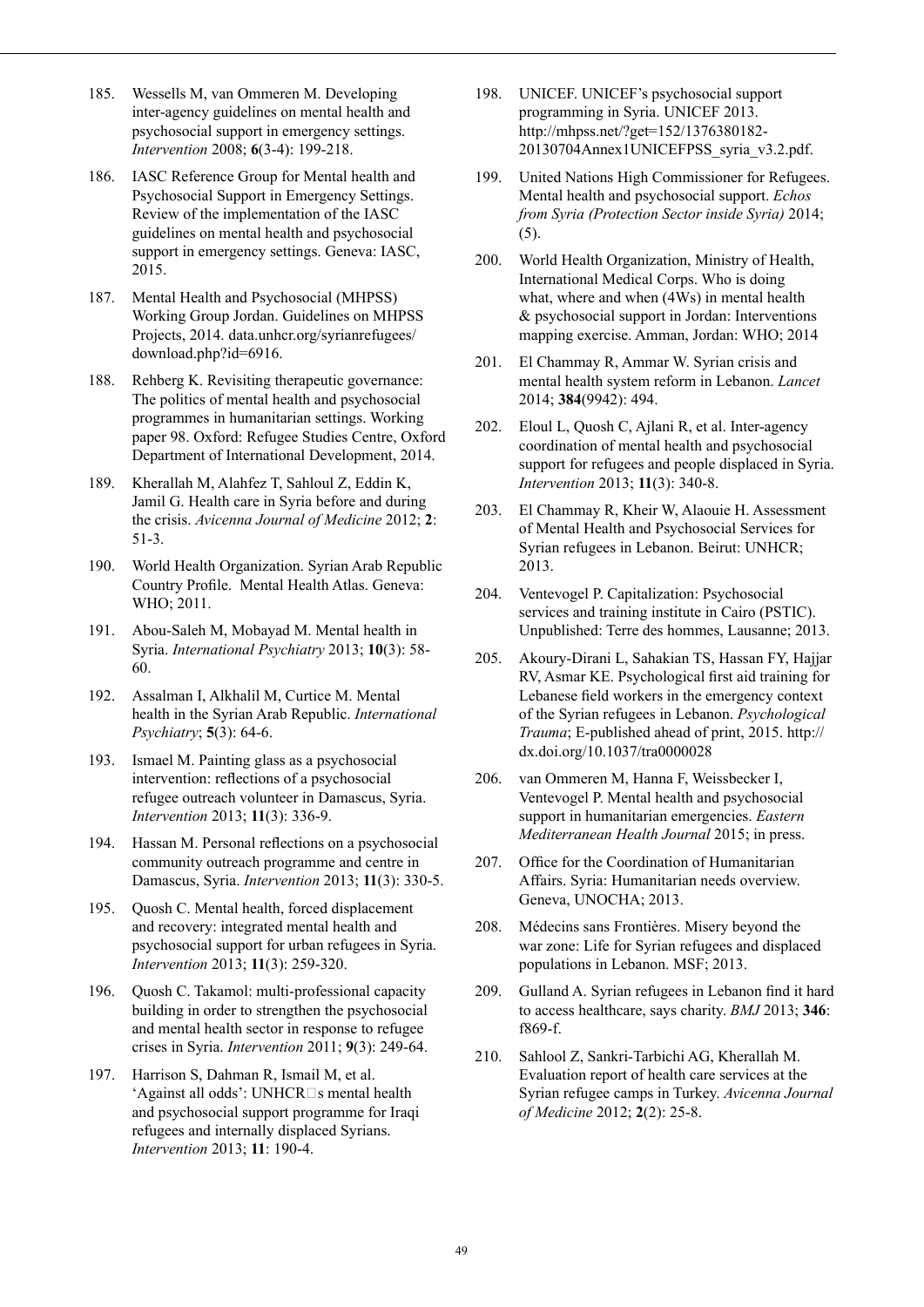- 211. Jefee-Bahloul H, Moustafa MK, Shebl FM, Arkil-Oteo A. Pilot assessment and survey of Syrian refugees' psychological stress and openness to referral for telepsychiatry. *Telemedicine and e-Health* 2014; **20**(10): 977-9.
- 212. Tribe R, Morrissey J. Good practice issues in working with interpreters in mental health. *Intervention* 2004; **2**(2): 129-42.
- 213. Holmgren H, Søndergaard H, Elklit A. Stress and coping in traumatised interpreters: A pilot study of refugee interpreters working for a humanitarian organisation. *Intervention* 2003; **1**(3): 22-8.
- 214. Bener A, Ghuloum S. Gender difference on patients' satisfaction and expectation towards mental health care. *Nigerian Journal of Clinical Practice* 2013; **16**: 285-91.
- 215. Douki S, Ben Zineb S, Nacef F, Halbreich U. Women's mental health in the Muslim world: Cultural, religious, and social issues. *Journal of Affective Disorders* 2007; **102**(1): 177-89.
- 216. Gregg GS. The Middle East: a cultural psychology. Oxford: Oxford University Press; 2005.
- 217. United Nations Human Rights Council. Report of the independent international commission of inquiry on the Syrian Arab Republic, 16 August 2012, A/HRC/21/50, Annex IX, paras 2-3, [http://](http://www.refworld.org/docid/503485d02.html) [www.refworld.org/docid/503485d02.html](http://www.refworld.org/docid/503485d02.html).
- 218. United Nations Security Council. Conflict-related sexual violence: Report of the Secretary-General, 13 March 2014, S/2014/181, para 55-57. [http://](http://www.refworld.org/docid/53abe9114.html) [www.refworld.org/docid/53abe9114.html](http://www.refworld.org/docid/53abe9114.html) 2014.
- 219. International Rescue Committee. Syrian Women & Girls: Fleeing death, facing ongoing threats and humiliation. A gender based violence rapid assessment. IRC; 2012.
- 220. Al-Krenawi A, Graham JR, Dean YZ, Eltaiba N. Cross-national study of attitudes towards seeking professional help. *International Journal of Social Psychiatry* 2005; **50**: 102-4.
- 221. Nasir LS, Abdul-Haq AK, editors. Caring for Arab patients. A biopsychosocial approach. Oxford: Radcliffe; 2008.
- 222. Kirmayer LJ. Rethinking cultural competence. *Transcultural Psychiatry* 2012; **49**(2): 149-64.
- 223. Lewis-Fernández R, Aggarwal NK, Bäärnhielm S, et al. Culture and Psychiatric Evaluation: Operationalizing Cultural Formulation for DSM-5. *Psychiatry* 2014; **77**(2): 130-54.
- 224. Lewis-Fernández R, Aggarwal NK, Hinton L, Hinton DE, L.J. K, editors. DSM-5 Handbook on the cultural formulation interview. Washington: American Psychiatric Association; 2015.